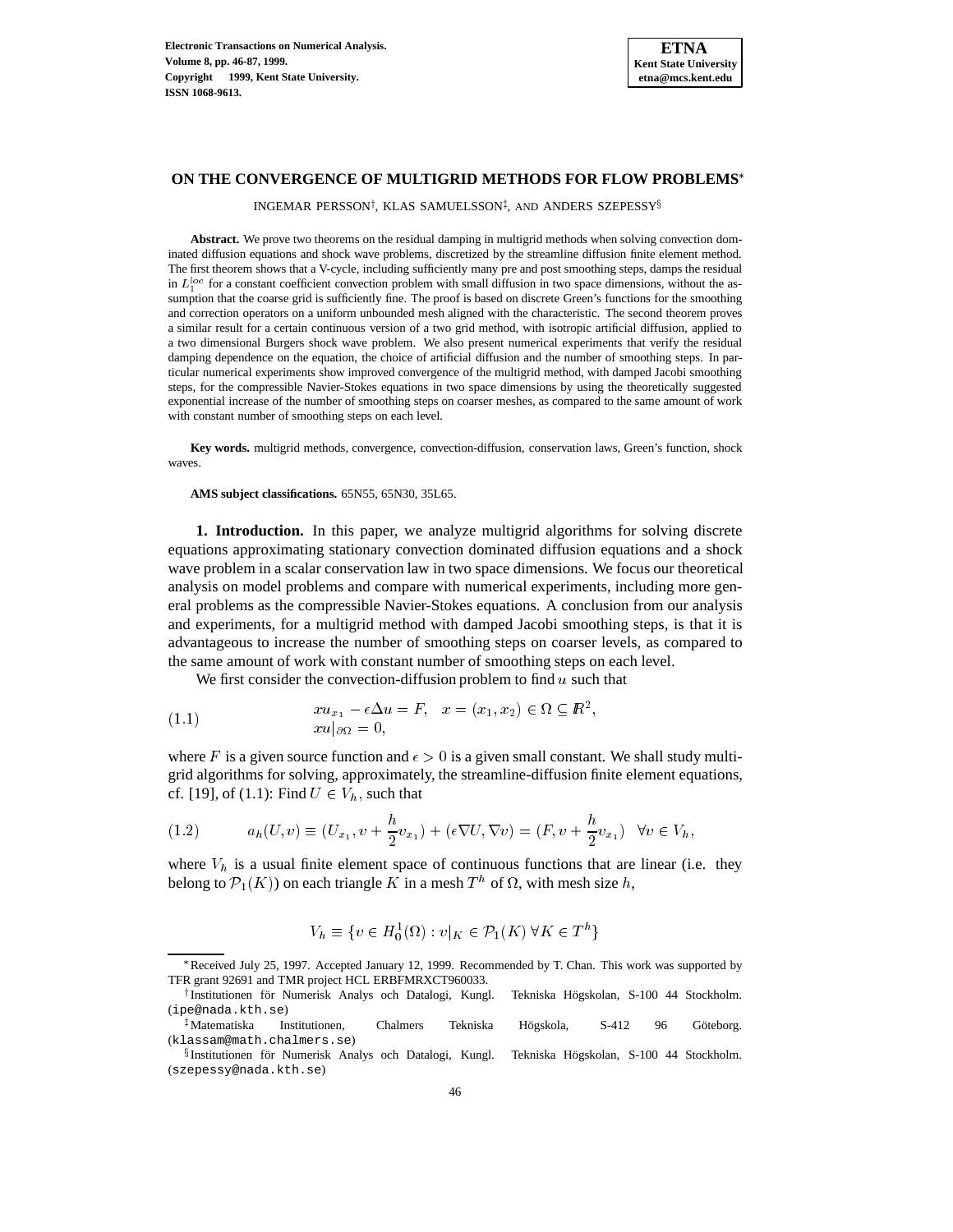and

$$
(v, w) \equiv \int_{\Omega} v(x) w(x) dx.
$$

Here  $H_0^1(\Omega)$  denotes the Sobolev space of functions that vanish on  $\partial\Omega$  and have one derivative in  $L_2(\Omega)$ . The multigrid algorithm is based on a hierarchy of refined meshes with corresponding finite element spaces  $V_j \equiv V_{h_j}$ , with the sets of nodal points  $\mathcal{N}_j = \{x_i\}_{i=1}^{N_j}$ ,  $j =$  $0, 1, 2, \ldots J$ , where  $V_0 \supset V_1 \supset V_2 \ldots \supset V_J$ . Starting with an approximate solution  $U_0 \in V_0 = V_h$  of U in (1.2), the first step in the multigrid method is the smoothing operation  $S_{0,F}: V_0 \to V_0$  defined by the damped Jacobi method with a suitable small positive damping constant c, (pre) smoothing steps  $m = 0, 1, \ldots, \nu_0 - 1$  and

$$
(1.3) \t\t\t\t\t\overline{U}_{m+1}(x_i) = \overline{U}_m(x_i) - \frac{c}{h_0} [a_0(\overline{U}_m, \phi_i) - (F, \phi_i + \frac{h_0}{2} \phi_{i,x_1})] \quad \forall x_i \in \mathcal{N}_j,\n S_{0,F} \overline{U}_0 \equiv \overline{U}_{\nu_0}.
$$

Here, for  $j = 0, 1, 2, \ldots, J$ , we use that  $a_j(\cdot, \cdot) \equiv a_{h_j}(\cdot, \cdot)$ ,  $h_j$  is the mesh size in  $V_j$ , and  $\mathcal{B}_j \equiv \{\phi_i\}_{i=1}^{N_j}$  is the standard basis in  $V_j$ , i.e.  $\phi_i \in V_j$  together with

(1.4) 
$$
\phi_i(x_k) = \begin{cases} 1, & k = i, \\ 0, & k \neq i, \end{cases}
$$

for all i and nodal points  $x_k \in \mathcal{N}_j$ . The basis (1.4) implies the representation

(1.5) 
$$
\bar{U}_m(x) = \sum_{i=1}^{N_j} \bar{U}_m(x_i) \phi_i(x), \text{ for } \bar{U}_m \in V_j.
$$

Consider the special case of  $J = 1$ , i.e. the two grid method, and an approximation  $U_0 \in V_0$  of U in (1.2). Then, the first approximation  $\overline{U}_{\text{next}}^{\text{pre}} \in V_0$  is

$$
\bar{U}_{\text{next}}^{\text{pre}} = S_{0,F} U_0 - d,
$$

where the coarse grid correction  $d \in V_1$  on the finest level is defined by

(1.6b) 
$$
a_1(d,v) = a_0(S_{0,F}U_0,v) - (F, v + \frac{h_0}{2}v_{x_1}) \quad \forall v \in V_1.
$$

By including also post smoothing, the next approximation is

$$
\bar{U}_{\text{next}} = S_{0,F} \bar{U}_{\text{next}}^{\text{pre}}.
$$

*Assumption 1.8*. In a multigrid V-cycle iteration, the correction equation (1.6b) on  $V_j = V_1$  is solved approximately by recursivly applying smoothing steps, on level j, and its correction in  $V_{j+1}$ . The correction equation on  $V_J$  is solved exactly. We analyze the convergence of this V-cycle iteration with pre and post smoothing by studying an approximation  $U_0$  of U and its next iterate  $U_{\text{next}}$ , which is the multigrid approximation of the two grid solution  $U_{\text{next}}$  in (1.7).

We use a multigrid method applicable to elliptic problems as well as to shock wave problems described by conservation laws, and focus on the analysis of a special and simple but general applicable multigrid method. Therefore, we study the damped Jacobi smoothing operator which is independent of the ordering of the nodes, although, for the problem (1.1),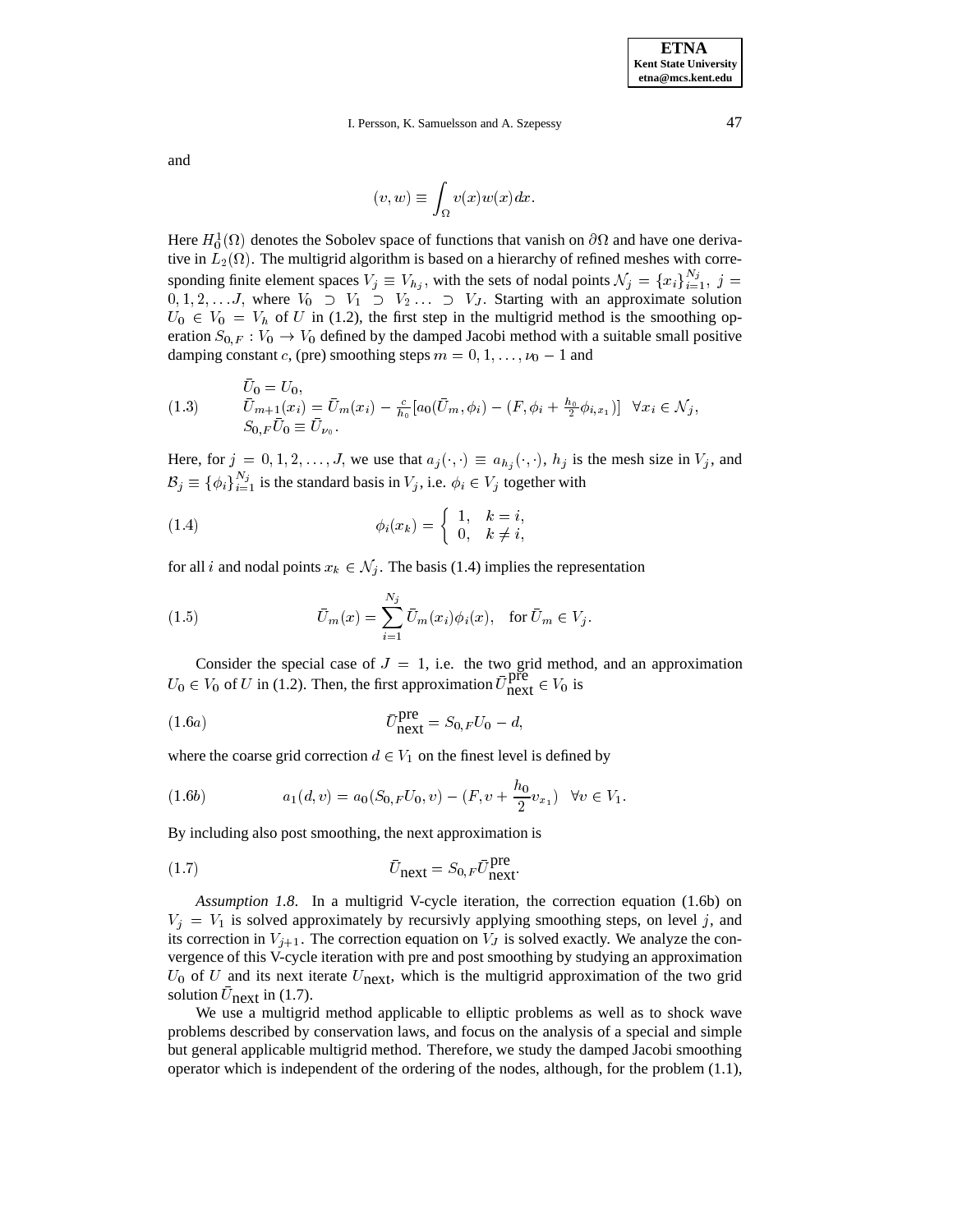the convergence can be improved by ordering the nodes in the direction of the flow and for applying Gauss-Seidel iterations in the smoothing steps; see [8] and related results for domain decomposition methods [11], [23]. The one dimensional problem corresponding to (1.1) and (1.2) with  $x_2$  the independent solution, and  $\epsilon=0$ , yields a bilinear form a which reduce to the upwind operator. Therefore, smoothing steps based on an ordering of the nodes in the  $x_1$ direction can solve this one dimensional problem (1.2) in one step. However, for flows in two and three dimensions, which do not have typical inflow and outflow regions, ordering of the nodes is hard to achieve.

In this work we present two theorems on the residual damping in multigrid methods solving convection dominated diffusion equations and shock wave problems, discretized by the streamline diffusion finite element method. Usually, the convergence study of multigrid methods for elliptic problems uses the iteration error and its behavior in energy norms. Our study focuses on the residual and its  $L_1$ -norm, and the analysis is based on Green's functions, which motivate the use of  $L_1$ -norms. Theorem 1.1, below, proves that a V-cycle, including sufficiently many pre and post smoothing steps, damps in  $L_1$  a residual, initially localized inside  $\Omega$ , for a constant coefficient convection problem with small diffusion in two space dimensions, without the assumption that the coarse grid is sufficiently fine. The proof is based on discrete Green's functions related to the smoothing and correction operators.

Theorem 1.2, below, proves a similar result for a certain continuous version of a two grid method, with isotropic artificial diffusion, applied to a two dimensional Burgers shock wave problem. We compare, in Fig. 1 and Section 7, the result of Theorems 1.1 and 1.2 with numerical experiments describing the residual damping dependence on the equation, the choice of artificial diffusion and the number of smoothing steps.

To have an efficient multigrid method, V-cycles must reduce and damp the residual. The numerical test in Fig. 1, below, shows the residual damping of one V-cycle applied to (1.1). In the Experiments I and II, initially the  $L_1$ -norm of the residual is equal to 1 and localized to a point in the center of the domain. The  $L_1$ -norm  $\gamma(n)$  of the residual after n V-cycles,  $n = 1$ and  $n = 5$ , in Experiments I and II respectively, are computed as the number of pre and post smoothing steps are increased. Experiment  $II$  shows the asymptotic average damping  $\bar{\gamma} \equiv (\gamma(5)/\gamma(1))^{1/4}$  of a V-cycle in the multigrid method with many cycles. We see that the damping from an initially localized residual is similar to the (generic) one of Experiment III in Fig. 1. Moreover, we note that the damping  $\gamma(1)$  can be made smaller by increasing v. How does  $\gamma(1)$  depend on  $\nu$ ,  $\epsilon$  and J? How many smoothing steps should we take on each level to obtain optimal damping? Theorem 1.1, below, answers these questions of  $\gamma(1)$ . In Section 7.2, we discuss the effect of several V-cycles on the average damping. Further numerical results on elliptic, convection and shock wave problems are given in Sections 7 and 8.

The first theorem on residual daming avoids possible boundary effects by assuming that the residual  $R(v) \equiv a_0(U_0, v) - (F, v + hv_{x_1}/2)$  is supported inside  $\Omega$ , *i.e.*  $R(v) = 0$ for all v supported in a neighborhood of  $\partial\Omega$ . To further simplify the analysis we assume that  $u(x) \to 0$ , as  $|x| \to \infty$ , and that  $\Omega = \mathbb{R}^2$  is discretized by a uniform mesh where the characteristic direction  $(1, 0)$  is aligned with the mesh. Our analysis of the damping requires precise information of the residuals evolution in the V-cycle. The requirement for extensive information restricts us to model cases, which we, on the other hand, can describe in detail. For instance, it is shown in Section 7.1 that the the residual damping depends on the orientation of the mesh with respect to the characteristics. In Section 2, we derive an error representation for the multigrid V-cycle iterations based on the smoothing and correction steps for the problem (1.1). In Section 3, we first formulate an evolutionary Green's function problem and derive its representation of V-cycle iteration errors, and then we give an overview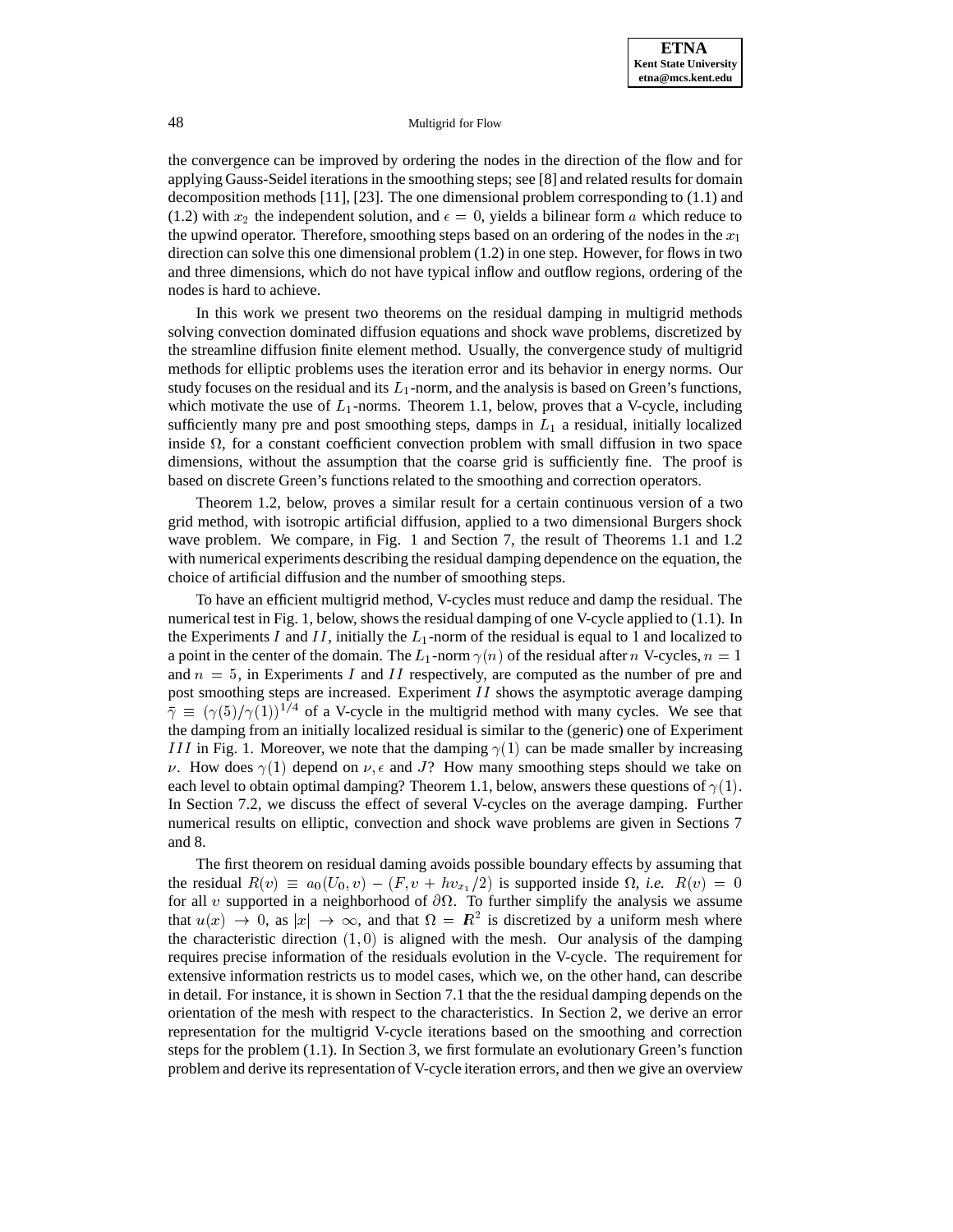

FIG. 1. *Residual damping rate of multigrid V-cycles. We use multigrid iterations to solve*  $(1.1)$  in the computational domain  $\Omega = (0,1) \times (0,1)$ , with  $\epsilon = h_0$  and homogeneous *Dirichlet boundary conditions. For a description of the parameters used in the multigrid cycle see Table 1, Experiment A in Section 7. Experiments I (upper figure*  $\times$ ) and II (lower figure  $\times$ ) start with an initial Dirac-like algebraic residual with  $L_1$ -norm equal to 1.0 at the *center of the computational domain. Experiment I depicts the*  $L_1$ -norm  $\gamma(n)$  *of the residual after one V-cycle (i.e.*  $n = 1$ ) as a function of the number of smoothing steps  $\nu$ . The solid *line in the upper figure is given by*  $C_1/\nu + C_2\sqrt{\nu}$ , *cf.* (1.10), where  $C_1 = 3.56, C_2 = 1.05$ *are determined as the least square fit to the data* -*. The asymptotic damping is defined to be the average reduction factor*  $\bar{\gamma} \equiv (\gamma(m)/(\gamma(1))^{1/(m-1)}$ ,  $m \to \infty$ , *of the* L<sub>1</sub>-norm of the residual in two consecutive V-cycles. Experiments II and III depict asymptotic damping *residual in two consecutive V-cycles. Experiments* I I *and* III *depict asymptotic damping factors where we have chosen* m <sup>=</sup> <sup>5</sup>*, for two different initial residuals. In Experiment* I I *the initial residual is a Dirac-delta function. The third Experiment* III *, denoted by* o*, depicts the asymptotic damping of the multigrid method applied to (1.1), with an initial guess*  $U_0 = 0$  and  $F = \sin(10x) \sin(15y)$ . Theorems 1.1 and 1.2 treat  $\gamma(1)$ , and Section 7.2 studies  $\gamma(n),\ n>1.$ 

of the proof of residual damping stated in Theorem 1.1. This overview is an attempt to explain the idea of the proof on one page. The full proof in Sections 4-6 is basically an extension of the overview, which is based on differential operators, to discrete difference operators. The proof uses Fourier methods to analyze the evolutionary Green's function problem on a uniform mesh. Our main result is

THEOREM 1.1. Let  $\Omega = \mathbb{R}^2$  be discretized by a hierarchy of uniform meshes, with *triangle edges in the direction*  $(1, 0), (0, 1)$  *and*  $(1, 1)$ *, where the mesh size,*  $h_i$ *, on level j*,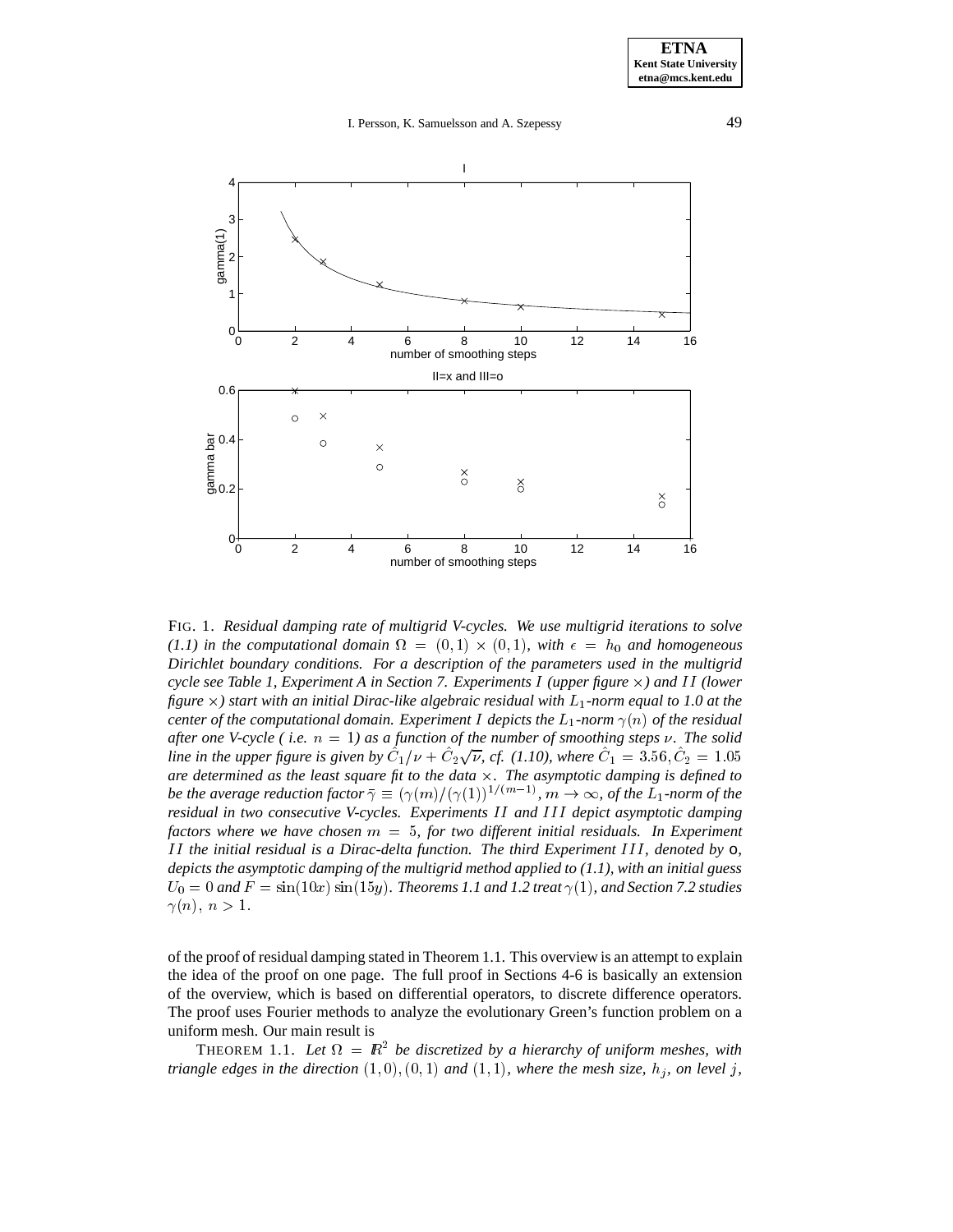*satisfies*

$$
h_j = 2h_{j-1}, \quad j = 1, 2, \dots, J,
$$

*and, on the finest level,*  $j = 0$ *,* 

 $h_0 \geq 3\epsilon.$ 

*Define the set*

$$
V_{\beta}^{1} \equiv \{ v \in V_0 : ||v||_{L_{\infty}} \le 1, \ v(x_1, \cdot) = 0 \text{ for } |x_1| > \beta \},\
$$

and assume that, for some  $B > 0$ , the residual error is supported in  $[-B, B] \times \mathbb{R}$ , i.e.

$$
a_0(U_0, v) - (F, v + \frac{h_0}{2}v_{x_1}) = 0 \quad \forall v \in \{w \in V_0 : w(x_1, \cdot) = 0 \text{ for } |x_1| \leq B\}.
$$

Then the quotient of residuals, measured in  $L_1([-B,B] \times R)$ ,

(1.9) 
$$
\gamma_B \equiv \frac{\sup_{v \in V_B^1} |a_0(U_{\text{next}}, v) - (F, v + \frac{h_0}{2}v_{x_1})|}{\sup_{v \in V_B^1} |a_0(U_0, v) - (F, v + \frac{h_0}{2}v_{x_1})|},
$$

*for two consecutive V-cycle iterates*  $U_0$  *and*  $U_{\text{next}}$ *, defined in* (1.6-7) *and* Assumption 1.8, *approximating the solution of (1.2), with*  $\nu_j$  *pre and post smoothing steps on level j, satisfies* 

(1.10) 
$$
\gamma_B \leq \sum_{j=0}^{J-1} \left[ \frac{C_1 h_j \log(B/h_j)}{\epsilon \nu_j} + \frac{C_2}{\sqrt{\nu_j}} \right] \Pi_{i=0}^j (1 + \frac{C_0 h_i}{\epsilon \nu_i}).
$$

*In addition, let for any*  $0 < \gamma < 1$ *, the number of smoothing steps*  $\nu_j$  *on each level,*  $j =$  $0, 1, 2, \ldots, J-1$ , satisfy

(1.11) 
$$
\nu_j \geq \left[\frac{C_3 h_j}{\epsilon} \frac{J \log(B/h_j)}{\gamma} + \frac{C_4}{\gamma^2}\right].
$$

*Then the damping*

 $\gamma_B \leq \gamma$ 

*holds. The work of this V-cycle is of the order* N  $\log^2 N$  *provided the number of degrees of freedom in the finest space*  $V_0$  *is* N *and* 

(1:12) h0 :

*The constants*  $C_i$ ,  $i = 0, \ldots, 4$ , are independent of  $\gamma_B$ , J,  $h_j$  and  $\epsilon$ .

*Remark*. The assumption  $h_0 \geq 3\epsilon$  can, with small notational changes in the proof, be replaced by  $h_0 \geq c_0 \epsilon$ , where  $c_0$  is a positive constant of order one.

*Remark*. As predicted from Theorem 1.1, the damping  $\gamma(1)$ , in Fig. 1, can be made smaller than <sup>1</sup> by increasing the number of smoothing steps.

In Section 7.1 we discuss the case when the characteristic is not aligned with the mesh, showing that the damping can be mesh dependent. The numerical experiments in Section 7.9 show that the exponential increase of the number of smoothing steps on coarser meshes, suggested by the Theorem 1.1, improves the convergence of the multigrid method for the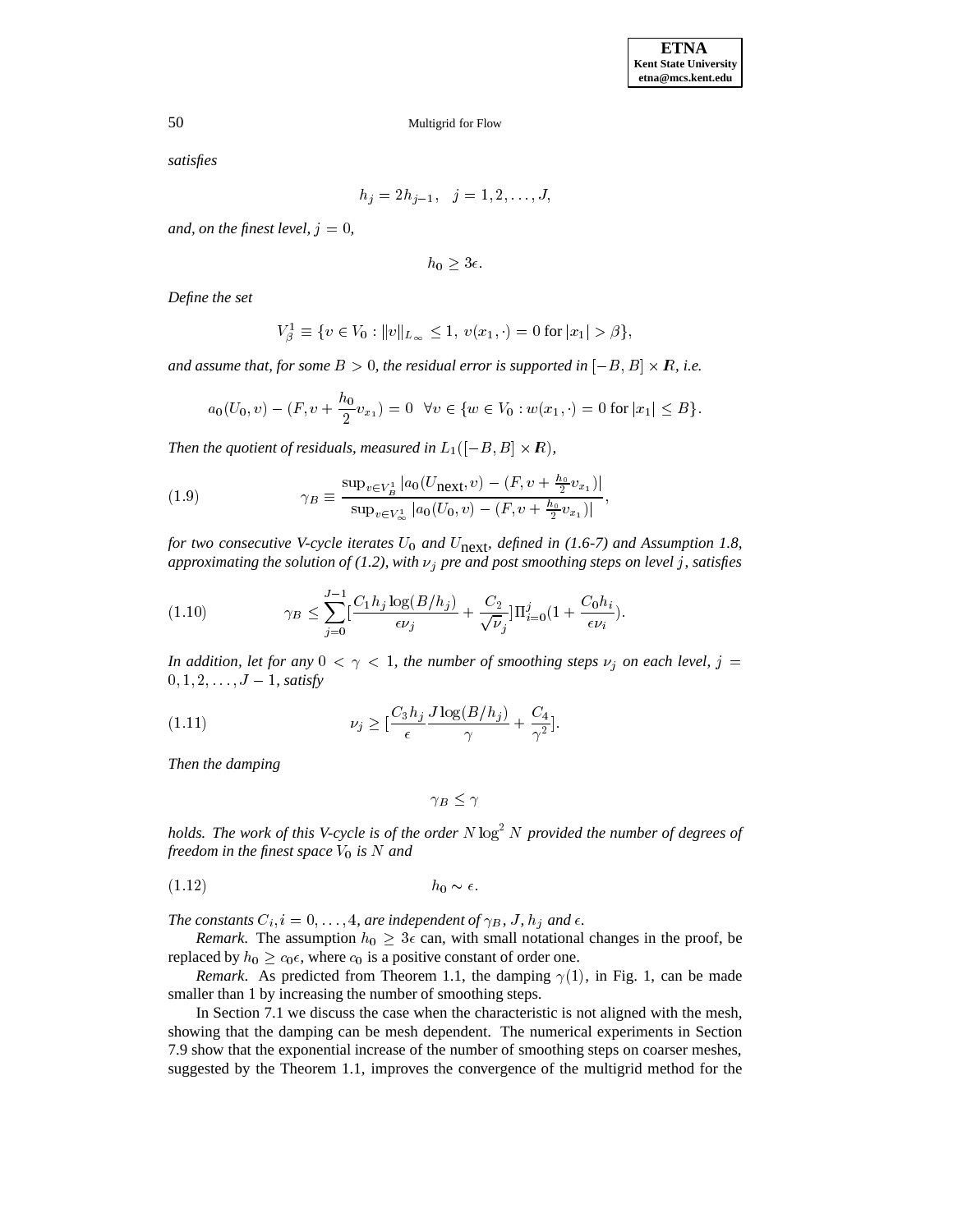compressible Navier-Stokes equations in two space dimensions, as compared to the same amount of work with constant number of smoothing steps on each level.

Theorem 1.1 says that if we start with a residual supported in  $[-B, B] \times R$ , then one V-cycle will decrease the  $L_1([-B, B] \times R)$  norm of the residual, by a factor  $\gamma_B$ . Besides confirming Experiment I in Fig. 1, one would like to use the theorem to prove that the multigrid method converges. However, we can not directly draw this conclusion from Theorem 1.1. Our proof of Theorem 1.1 is based on Fourier methods suitable to unbounded domains, and in an unbounded domain, the  $L_1(R \times R)$ -norm damping  $\gamma_{\infty}$  of the V-cycle becomes unbounded due to the factor  $\log(B/h_i)$  in (1.10). Therefore, to prove that a V-cycle forms an  $L_1$ -contraction of the residual, we need to study bounded domains and boundary effects. If the damping  $(1.10)$  holds in a bounded domain, the V-cycle would form an  $L_1$  contraction for the residual and the multigrid method would converge, provided sufficiently many smoothing steps are used. In addition to the numerical experiments, a further motivation that including boundary conditions does not change the behavior of the damping (1.10) is given in Section 9, Theorem 9.1, where the residual damping of a continuous version of the two grid method in the domain  $(-\infty, 0) \times R$  is shown to give a contraction. This analysis is based on explicit solutions of a certain convection diffusion problem with variable coefficients. These explicit solutions are obtained by the Hopf-Cole transformation for the Burgers equation and are crucial also for treating the shock wave problem in Section 8. The iteration error can be obtained from the residual using the stability of the problem, again based on Green's functions as described in Section 7.5.

It remains to find a convergence proof of the multigrid method for convection diffusion problems in the fully discrete case including boundary conditions. Our analysis could be a first step in understanding some ingredients in such multigrid convergence. An other interesting open question is to prove multigrid convergence for convection problems with more sophisticated smoothers, such as the Gauss-Seidel method combined with proper ordering of the nodes. Gauss-Seidel smoothers can treat the case  $\epsilon \ll h_0$ , where the Jacobi smoother is very inefficient; see Fig. 5 in Section 8.

In Section 8, we study the convection-diffusion problem

(1.13) 
$$
\mathcal{L}w \equiv (u(x_1)w)_{x_1} - \epsilon \Delta w = 0,
$$

which is the linearization of the two dimensional Burgers equation

(1.14) 
$$
\frac{\left(\frac{u^2}{2}\right)x_1 - \epsilon \Delta u = 0, \ x = (x_1, x_2) \in \mathbb{R}^2, u(\pm \infty, \cdot) = \mp 1,
$$

with the solution  $u(x_1) = -\tanh \frac{x_1}{2\epsilon}$ . We consider for the problem (1.13) a continuous version of a two grid method on  $V_{\epsilon}$  and  $V_{2\epsilon}$ , with the isotropic diffusion  $\epsilon\Delta$  and  $2\epsilon\Delta$ , respectively. This continuous two grid method is obtained by replacing the discrete smoothing operator by its zero mesh size limit. In Section 8, we prove

THEOREM 1.2. Assume that the residual error  $\mathcal{L}U_0$  initially is localized in the shock *wave region* B, i.e.  $\mathcal{L}U_0(x) = 0$  for  $x \notin B \equiv \{(x_1, x_2) \in \mathbb{R}^2 : |x_1| \leq Ch_0\}$ . Then one iteration of the continuous two-grid cycle, with  $\nu$  pre and post smoothing steps, damps the *iteration of the continuous two-grid cycle, with*  $\nu$  pre and post smoothing steps, damps the *residual with a factor*

$$
\gamma_B = \frac{\|\mathcal{L}U_{\text{next}}\|_{L_1(\mathbf{R}^2)}}{\|\mathcal{L}U_0\|_{L_1(\mathbf{R}^2)}} \le \frac{1}{2} + \frac{C}{\nu}.
$$

The proof is based on an explicit Green's function of the two dimensional variable coefficient problem (1.13), which after a separation of variables is obtained from the Hopf-Cole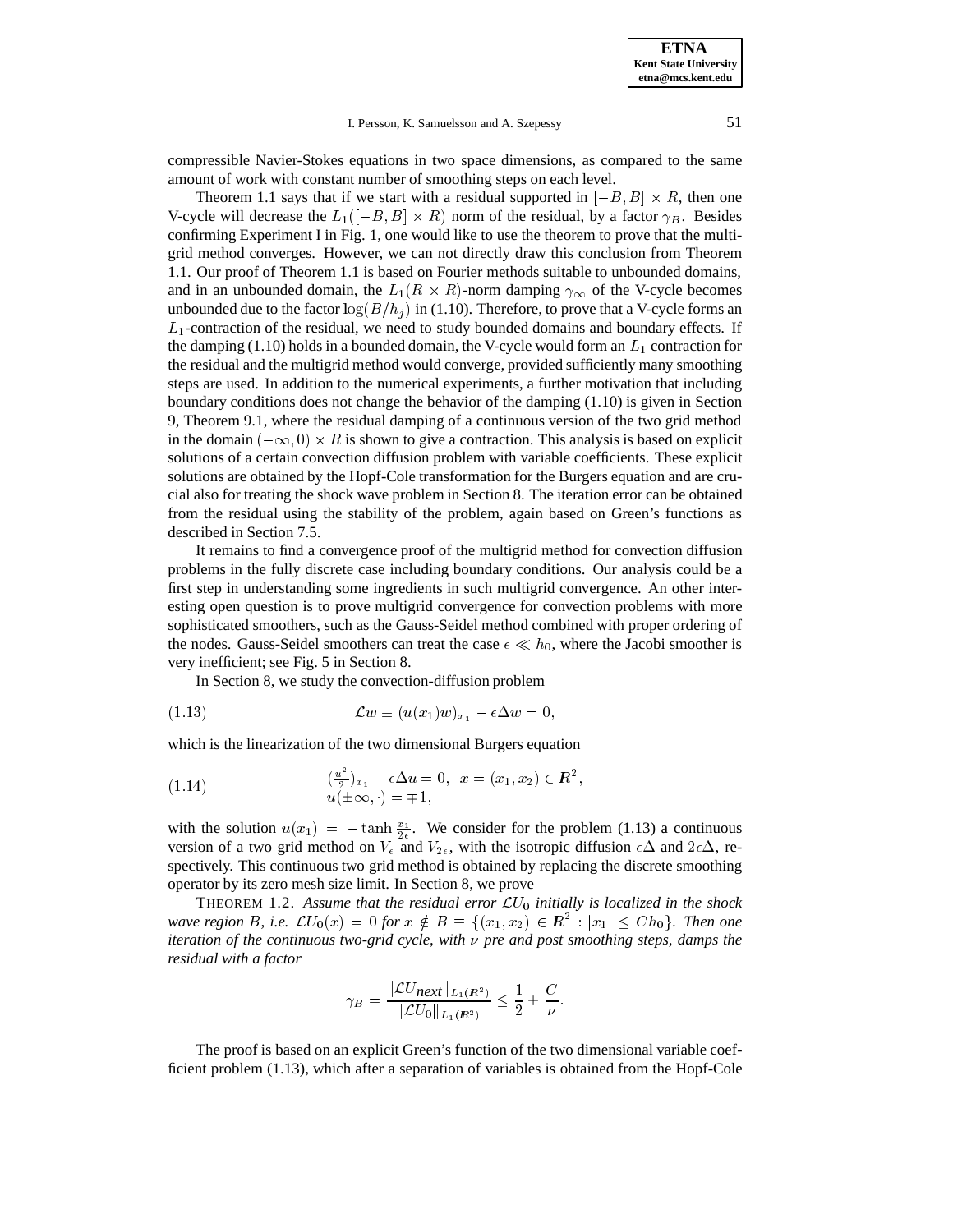transformation. The Green's function is then used to evaluate the residual both in the smoothing and in the correction problem. The damping in Theorem 1.2 has an interesting lower bound  $1/2$ , which is confirmed by our numerical experiments in Fig. 5 in Section 8, based on an experiment with the nonlinear multigrid method applied to (1.14).

Multigrid methods are widely used for solving fluid dynamics problems numerically; see [7], [18], but for convection dominated problems there exists as yet no satisfactory convergence theory for these multigrid methods. The convergence of multigrid iterations is related to the propagation and damping of the perturbations in the approximated equation. In convection dominated problems, the behavior of perturbations depends on the particular solution and the approximating scheme in a more distinct way than for elliptic problems, where the multigrid theory is well developed; see [5]. For instance for flow problems:

(A) the stability requires a mesh size dependent artificial diffusion, causing the discrete equations to vary with the grid.

(B) the damping is different inside and outside the shock regions.

If the equation (1.1) is solved without artificial diffusion and by a pure Galerkin method, then the multigrid method converge if and only if the coarsest mesh  $T^{h_J}$  is fine enough, i.e  $h_J \leq C\epsilon$ ; see [1], [6], [12], [17]. Consequently, the exact coarse grid problem is in fact an expensive problem to solve for small  $\epsilon$ . We have complete freedom in choosing suitable correction problems as long as they yield satisfactory convergence results. For stability reasons, it is natural to study correction steps where the bilinear form is based on a stable method for convection problems, e.g. the streamline diffusion method (1.2), or the first order accurate method with isotropic artificial diffusion  $\frac{1}{2}(h_j \nabla U, \nabla v)$  replacing  $\frac{1}{2}(h_j U_{x_1}, v_{x_1})$  in <sup>2</sup> <sup>2</sup> (1.2). These two examples of stable bilinear forms are mesh size dependent and hence different from the fine space form  $a_0(\cdot, \cdot)$ . Therefore, they cause an additional first order artificial diffusion error in a multigrid method based on corrections of type (1.6b).

For meshes with  $h_j < 3\epsilon$  the streamline diffusion modification  $\frac{1}{2}(h_j u_{x_1}, v_{x_1})$  should be omitted in (1.2). Following this simplification, the solution procedure is a standard Galerkin finite element method and requires  $h_J < C_{\epsilon}$ , i.e. that the coarse mesh is sufficiently fine. To reduce the work of the coarsest correction problems one must have  $h_J \gg \epsilon$ . Our assumption, that  $h_0 \geq 3\epsilon$  in Theorem 1.1, restricts the study to the behavior of multigrid methods in the convection dominated case, which in particular is important for coarse meshes. It also requires one to solve the exact "coarse" grid problem for the standard Galerkin method above with small  $\epsilon$ . The conditions (1.11) and (1.12) ensure us that the residual damping does not deteriorate as  $\epsilon \to 0$  and that the work is of almost optimal order.

The problem that the bilinear forms change with the mesh levels can be avoided by adding the same amount of artificial diffusion  $h_J \Delta$  on all levels, thereby causing an artificial diffusion error of order  $h_J$ . For  $h_J$  of order  $h_0$ , the scheme is still first order accurate and the multigrid method converges; see [2]. In case of several levels, e.g.  $h_J \sim 1$ , the bilinear form must change with the levels otherwise the accuracy will be insufficient.

Numerical experiments with the multigrid method for the problem (1.1) based on the first order accurate diffusion converge slightly slower than the method based on the streamline diffusion; we discuss the reason of this behavior in Section 7.2.

The convergence analysis in the proof of Theorem 1.1 that treats the aspect (A), and the behavior of the damping (B) for a two-dimensional shock wave is studied in Theorem 1.2. In particular, we see that the residual is damped faster inside than outside the shock wave region for the two grid method using isotropic artificial diffusion.

In one space dimension the bilinear forms, corresponding to (1.1), are the same for the streamline diffusion method and the first order accurate artificial diffusion method, and the convergence of the two grid method was proved by Hackbush [16], both for periodic and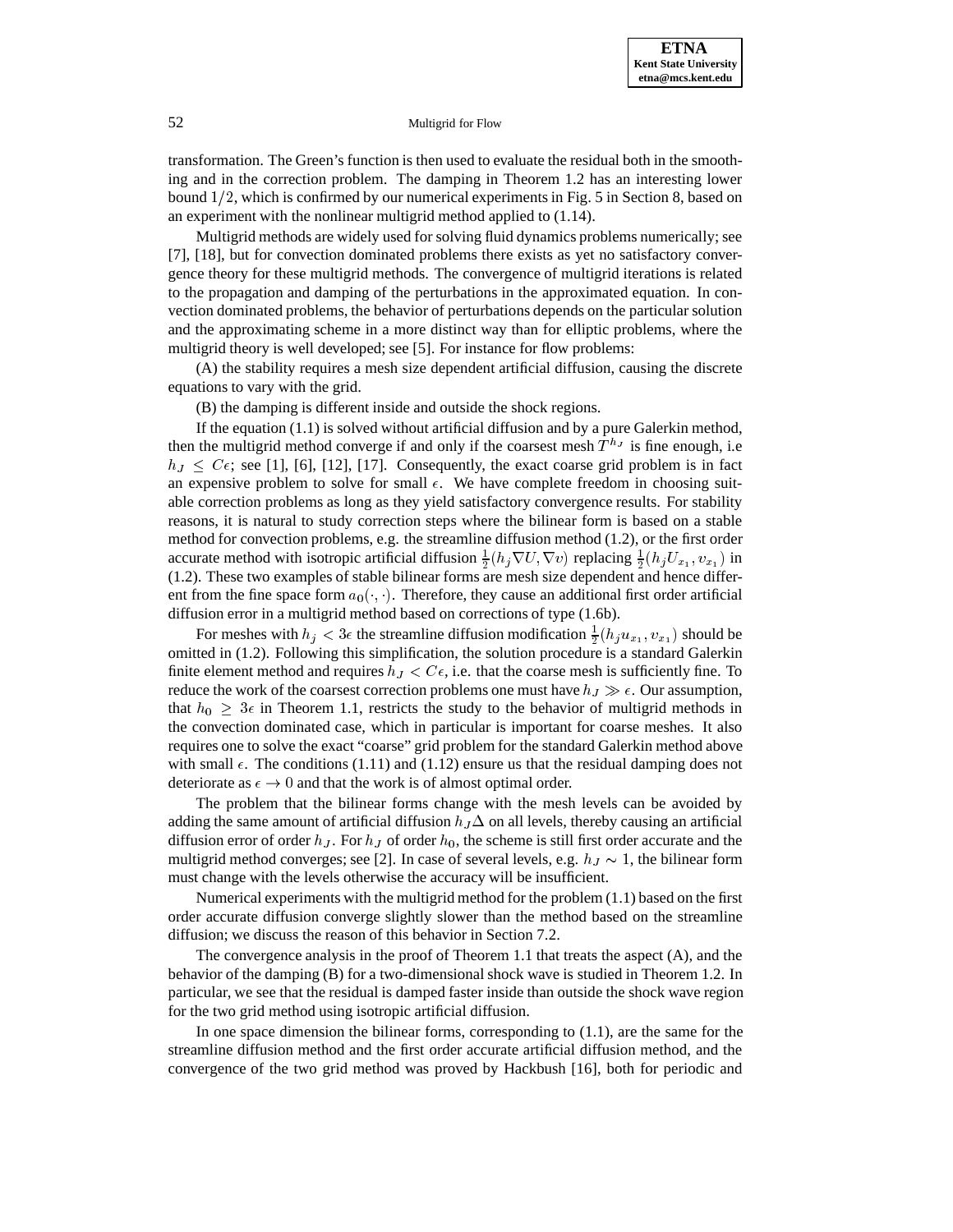Dirichlet boundary conditions. Reusken's work [24] was the first to prove convergence of a two grid method for (1.1) in two space dimensions with changing bilinear form. The correction problem in his method is based on Schur complements and the smoothing operator is a block Jacobi iteration on  $\{\text{fine nodes}\}\setminus\{\text{coarse nodes}\}\$  with exact inversion of a block (this is related to ordering the nodes). His proof uses periodic boundary conditions and Fourier analysis.

Our analysis of the smoothing problem involves considering the smoothing iterations as a time stepping scheme, and yields that a sufficient number of smoothing steps is required to damp the residual; see the related previous works [3], [22]. Our use of the Galerkin orthogonality in the correction problem was inspired by [3] and the work [4] on a posteriori error estimates of multigrid methods.

**2. A representation formula for multigrid iterations.** In this section we derive an error representation of the iterations in a V-cycle method, based on the smoothing and correction steps for the error. We start by defining  $\tilde{U}$  to be the iteration error in the multigrid method, i.e.

$$
(2.1) \t\t \tilde{U} \equiv \bar{U} - U,
$$

where U is the exact discrete solution of (1.2) and  $\overline{U}$  is the V-cycle iterate based on (1.3) and (1.6). Expressed in the  $\tilde{U}$ -variable, the smoothing on the finest level can be written,  $m = 0, 1, \ldots, \nu_0 - 1,$ 

(2.2) 
$$
\widetilde{U}_0 = U_0 - U,
$$

$$
\widetilde{U}_{m+1}(x_i) = \widetilde{U}_m(x_i) - ch_0 L_0 \widetilde{U}_m(x_i), \quad x_i \in \mathcal{N}_0,
$$

where the residual error is defined by

(2.3) 
$$
L_j \tilde{U}(x_i) \equiv \frac{1}{h_j^2} a_j(\tilde{U}, \phi_i), \text{ for } j = 0, 1, 2, ..., J,
$$

for the basis functions  $\phi_i \in \mathcal{B}_j$ , satisfying (1.4). The correction  $P_1 U_{\nu_0} \in V_1$ , of  $U_{\nu_0} \in V_0$ , on the finest level vields the new approximation of the error  $\tilde{U}$ on the finest level yields the new approximation of the error  $\tilde{U}$ 

$$
\widetilde{U}_{\nu_0}-P_1\widetilde{U}_{\nu_0},
$$

where the operator  $P_{i+1} : V_0 \to V_{i+1}$  is defined by

(2.4) 
$$
a_{j+1}(P_{j+1}\widetilde{U}_{\nu_j}, v) = a_j(\widetilde{U}_{\nu_j}, v) \quad \forall v \in V_{j+1}, \text{ for } j = 0, 1, 2, \ldots, J-1.
$$

The correction step (1.6) at level  $j = 0$  is in the multigrid method solved approximately, in two steps. In the first step we smooth on the level  $1, m = 0, 1, \ldots, \nu_1 - 1$ ,

$$
d_0 = 0,
$$
  
(2.5) 
$$
d_{m+1}(x_i) = d_m(x_i) - ch_1[L_1d_m(x_i) - \frac{1}{h_1}(a_0(\bar{U}_{\nu_0}, \phi_i) - (F, \phi_i + \frac{h_0}{2}\phi_{i,x_1}))]
$$
  

$$
= d_m(x_i) - ch_1[L_1d_m(x_i) - \frac{1}{h_1}a_0(\tilde{U}_{\nu_0}, \phi_i)], \quad x_i \in \mathcal{N}_1.
$$

Define the correction error  $\tilde{d}$  by

(2.6) 
$$
\widetilde{d}_m \equiv -d_m + P_1 \widetilde{U}_{\nu_0}.
$$

By (2.4) and (2.5) we have

$$
\widetilde{d}_0 = P_1 \widetilde{U}_{\nu_0}, \n\widetilde{d}_{m+1}(x_i) = \widetilde{d}_m(x_i) - c h_1 L_1 \widetilde{d}_m(x_i), \quad x_i \in \mathcal{N}_1.
$$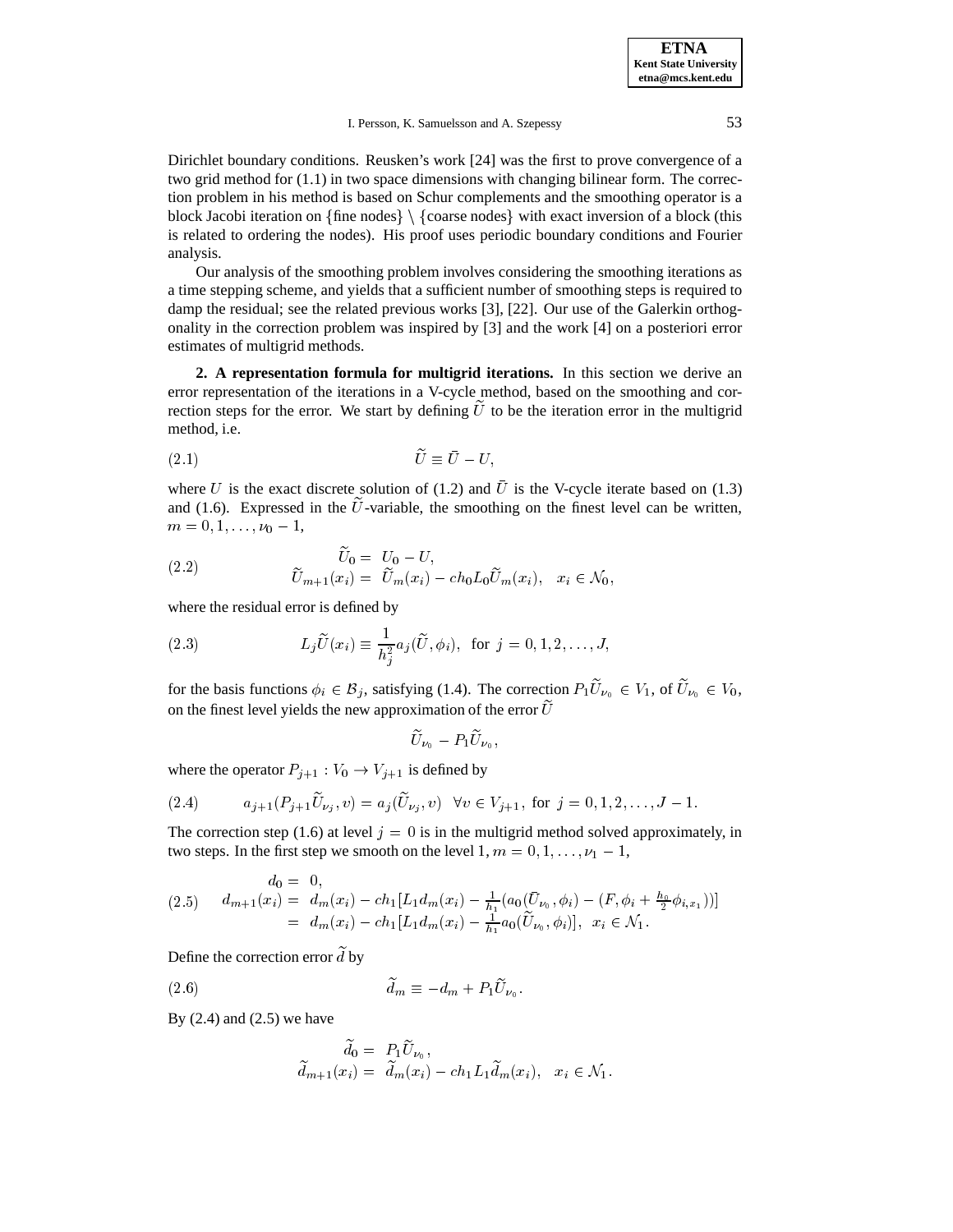We note that the correction error d satisfies a similar smoothing condition on level  $j = 1$  as the error  $\tilde{U}$  does on the finer level. In the second step, d, and hence also  $\tilde{d}$ , is mapped to the coarser mesh analogous, to the correction of  $\tilde{U}$  on the finer level, i.e.

$$
(2.7) \t\t\t  $a_2(P_2\widetilde{d}_{\nu_1}, v) = a_1(\widetilde{d}_{\nu_1}, v) \quad \forall v \in V_2.$
$$

Therefore, we see that the evolution of the correction error d is described by  $d_{\nu_1} = S_{1,0} d^{(1)}$ , where  $d^{(j)}$  is given by

(2.8) 
$$
\tilde{d}^{(j+1)} \equiv P_{j+1} S_{j,0} \tilde{d}^{(j)}, \quad \tilde{d}^{(0)} = \tilde{U}_0 \text{ for } j = 0, 1, 2, \dots, J-1.
$$

Thus, the three grid approximation  $d_2^*$  of the correction d in (1.6), obtained by (2.6-8), has the representation

$$
d_2^* = -\widetilde{d}_{\nu_1} + P_1 \widetilde{U}_{\nu_0} + P_2 \widetilde{d}_{\nu_1} = -S_{1,0} \widetilde{d}^{(1)} + P_1 S_{0,0} \widetilde{d}^{(0)} + P_2 S_{1,0} \widetilde{d}^{(1)}.
$$

Analogously, by recursively applying (2.5-8) we obtain the multigrid approximation  $d<sub>T</sub><sup>*</sup>$  of the two grid correction  $d$  defined in (1.6). The multigrid V-cycle without post smoothing, applied to the error U and starting with  $U_0$  in (2.2) has the following error after one iteration

(2.9)  
\n
$$
\widetilde{U}_{\text{next}}^{\text{pre}} = S_{0,0} \widetilde{U}_0 - d_J^*
$$
\n
$$
= (S_{0,0} - P_1 S_{0,0}) \widetilde{d}^{(0)} + (S_{1,0} - P_2 S_{1,0}) \widetilde{d}^{(1)} + \dots + (S_{J-1,0} - P_J S_{J-1,0}) \widetilde{d}^{(J-1)}
$$
\n
$$
= \sum_{j=0}^{J-1} (I - P_{j+1}) S_{j,0} \widetilde{d}^{(j)},
$$

where  $J$  is the coarsest grid level. We have used that the correction in  $V_J$  is solved exactly. The correction error  $d^{(j)}$  evolves with smoothing and mapping onto coarser and coarser meshes according to  $(2.8)$ . By including post smoothing, the error  $U_{\text{next}}$  after one V-cycle is

(2.10) 
$$
\widetilde{U}_{\text{next}} = \sum_{j=0}^{J-1} \bar{S}_j (I - P_{j+1}) S_{j,0} \widetilde{d}^{(j)},
$$

where

(2.11) 
$$
\bar{S}_j \equiv \Pi_{0 \le i \le j} S_{i,0} \equiv S_{0,0} S_{1,0} \dots S_{j,0}.
$$

**3. Green's functions and an overview of the proof.** In this section, we first give a representation of the iteration error U and the residual  $L_0U$ , defined in (2.3), in terms of a Green's function related to the problem (1.2). Then in the end of the section we present an overview of the proof of Theorem 1.1.

**3.1. Green's functions for the V-cycle.** Let for a given  $U_0$  and  $U_0 \equiv U_0 - U$ , the residual  $R$  be given by

(3.1) 
$$
L_0(\tilde{U}_0)(x_i) = R(x_i) \quad \forall x_i \in \mathcal{N}_0,
$$

and define, for a fixed  $x_i \in \mathcal{N}_0$ , the discrete Green's function  $\xi(\cdot; x_i) \in V_0$  satisfying

(3.2) 
$$
L_0\xi(x_l;x_i)=\delta(x_l-x_i), \ \forall x_l\in\mathcal{N}_0,
$$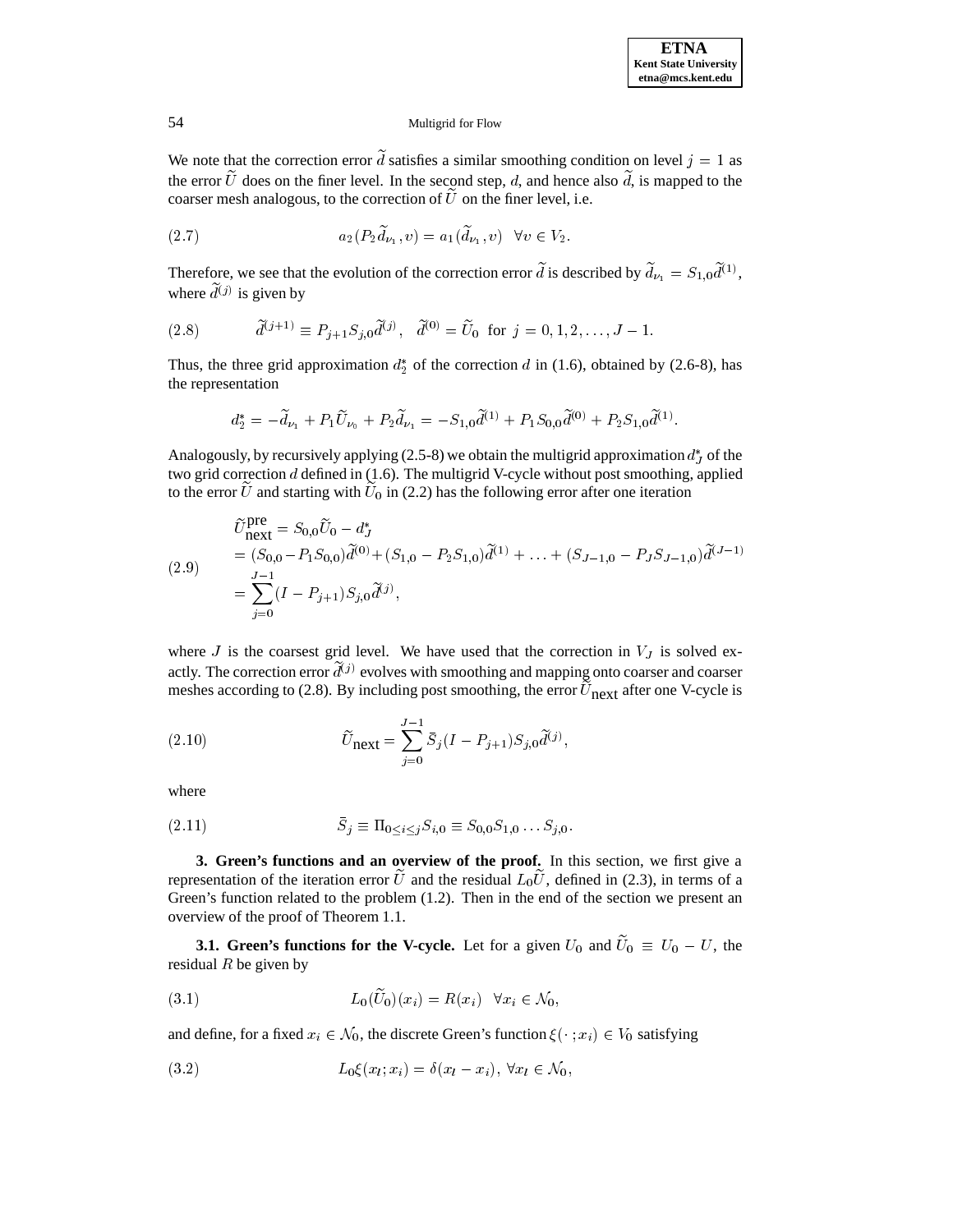where  $\delta$  is the discrete Dirac function

(3.3) 
$$
\delta(x_k) = \begin{cases} 1/h_0^2, & x_k = 0, \\ 0, & x_k \neq 0, \end{cases} x_k \in \mathcal{N}_0.
$$

Equations (3.1) and (3.2) imply by a discrete Duhamels principle that

$$
\widetilde{U}_0(x_l)=\sum_{x_i\in \mathcal{N}_0}R(x_i)\xi(x_l;x_i)h_0^2,
$$

and

$$
L_0 \widetilde{U}_0(x_l) = \sum_{x_i \in \mathcal{N}_0} R(x_i) L_0 \xi(x_l; x_i) h_0^2 = R(x_l).
$$

The corresponding smoothing steps for the  $\xi$  variable on the finest level satisfy

(3.4) 
$$
\xi_0 = \xi(\cdot; x_i), \n\xi_{m+1}(x_k) = \xi_m(x_k) - ch_0 L_0 \xi_m(x_k), \quad m = 0, 1, ..., \nu_0 - 1.
$$

Therefore, we have

$$
\widetilde{U}_m(x_l)=\sum_{x_i\in \mathcal{N}_0}R(x_i)\xi_m(x_l;x_i)h_0^2,
$$

and

$$
L_0 \widetilde{U}_{\nu_0}(x_l) = \sum_{x_i \in \mathcal{N}_0} R(x_i) L_0 \xi_{\nu_0}(x_l; x_i) h_0^2.
$$

The exactly solved correction step (1.6) yields

$$
a_0(\xi_{\nu_0}, v) = a_1(P_1\xi_{\nu_0}, v) \quad \forall v \in V_1.
$$

Hence, the two grid method has the residual

$$
L_0(\widetilde{U}_{\nu_0}-P_1\widetilde{U}_{\nu_0})(x_l)=\sum_{x_i\in\mathcal{N}_0}R(x_i)L_0(\xi_{\nu_0}-P_1\xi_{\nu_0})(x_l;x_i)h_0^2.
$$

In the multigrid method  $(2.5-8)$ , with *J* correction levels, we obtain as in  $(2.9)$  and  $(2.10)$ 

$$
L_0(\widetilde{U}_{\text{next}}^{\text{pre}})(x_l) = \sum_{j=0}^{J-1} \sum_{x_i \in \mathcal{N}_0} R(x_i) L_0(\xi_{\nu_j}^{(j)} - P_{j+1}\xi_{\nu_j}^{(j)}) (x_l; x_i) h_0^2,
$$
  
(3.5)  

$$
L_0(\widetilde{U}_{\text{next}})(x_l) = \sum_{j=0}^{J-1} \sum_{x_i \in \mathcal{N}_0} R(x_i) L_0 \overline{S}_j(\xi_{\nu_j}^{(j)} - P_{j+1}\xi_{\nu_j}^{(j)}) (x_l; x_i) h_0^2,
$$

provided  $\xi^{(j)}$  is defined as  $d^{(j)}$  in (2.8), i.e.,

$$
(3.6) \qquad \xi_0^{(j+1)} = P_{j+1}\xi_{\nu_j}^{(j)}, \quad \xi_{\nu_j}^{(j)} = S_{j,0}\xi_0^{(j)}, \quad \xi_0^{(0)} = \xi_0, \quad j = 0, 1, 2, \dots, J-1.
$$

Below we shall use the  $L_2$ -projection  $\Pi_{i+1} : L_2(\Omega) \to V_{i+1}$  defined by

(3.7) 
$$
\int_{\Omega} v \widetilde{\Pi}_{j+1} w dx = \int_{\Omega} v w dx \quad \forall v \in V_{j+1}.
$$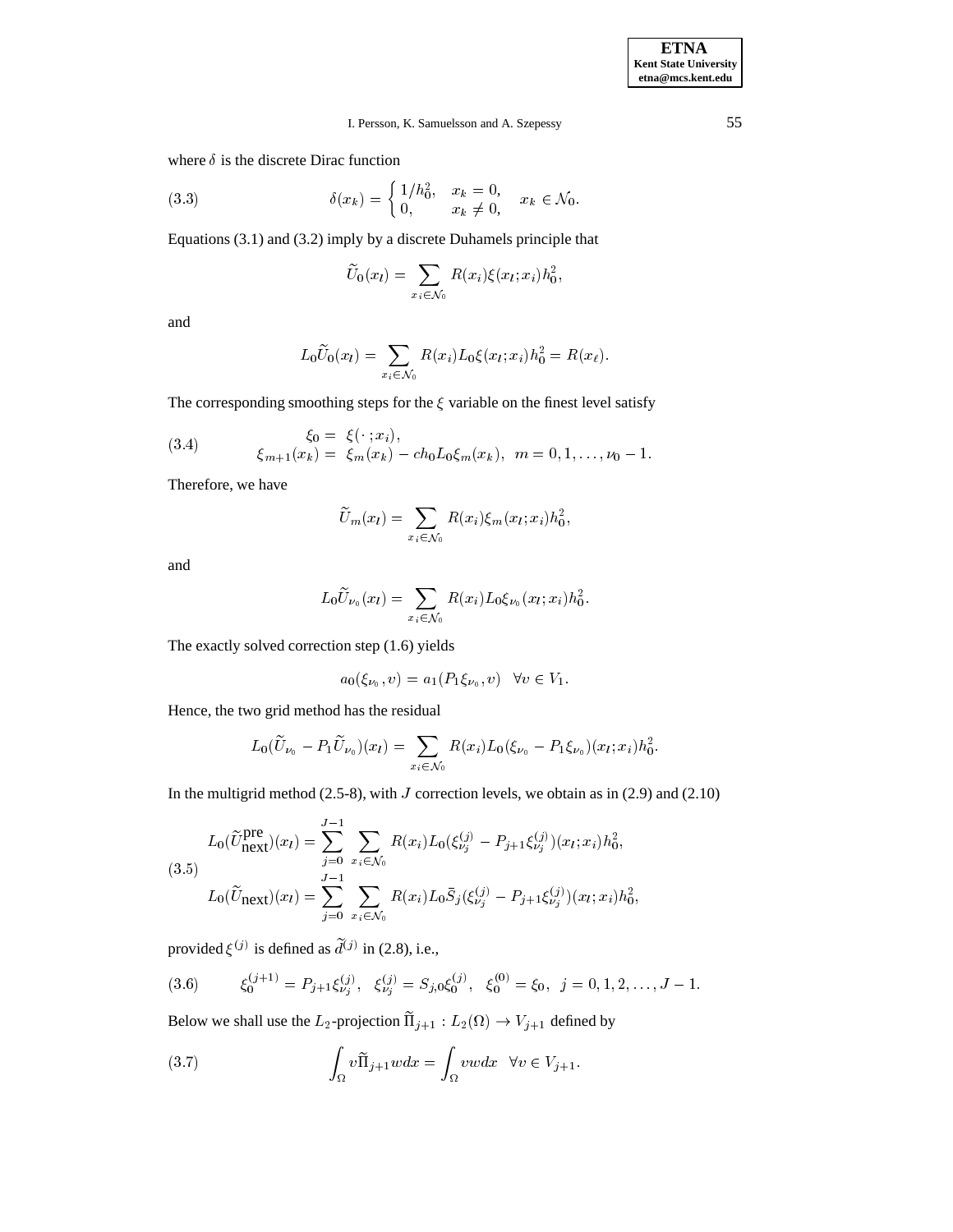Our next step is to estimate the discrete  $\ell_1$ -norm of the right hand side in (3.5) using that for  $\sim$   $\sim$   $\sim$   $\sim$   $\sim$   $\sim$ 

(3.8) 
$$
||w||_{\ell_1} \equiv \sum_{x_i \in \mathcal{N}_0} |w(x_i)| h_0^2.
$$

By combining the definition (2.3), the correction equation (2.4) and (3.6), (3.7) we obtain the following representation formula

$$
L_{0}(\widetilde{U}_{\text{next}}^{\text{pre}})(x_{l}) = \sum_{j=0}^{J-1} \sum_{x_{i} \in \mathcal{N}_{0}} R(x_{i}) L_{0}(\xi_{\nu_{j}}^{(j)} - P_{j+1}\xi_{\nu_{j}}^{(j)}) (x_{l}; x_{i})h_{0}^{2}
$$
  
\n
$$
= \sum_{j,i} [ (a_{j}(\xi_{\nu_{j}}^{(j)}, \phi_{l}) - a_{j+1}(P_{j+1}\xi_{\nu_{j}}^{(j)}, \phi_{l}) )
$$
  
\n
$$
+ (\frac{1}{2}(h_{0} - h_{j})\xi_{\nu_{j},x_{1}}^{(j)}, \phi_{l,x_{1}}) - (\frac{1}{2}(h_{0} - h_{j+1})P_{j+1}\xi_{\nu_{j},x_{1}}^{(j)}, \phi_{l,x_{1}})]R(x_{i})
$$
  
\n
$$
= \sum_{j,i} [a_{j}(\xi_{\nu_{j}}^{(j)}, (I - \widetilde{\Pi}_{j+1})\phi_{l}) - a_{j+1}(P_{j+1}\xi_{\nu_{j}}^{(j)}, (I - \widetilde{\Pi}_{j+1})\phi_{l})
$$
  
\n(3.9)  
\n
$$
+ (\frac{1}{2}(h_{0} - h_{j})\xi_{\nu_{j},x_{1}}^{(j)}, \phi_{l,x_{1}}) - (\frac{1}{2}(h_{0} - h_{j+1})(P_{j+1}\xi_{\nu_{j}}^{(j)})_{x_{1}}, \phi_{l,x_{1}})]R(x_{i})
$$
  
\n
$$
= \sum_{j,i} [((\xi_{\nu_{j},x_{1}}^{(j)} - P_{j+1}\xi_{\nu_{j},x_{1}}^{(j)}), (I - \widetilde{\Pi}_{j+1})\phi_{l}) - (\widetilde{D}_{x_{1}}^{2}((\xi_{\nu_{j}}^{(j)} - P_{j+1}\xi_{\nu_{j}}^{(j)}), (I - \widetilde{\Pi}_{j+1})\phi_{l}) - (\frac{1}{2}(h_{0} - h_{j})\widetilde{D}_{x_{1}}^{2}\xi_{\nu_{j}}^{(j)}, \phi_{l}) + (\frac{1}{2}(h_{0} - h_{j+1})\widetilde{D}_{x_{1}}^{2}P_{j+1}\xi_{\nu_{j}}^{(j)}, \phi_{l})]R(x_{i}),
$$

where we use the following notation for discrete second order derivatives

$$
(3.10) \qquad \widetilde{D}_{x_k}^2 : V_0 \to V_0 \quad (-\widetilde{D}_{x_k}^2 w, v) = (w_{x_k}, v_{x_k}) \quad \forall v \in V_0, \ \ k = 1, 2.
$$

Let

$$
\frac{h_j^*}{2}=\frac{h_j}{2}+\epsilon,
$$

which by the assumption  $h_0 \geq 3\epsilon$  in Theorem 1.1 implies

$$
h_j^* = C_j h_j.
$$

For notational simplicity we consider  $C_j = 1$ , which by the assumption  $h_0 \geq 3\epsilon$  corresponds to the neglectable change of replacing  $h_j/2$  by  $h_j/2 - \epsilon$  in the streamline diffusion parameter. Hereafter, the superscript  $*$  is omitted.

Now defining the discrete residual  $L_j \xi_{\nu_j}^{(J)} \in V_0$  by

$$
(\widetilde{L}_j \xi^{(j)}_{\nu_j}, v) = a_j(\xi^{(j)}_{\nu_j}, v) \quad \forall v \in V_0,
$$

we can rewrite the residual

$$
L_0(\widetilde{U}_{\text{next}}^{\text{pre}})(x_l)
$$
\n
$$
= \sum_{j=0}^{J-1} \sum_{x_i \in \mathcal{N}_0} [(\widetilde{L}_j \xi_{\nu_j}^{(j)}, (I - \widetilde{\Pi}_{j+1}) \phi_l) - (\widetilde{L}_{j+1} P_{j+1} \xi_{\nu_j, x_1}^{(j)}, (I - \widetilde{\Pi}_{j+1}) \phi_l)
$$
\n
$$
- (\frac{1}{2} (h_0 - h_j) \widetilde{D}_{x_1}^2 \xi_{\nu_j}^{(j)}, \phi_l) + (\frac{1}{2} (h_0 - h_{j+1}) \widetilde{D}_{x_1}^2 P_{j+1} \xi_{\nu_j}^{(j)}, \phi_l)] R(x_i).
$$

It turns out that one single pre smoothing V-cycle can not make the residual quotient in (1.9) small, however, two V-cycles will damp the residual. We discuss this in more detail in Section 7.8. The mechanism of the damping in the second iteration is similar to the reason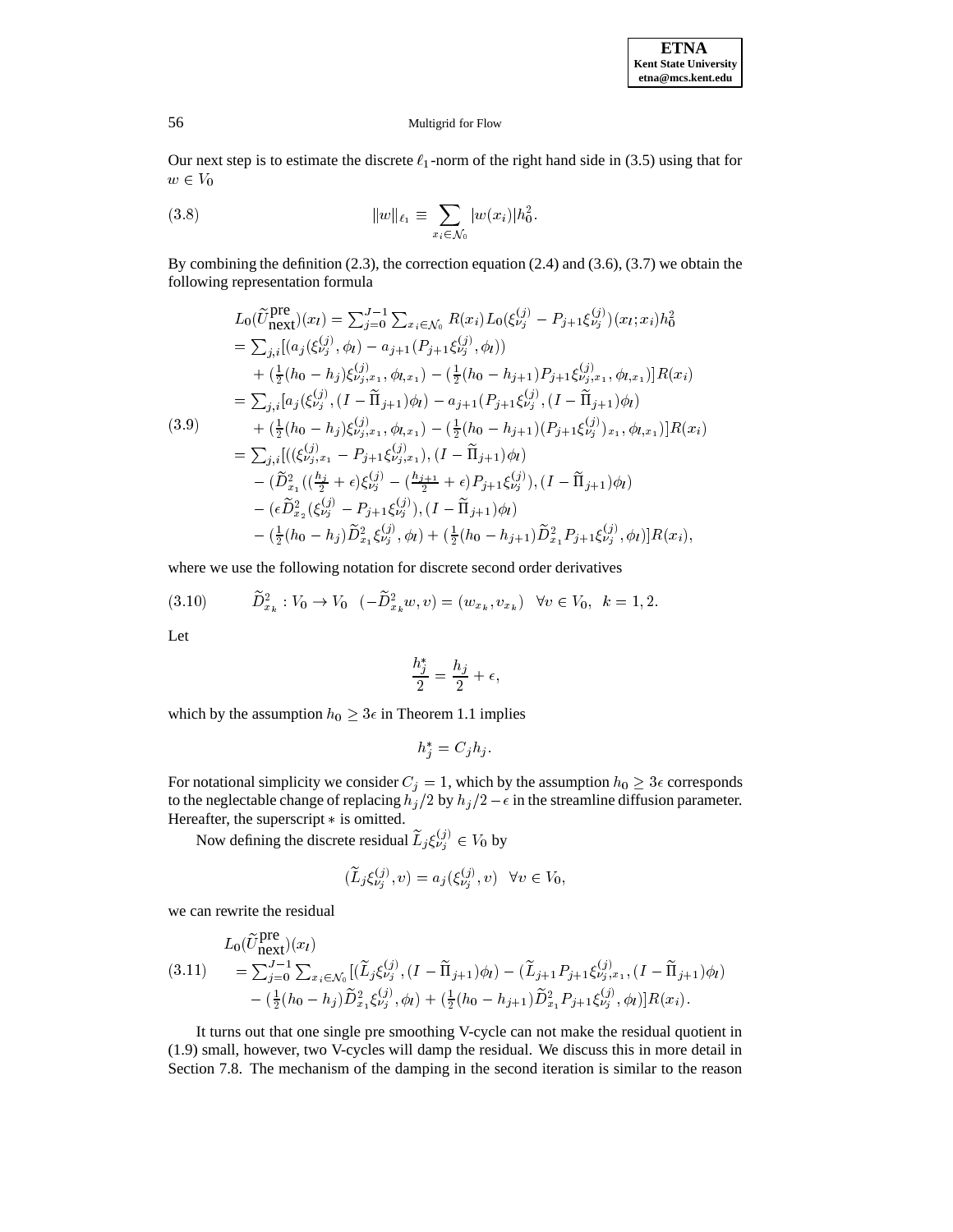why one V-cycle with pre and post smoothing damps the residual. Let us now study the case with post smoothing. In order to use the correction equations (2.3), we shall assume that the smoothing operator defined in  $(2.11)$ ,

$$
\bar{S}_j\equiv \Pi_{0\leq i\leq j} {S}_{i,0}
$$

is translation invariant, which is the case for a uniform mesh and the constant coefficient problem (1.2) studied here. The post smoothing operator is a convolution

$$
(3.13) \qquad \bar{S}_j v(x_k) = \sum_{y_i \in \mathcal{N}_0} \bar{g}_j(y_i) v(x_k - y_i) \equiv \bar{g}_j * v(x_k), \quad \forall v \in V_0, \ x_k \in \mathcal{N}_0,
$$

for a certain function  $\bar{g}_i$ , which will be studied in detail in Section 4. The translation invariance implies that

(3.14) 
$$
a_j(\bar{S}_j\xi^{(j)}, \phi_l) = \sum_{y_i \in \mathcal{N}_0} \bar{g}_j(y_i) a_j(\xi^{(j)}(\cdot - y_i), \phi_l) = \sum_{y_i \in \mathcal{N}_0} \bar{g}_j(y_i) a_j(\xi^{(j)}, \phi_l(\cdot + y_i)) = a_j(\xi^{(j)}, \bar{g}_j(\cdot - \cdot) * \phi_l),
$$

and similarly for  $S_j P_{j+1} \xi^{(j)}$ . As in (3.9) we obtain by (3.14) the residual error representation

$$
L_0(\widetilde{U}_{\text{next}})(x_l) = \sum_{j=0}^{J-1} \sum_{x_i \in \mathcal{N}_0} a_j(\xi_{\nu_j}^{(j)}, (I - \widetilde{\Pi}_{j+1})\bar{g}_j(-\cdot) * \phi_l)R(x_i)
$$
  

$$
- \sum_{j,i} a_{j+1}(P_{j+1}\xi_{\nu_j}^{(j)}, (I - \widetilde{\Pi}_{j+1})\bar{g}_j(-\cdot) * \phi_l)R(x_i)
$$
  

$$
+ \sum_{j,i} \frac{1}{2}(h_0 - h_j)(\xi_{\nu_j,x_1}^{(j)}, \bar{g}_j(-\cdot) * \phi_{l,x_1})R(x_i)
$$
  

$$
- \sum_{j,i} \frac{1}{2}(h_0 - h_{j+1})((P_{j+1}\xi_{\nu_j}^{(j)})_{x_1}, \bar{g}_j(-\cdot) * \phi_{l,x_1})R(x_i).
$$

In Section 8, we derive a similar representation for the residual in a linearized shock wave problem, which is not translation invariant.

Our goal is to estimate the  $\ell_1$ -norms of the sums in equality (3.15) by using the properties of the smoothing operator  $S_{j,0}$  in (1.3), (2.2) and the correction operator  $P_j$  in (2.4). This is carried out in three steps. First, the smoothing operator is analyzed by Fourier methods in Section 4. Then, in Section 5, the correction operator is studied, also using Fourier analysis. Finally, in Section 6, we combine the results of Sections 4 and 5 to estimate the residual in (3.15) and thereby prove Theorem 1.1.

**3.2. Overview of the proof.** Let us first give a heuristic motivation that (3.15) implies the damping of the V-cycle in Theorem 1.1. This motivation also gives the basic structure and idea of the proof of Theorem 1.1, which is an extension of this overview, based on differential operators, to discrete operators. The proof has the three steps: Evolution of the smoothing problem, estimates of the correction problem, and residual error estimates.

*Evolution of the smoothing.* In Section 4, we shall see that the following parabolic problem reflects the behavior of the smoothing  $(3.6)$  at level j

(3.16) 
$$
\xi_t + ch_j L_j \xi = 0, \quad 0 < t < \nu_j,
$$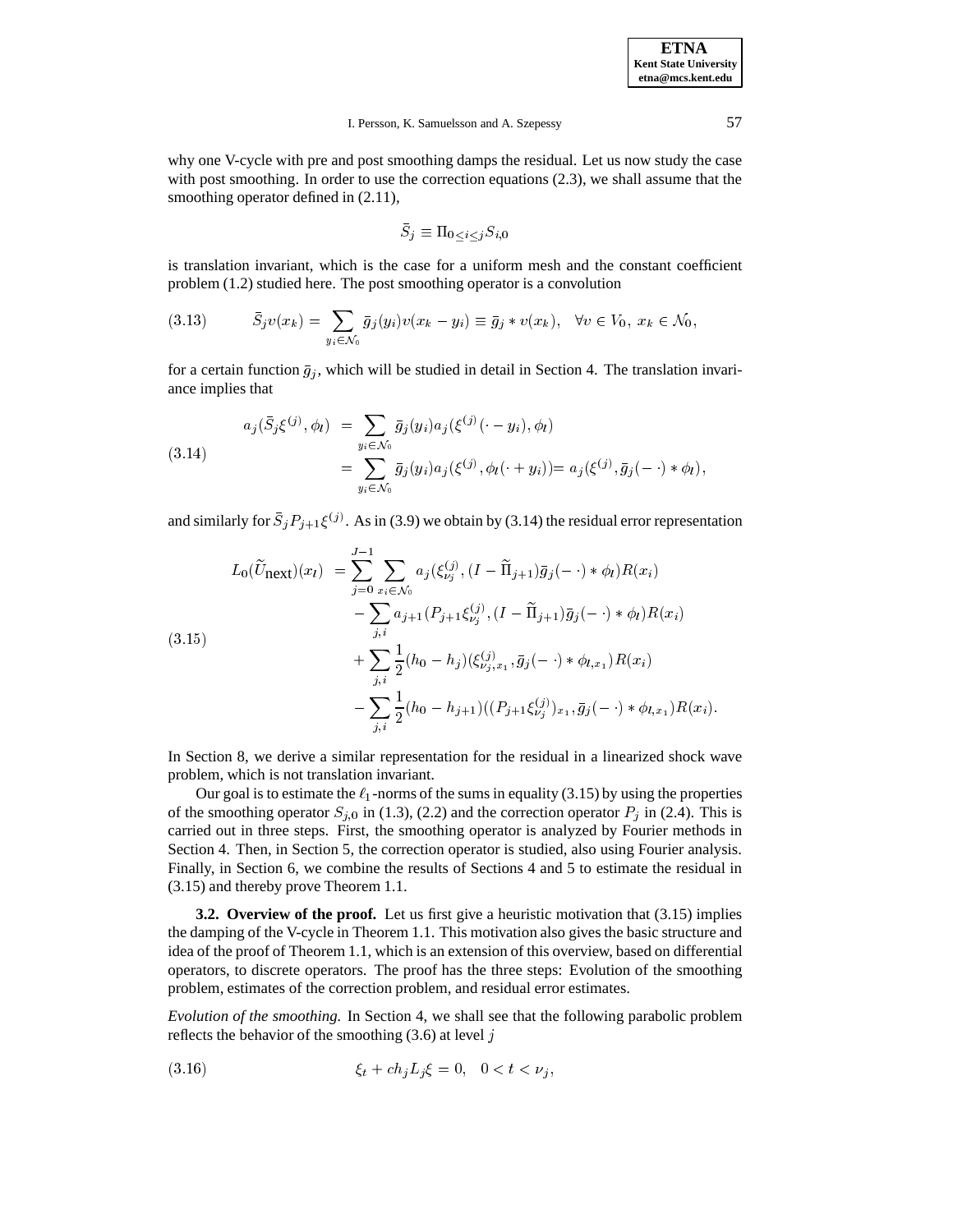where

$$
L_j\xi\equiv \xi_{x_1}-\frac{h_j}{2}\xi_{x_1x_1}-\epsilon\xi_{x_2x_2}.
$$

Let  $X \equiv L_j \xi$ , then

(3.17) 
$$
X_t + ch_j L_j X = 0, \quad 0 < t < \nu_j,
$$

and by (3.2) we have  $X(x, 0) = \delta(x - x_i)$  initially at level zero, where for simplicity  $x_i$  is chosen as the origin. The solution of (3.17) on the finest level  $j = 0$  is a Gaussian

(3.18) 
$$
X(x,t) = \frac{\exp[-(x_1 - ch_j t)^2 / (c th_j^2) - x_2^2 / (2t ch_j \epsilon)]}{\sqrt{2\pi t c h_j^{3/2} \epsilon^{1/2}}}.
$$

In the correction step, the Gaussian is mapped to the coarser mesh having twice the mesh size. Assume that  $\nu_j > h_j / \epsilon$ , cf. (1.11), then the Gaussian is well resolved on the coarser mesh and therefore the mapping to the coarser mesh yields a neglectable change. Hence,  $X(\cdot, \nu_j)$ in (3.18) is a good approximation of  $L_i \xi^{(j)}$  also at the next levels  $j > 0$ .

*The correction problem.* To estimate the three parts  $\xi_{x_1}, h_j \xi_{x_1x_1}$  and  $\epsilon \xi_{x_2x_2}$  of the residual, we solve for  $\xi$  in

$$
(3.19) \t\t\t L_j \xi = X(\cdot, \nu_j).
$$

Then we obtain  $\xi$  as a new approximate Gaussian

$$
(3.20) \quad \xi((x_1, x_2), \nu_j) \sim \begin{cases} \exp[-x_2^2/(4c\epsilon x_1)]/\sqrt{4\pi\epsilon x_1} & \text{if } x_1 > h_j\sqrt{\nu}_j, \\ \exp[-c_1|x_1|/h_j - x_2^2/(4c\epsilon h_j)]/\sqrt{c_2\epsilon h_j} & \text{if } x_1 < h_j\sqrt{\nu}_j. \end{cases}
$$

*Residual error estimates.* By the expression (3.20) for  $\xi$  we can estimate the residual error caused by the artificial diffusion part of (3.15)

$$
(3.21) \qquad \int_{x_1 > h_j \sqrt{\nu}_j} \int_{-\infty}^{\infty} h_j |\xi_{x_1 x_1}| dx_1 dx_2 \le C \int_{x_1 > h_j \sqrt{\nu}_j}^{\infty} h_j/x_1^2 dx_1 = \frac{C}{\sqrt{\nu}_j}.
$$

To estimate the projection part  $a_j(\xi, (I - \Pi_{j+1})\bar{g}_j(-\cdot) * \phi_l)$ , we first use

$$
(3.22) \qquad \qquad \int_{-B}^{B} \int_{\mathbb{R}} (|\xi_{x_1}| + h_j|\xi_{x_1x_1}| + \epsilon |\xi_{x_2x_2}|) dx \le C \log \frac{B}{h_j},
$$

which follows similarly to (3.21). Then, standard error estimates of the  $L_2$ -projection (3.7) yield

(3.23) 
$$
\| (I - \widetilde{\Pi}_{j+1}) \bar{g}_j \|_{L_1} \leq C h_{j+1}^2 \| \bar{g}_j \|_{W_1^2},
$$

where  $W_1^2$  denotes the Sobolev space of functions with two derivates in  $L_1(\mathbb{R}^2)$ . The def- $\sum_{\phi_l \in \mathcal{B}_0} \phi_l = 1$  we have inition (3.13) implies that  $\bar{g}_j \sim X(\cdot, \nu_j)$ , so that by (3.22), (3.18), (3.23) and the fact

$$
\|a_j(\xi, (I - \tilde{\Pi}_{j+1})\bar{g}_j * \phi.)\|_{\ell_1((-B, B) \times \mathbb{R})}
$$
  
\n
$$
\leq \|(I - \tilde{\Pi}_{j+1})\bar{g}_j\|_{\ell_1} \int_{-B}^{B} \int_{\mathbb{R}} (|\xi_{x_1}| + h_j|\xi_{x_1x_1}| + \epsilon |\xi_{x_2x_2}|) dx
$$
  
\n
$$
\sim Ch_{j+1}^2 \|X(\cdot, \nu_j)\|_{W_1^2} \log \frac{B}{h_j} \leq \frac{Ch_j}{\epsilon \nu_j} \log \frac{B}{h_j}.
$$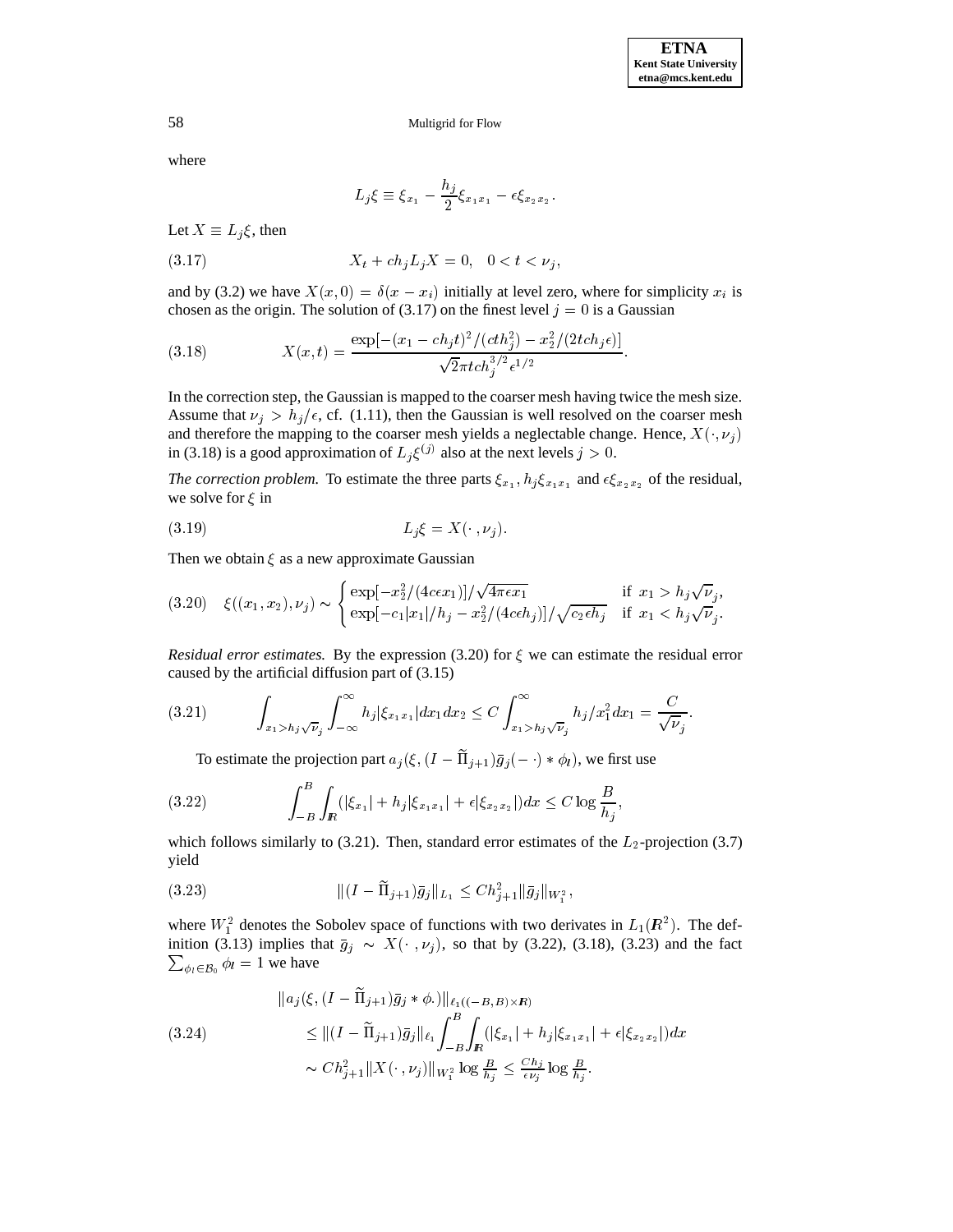**ETNA Kent State University etna@mcs.kent.edu**

I. Persson, K. Samuelsson and A. Szepessy 59



FIG. 4.1. *The uniform aligned mesh.*

By summation over  $R(x_i)$  in (3.15) and combining (3.21), (3.24) we have heuristically motivated that (1.10) holds. In Sections 4, 5 and 6 we rigorously do the analogous analysis of  $(3.16-18)$ ,  $(3.19-20)$  and  $(3.21-24)$ , respectively, for the discrete problem  $(1.2)$  in the case of  $\Omega = \mathbb{R}^2$  and a uniform mesh.

**4.**  $\ell_1$ -estimates of the Green's function in the smoothing problem. In this section, we follow the idea in (3.16-18) to estimate the residual in the smoothing problem. To obtain estimates of the smoothing and correction operators we simplify by assuming that the mesh is uniform and that  $\Omega = \mathbb{R}^2$  is unbounded and hence excluding possible boundary effects; in Section 9 we include boundary conditions. We consider meshes  $\mathcal{M}_j$  with nodal points

$$
(4.1) \qquad (n,m)h_i, \ \ n,m \in \mathbb{Z},
$$

and edges in the direction  $(1, 0)$ ,  $(0, 1)$ ,  $(1, 1)$ , see Fig. 2. The mesh is in this case aligned to the characteristic direction  $(1, 0)$ . In Section 7.1, we treat a uniform mesh which is not aligned to the characteristic and thereby introduces fourth order dissipation in the cross wind direction, which improves the multigrid convergence.

**4.1. The smoothing problem.** In the first step, we study the evolution of the residual

$$
X^{(j)}(x_i) \equiv L_j \xi^{(j)}(x_i), \ \ x_i \in \mathcal{N}_j,
$$

 $X^{(j)}(x_i) \equiv L_j \xi^{(j)}(x_i), \quad x_i \in \mathcal{N}_j,$ <br>where by (2.3) and (4.1)  $L_j: V_j \to V_j, X^{(j)} \in V_j$ , is the finite difference operator with nodal values  $\mathbf{1} \times \mathbf{1}$ 

$$
(L_j X^{(j)})(h_j n, h_j m) = \frac{1}{h_j} [X^{(j)}(h_j n, h_j m) - \frac{2}{6} X^{(j)}(h_j (n-1), h_j m)]
$$
  
\n
$$
- \frac{1}{6} X^{(j)}(h_j (n+1), h_j m) - \frac{1}{6} X^{(j)}(h_j n, h_j (m+1)) + \frac{1}{6} X^{(j)}(h_j n, h_j (m-1))
$$
  
\n
$$
- \frac{1}{6} X^{(j)}(h_j (n-1), h_j (m-1)) + \frac{1}{6} X^{(j)}(h_j (n+1), h_j (m+1))]
$$
  
\n
$$
+ \frac{\epsilon}{h_j^2} [-\frac{1}{4} X^{(j)}(h_j n, h_j (m+1)) + \frac{1}{2} X^{(j)}(h_j n, h_j m) - \frac{1}{4} X^{(j)}(h_j n, h_j (m-1))].
$$

For simplicity in the notation we have replaced  $a_{h_i}(\cdot, \cdot)$  by  $a_{h_i-2\epsilon}(\cdot, \cdot)$ , cf. (3.9). Taking the  $L_i$  difference quotient of  $\xi^{(j)}$  in (3.4), we obtain the evolutionary problem

(4.3) 
$$
X_{k+1}^{(j)}(x_i) = X_k^{(j)}(x_i) - ch_j L_j X_k^{(j)}(x_i) \quad \forall x_i \in \mathcal{N}_j.
$$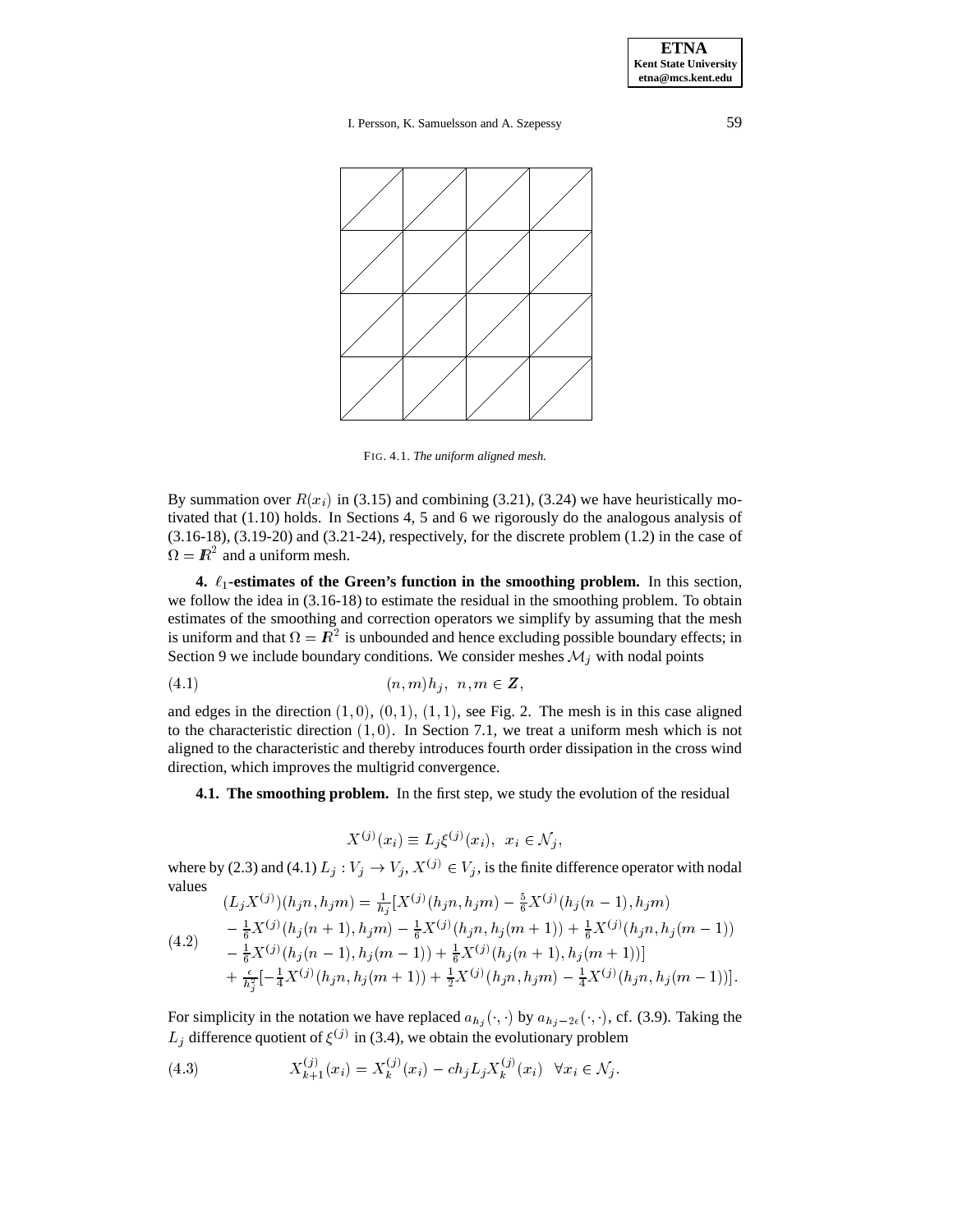Let  $\widehat{Z}$  be the Fourier transform of  $Z$ , i.e.

$$
\widehat{Z}(\omega_1, \omega_2) = h_j^2 \sum_{n,m \in \mathbb{Z}} Z(h_j n, h_j m) \exp(i(n\omega_1 + m\omega_2)h_j),
$$
  

$$
Z(h_j n, h_j m) = (2\pi)^{-2} \int_0^{2\pi/h_j} \int_0^{2\pi/h_j} \widehat{Z}(\omega_1, \omega_2) \exp(-i(n\omega_1 + m\omega_2)h_j) d\omega_1 d\omega_2.
$$

Then the smoothing problem (4.3) transforms to

$$
\hat{X}_{k+1}^{(j)} = \hat{X}_k^{(j)} - c[1 - \frac{5}{6} \exp(-ih_j \omega_1) - \frac{1}{6} \exp(ih_j \omega_1) - \frac{1}{6} \exp(ih_j \omega_2) + \frac{1}{6} \exp(-ih_j \omega_2) \n- \frac{1}{6} \exp(-ih_j \omega_1 - ih_j \omega_2) + \frac{1}{6} \exp(ih_j \omega_1 + ih_j \omega_2) + \frac{\epsilon}{h_j} (1 - \cos(h_j \omega_2)) \hat{X}_k^{(j)}.
$$

Therefore, the Green's function  $g_j \in V_j$  of (4.3) for  $\nu_j$  smoothing steps is

$$
(4.4) \quad \hat{g}_j = (1 - c[1 - \frac{5}{6} \exp(-ih_j\omega_1) - \frac{1}{6} \exp(ih_j\omega_1) - \frac{1}{6} \exp(ih_j\omega_2) + \frac{1}{6} \exp(-ih_j\omega_2) -\frac{1}{6} \exp(-ih_j\omega_1 - ih_j\omega_2) + \frac{1}{6} \exp(ih_j\omega_1 + ih_j\omega_2) + \frac{\epsilon}{h_j}(1 - \cos(h_j\omega_2))])^{\nu_j},
$$

which satisfies the  $\ell_1$ -estimates of Lemma 4.1 below, to be used in Section 6 to estimate (3.15). Let  $D_{x_i}$  and  $D_{x_i}^{(2)}$  denote the difference operators

je poznata u predstavanje poznata u predstavanje poznata u predstavanje poznata u predstavanje poznata u preds

(4.5)  
\n
$$
D_{x_i}, D_{x_i}^{(2)} : V_j \to V_j, \quad i = 1, 2,
$$
\n
$$
e_1 \equiv (1, 0), \quad e_2 \equiv (0, 1),
$$
\n
$$
D_{x_i} v(x) = \frac{v(x + h_j e_i) - v(x)}{h_j},
$$
\n
$$
D_{x_i}^{(2)} v(x) = \frac{v(x + h_j e_i) - 2v(x) + v(x - h_j e_i)}{h_i^2},
$$

and furthermore, let  $g_i$  be extended to  $\mathbb{R}^2$  by  $g_i \in V_i$ .

LEMMA 4.1. *There is a constant* C, independent of  $h_j$  and  $\epsilon$ , such that

(4.6) 
$$
||g_j||_{\ell_1} \equiv \sum_{x_i \in \mathcal{N}_j} |g_j(x_i)| h_j^2 \leq 1 + \frac{Ch_j}{\epsilon \nu_j},
$$

(4.7) 
$$
h_j^2 \|g_j\|_{w_1^2} \leq \frac{C h_j}{\epsilon \nu_j},
$$

(4.8) 
$$
\|\epsilon \widetilde{D}_{x_2}^{(2)} g_j\|_{\ell_1} + \|h_j \widetilde{D}_{x_1}^{(2)} g_j\|_{\ell_1} \leq \frac{C}{h_j \nu_j},
$$

(4.9) 
$$
||D_{x_1}g_j||_{\ell_1} \leq \frac{C}{h_j\sqrt{\nu_j}},
$$

where  $w_1^2$  denotes the discrete version of the Sobolev space  $W_1^2$ , (defined below (3.23))

$$
||v||_{w_1^2} \equiv || |D_{x_1}^{(2)}v| + |D_{x_2}^{(2)}v| + |D_{x_1}D_{x_2}v| ||_{\ell_1}.
$$

*Proof*. First we note that by (4.4)

(4.10a)  
\n
$$
\begin{aligned}\n &\left|\widehat{g}_j - \exp\left(-c(h_j^2\omega_1^2 + \epsilon h_j\omega_2^2 - h_j\omega_1 i)\nu_j\right)\right| \\
 &\le C(h_j^2\omega_1^2 + \epsilon h_j\omega_2^2)^2\nu_j \exp\left(-c(h_j^2\omega_1^2 + \epsilon h_j\omega_2^2)\nu_j\right).\n \end{aligned}
$$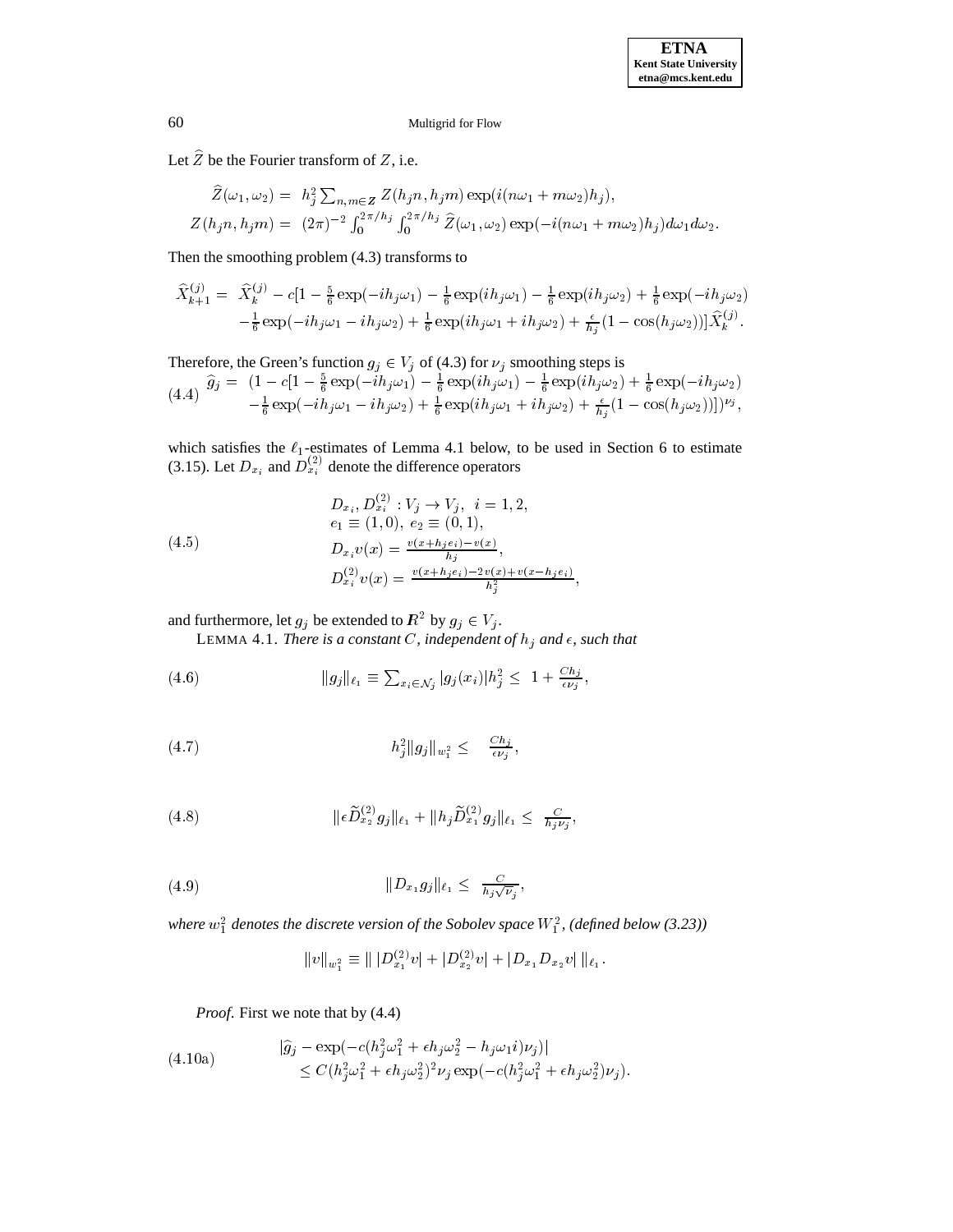Next, we split

(4.10b) 
$$
g_j - \frac{\exp(-\frac{(x_1 - c\nu_j h_j)^2}{4c h_j^2 \nu_j} - \frac{x_2^2}{4c \epsilon h_j \nu_j})}{4\pi c \sqrt{\epsilon h_j^3 \nu_j^2}}
$$

into near and far fields,  $N$  and  $F$ , respectively, where

$$
N = \{(x_1, x_2) \in \mathcal{N}_j : |x_1| \le \sqrt{h_j^2 \nu_j}, |x_2| \le \sqrt{\epsilon h_j \nu_j}\},
$$
  

$$
F = \mathcal{N}_j \setminus N.
$$

Then the  $\ell_1$ -norm of (4.10b) can be estimated in terms of weighted  $\ell_2$ -norms as follows

$$
(4.11) \qquad \begin{aligned}\n&= \sum_{N} \left| g_j - \frac{\exp(-\frac{(x_1 - c\nu_j h_j)^2}{4c\hbar_j^2 \nu_j} - \frac{x_2^2}{4c\hbar_j \nu_j})}{4\pi c \sqrt{\epsilon h_j^3 \nu_j^2}} \right|_{\ell_1} \\
&= \sum_{N} \left| g_j - \frac{\exp(-\frac{(x_1 - c\nu_j h_j)^2}{4c\hbar_j^2 \nu_j} - \frac{x_2^2}{4c\epsilon h_j \nu_j})}{4\pi c \sqrt{\epsilon h_j^3 \nu_j^2}} \right| h_j^2 \\
&+ \sum_{F} \left| g_j - \frac{\exp(-\frac{(x_1 - c\nu_j h_j)^2}{4c\hbar_j^2 \nu_j} - \frac{x_2^2}{4c\epsilon h_j \nu_j})}{4\pi c \sqrt{\epsilon h_j^3 \nu_j^2}} \right| h_j^2 \\
&\equiv I + II,\n\end{aligned}
$$

where by Cauchy's inequality, Parseval's formula and (4.10a)

$$
I \leq \left\| g_j - \frac{\exp(-\frac{(x_1 - c\nu_j h_j)^2}{4\epsilon h_j^2 \nu_j} - \frac{x_2^2}{4c\epsilon h_j \nu_j})}{4\pi c \sqrt{\epsilon h_j^3 \nu_j^2}} \right\|_{\ell_2} \sqrt{\sum_N h_j^2}
$$
  
\n
$$
\leq \left\| \widehat{g}_j - \exp(-c(h_j^2 \omega_1^2 + \epsilon h_j \omega_2^2 - h_j \omega_1 i) \nu_j) \right\|_{L_2([0, 2\pi/h_j]^2)} \sqrt{\sum_N h_j^2}
$$
  
\n
$$
\leq C/\nu_j,
$$

$$
II \leq \left\| [(\frac{x_1}{\sqrt{h_j^2 \nu_j}})^2 + (\frac{x_2}{\sqrt{h_j e \nu_j}})^2 y_j - \frac{\exp(-\frac{(x_1 - c\nu_j h_j)^2}{4c h_j^2 \nu_j} - \frac{x_2^2}{4c \epsilon h_j \nu_j})}{4\pi c \sqrt{\epsilon h_j^3 \nu_j^2}}) \right\|_{\ell_2}
$$
  

$$
\leq \left\| [(\frac{\partial \omega_1}{\sqrt{h_j^2 \nu_j}})^2 + (\frac{\partial \omega_2}{\sqrt{h_j e \nu_j}})^2 \widehat{y}_j - \exp(-c(h_j^2 \omega_1^2 + \epsilon h_j \omega_2^2 - h_j \omega_1 i) \nu_j)) \right\|_{L_2([0, 2\pi/h_j]^2)}
$$
  

$$
\times (2h_j^2 \nu_j \epsilon h_j \nu_j)^{1/4} \leq \frac{C}{\nu_j}.
$$

Moreover, the function  $\exp(-c(h_j^2\omega_1^2 + \epsilon h_j\omega_2^2 - h_j\omega_1 i)\nu_j)$  is the Fourier transform of

$$
\frac{\exp\left(-\frac{(x_1-c\nu_jh_j)^2}{4ch_j^2\nu_j} - \frac{x_2^2}{4ceh_j\nu_j}\right)}{4\pi c\sqrt{\epsilon h_j^3\nu_j^2}},
$$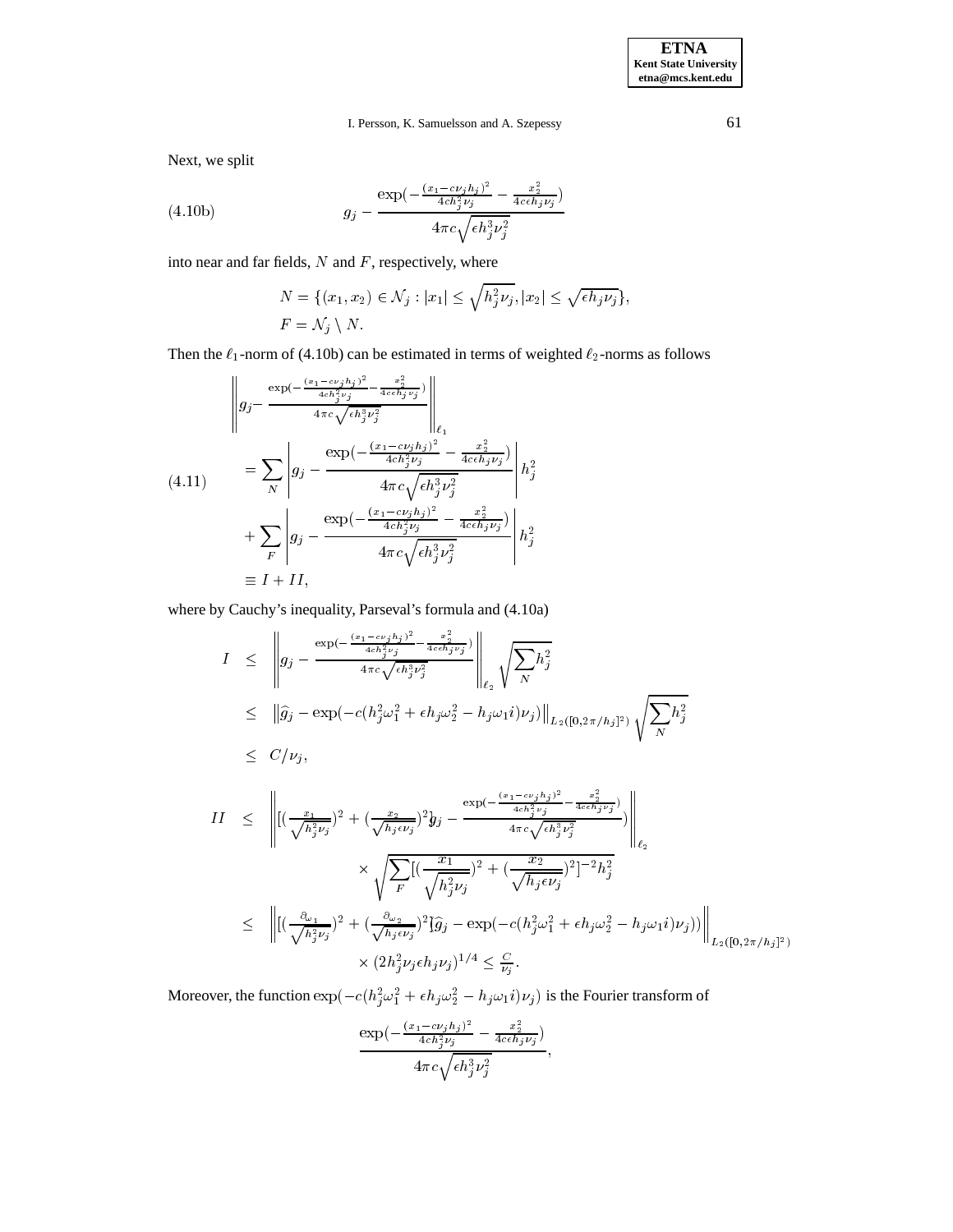

which with our quadrature (3.8) has  $\ell_1$ -norm less than  $1+ Ch_j/(\epsilon \nu_j)$ . Combining this with the estimates of  $I$  and  $II$  prove (4.6).

Next, to estimate (4:7) we proceed as above

$$
||h_j^2 D_{x_1}^{(2)} g_j||_{\ell_1} \le ||h_j^2 D_{x_1}^{(2)} g_j||_{\ell_2} \sqrt{\sum_N h_j^2}
$$
  
(4.12) 
$$
+ \left\| [(\frac{x_1}{\sqrt{h_j^2 \nu_j}})^2 + (\frac{x_2}{\sqrt{h_j \epsilon \nu_j}})^2] h_j^2 D_{x_1}^{(2)} g_j \right\|_{\ell_2} \sqrt{\sum_F} [(\frac{x_1}{\sqrt{h_j^2 \nu_j}})^2 + (\frac{x_2}{\sqrt{h_j \epsilon \nu_j}})^2]^{-2} h_j^2
$$

$$
\equiv I + II,
$$

where

$$
|I| \leq C(1 - \cos(\omega_1 h_j))\hat{g}_j||_{L_2}(h_j^3 \epsilon \nu_j^2)^{1/4} \leq \frac{C}{\nu_j},
$$
  
\n
$$
|II| \leq C \left\| \left[ (\frac{\partial_{\omega_1}}{\sqrt{h_j^2 \nu_j}})^2 + (\frac{\partial_{\omega_2}}{\sqrt{h_j \epsilon \nu_j}})^2 \right] (1 - \cos(\omega_1 h_j))\hat{g}_j \right\|_{L_2} (h_j^3 \epsilon \nu_j^2)^{1/4} \leq \frac{C}{\nu_j},
$$

which proves that the  $D_{x_1}^{(2)}$  part of the  $w_1^2$ -norm satisfies (4.7). The proof of the  $D_{x_2}^{(2)}$  and  $D_{x_1}D_{x_2}$  parts follows as above.

To prove  $(4.8)$ , we note that by  $(3.10)$ 

(4.12') 
$$
\widetilde{D}_{x_1}^{(2)}g_j(x_l) = \sum_{x_i \in \mathcal{N}_0} M^{-1}(i)D_{x_1}^{(2)}g_j(x_l - x_i) \equiv M^{-1} * D_{x_1}^{(2)}g_j,
$$

where  $M^{-1}(i) \equiv M^{-1}(-i, i)$  is the inverse of the mass matrix in  $V_0$ 

$$
\widetilde{M}(n,m)=\int_{I\!\! R^2}\phi_n\phi_m dx.
$$

Since

$$
||M^{-1}||_{\ell_1} \leq C,
$$

we have

$$
\|\widetilde{D}_{x_1}^{(2)}g_j\|_{\ell_1} = \|M^{-1} * D_{x_1}^{(2)}g_j\|_{\ell_1} \le \|M^{-1}\|_{\ell_1} \|D_{x_1}^{(2)}g_j\|_{\ell_1} \le C \|D_{x_1}^{(2)}g_j\|_{\ell_1},
$$

which by (4.12) proves that the second term of (4.8) satisfies the required bound. The estimate of the first term and (4.9) follows as (4.7).  $\Box$ 

**4.2. The correction problem.** Our next step is to study the residual  $a(\xi, \cdot)$  in the correction step

(4.13) 
$$
a_{j+1}(P_{j+1}\xi_{\nu_j}^{(j)}, v) = a_j(\xi_{\nu_j}^{(j)}, v) \quad \forall v \in V_{j+1}, \ \xi \in V_j.
$$

Let us therefore define the residuals  $X^{(j)} \in V_j$  and  $P_{j+1}X^{(j)} \in V_{j+1}$  by

(4.14) 
$$
X^{(j)}(x_m) \equiv \frac{1}{h_j^2} a_j(\xi_{\nu_j}^{(j)}, \phi_m) \quad \forall x_m \in \mathcal{N}_j, \ \phi_m \in \mathcal{B}_j, \ \phi_m(x_m) = 1,
$$

$$
(4.15)
$$

$$
(\bar{P}_{j+1}X^{(j)})(x_n) \equiv \frac{1}{h_{j+1}^2} a_{j+1}(P_{j+1}\xi_{\nu_j}^{(j)}, \bar{\phi}_n) \,\forall x_n \in \mathcal{N}_{j+1}, \bar{\phi}_n \in \mathcal{B}_{j+1}, \bar{\phi}_n(x_n) = 1.
$$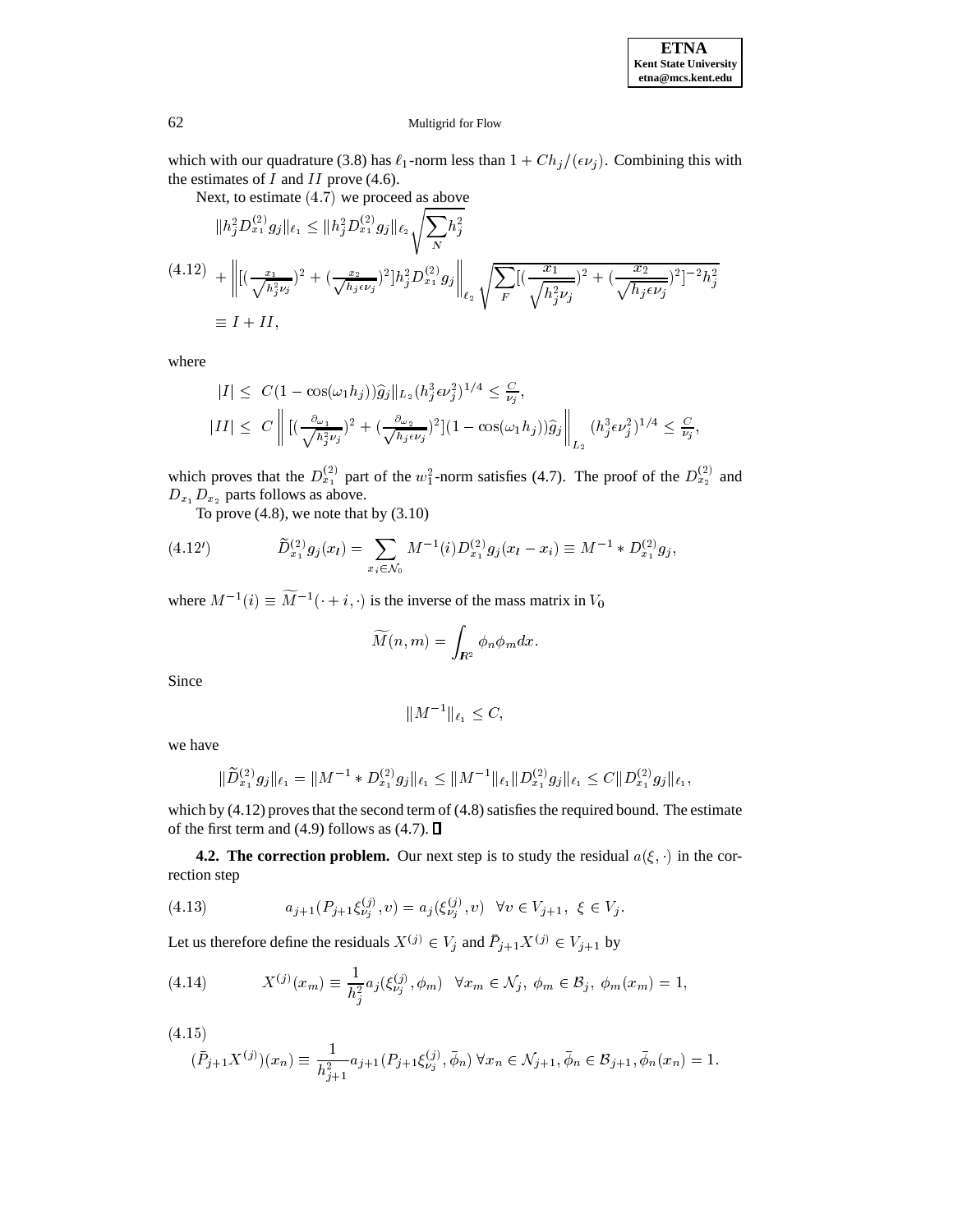| <b>ETNA</b>                  |
|------------------------------|
| <b>Kent State University</b> |
| etna@mcs.kent.edu            |

We note that the residual  $X^{(j)}$  is the result of the smoothing (4.3). In the correction step, the residual is mapped to  $P_{j+1}X^{(j)}$  on the coarser grid. Our goal is now to express  $P_{j+1}X^{(j)}$  in terms of  $X^{(j)}$ . By (4.13-15) and since  $\mathcal{B}_{j+1} \ni \bar{\phi}_n(x) = \sum_i \bar{\phi}_n(x_i)\phi_i(x)$ ,  $\phi_i \in \mathcal{B}_j$ , we obtain obtain

(4.16) 
$$
(\bar{P}_{j+1}X^{(j)})(x_n) = \sum_{x_i \in \mathcal{N}_j} \frac{h_j^2}{h_{j+1}^2} \bar{\phi}_n(x_i) X^{(j)}(x_i) \quad \forall x_n \in \mathcal{N}_{j+1}.
$$

We have

$$
\sum_{\{i:\phi_i\in\mathcal{B}_j\}}\frac{h_j^2}{h_{j+1}^2}\bar{\phi}_n(x_i) = 1 \quad \forall \bar{\phi}_n \in \mathcal{B}_{j+1},
$$

$$
\sum_{\{n:\bar{\phi}_n\in\mathcal{B}_{j+1}\}}\bar{\phi}_n(x_i) = 1,
$$

which by (4.16) shows that the correction operator P does not increase the  $\ell_1$ -norm

(4.17) 
$$
\|\bar{P}_{j+1}X^{(j)}\|_{\ell_1} = \sum_n h_{j+1}^2 |(\bar{P}_{j+1}X^{(j)})(x_n)|
$$

$$
\leq \sum_n \sum_i |X^{(j)}(x_i)| \bar{\phi}_n(x_i) h_j^2 = \sum_i h_j^2 |X^{(j)}(x_i)| = \|X^{(j)}\|_{\ell_1}.
$$

 $\zeta$ From our multigrid algorithm (3.5) and from the evolution of the Greens function  $\xi^{(j)}$ in (3.6), we are led to study successive smoothing problems with initial data given by  $P_{j+1}$ corrections of the residual  $L_j \xi^{(j)}$  smoothed on the finer mesh. Define

$$
X^{(j)} \equiv L_i \xi^{(j)}.
$$

Then the representation (3.6) implies that

(4.18) 
$$
X^{(-1)} = \delta,
$$

$$
X^{(j)} = g_j(\bar{P}_j X^{(j-1)}), \ \ j = 0, \dots, J,
$$

where  $P_j$  is given by (4.16),  $P_0 \equiv I$  and

$$
g_j(\bar{P}_j X^{(j-1)}) = g_j * (\bar{P}_j X^{(j-1)}).
$$

Here the operator  $*$  denotes the convolution

$$
w * v(x_i) = \sum_{y_n \in \mathcal{N}_j} w(x_i - y_n) v(y_n),
$$

and the Green's function  $g_j$  is the j-level smoothing function defined in (4.4). Combining (4.13), (4.17), (4.18) and Lemma 4.1, we obtain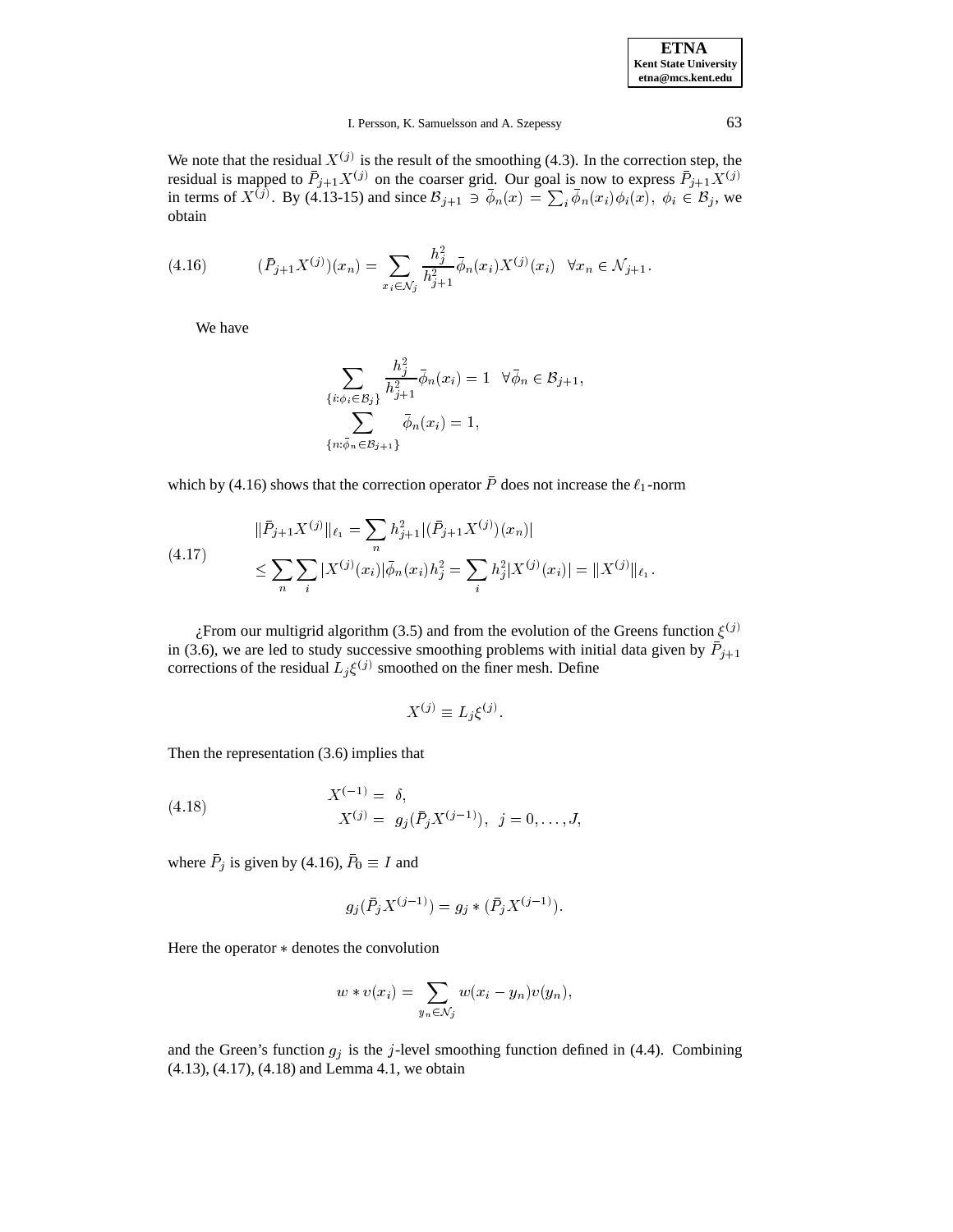LEMMA 4.2. *There is a constant* C, independent of J,  $h_j$  and  $\epsilon$ , such that for  $j \leq J - 1$ 

$$
\|\bar{P}_{j+1}X^{(j)}\|_{\ell_{1}} \leq \Pi_{i\leq j}(1 + \frac{Ch_{i}}{\epsilon\nu_{i}}),
$$
  

$$
\|g_{j}(\bar{P}_{j}X^{(j-1)})\|_{\ell_{1}} \leq \Pi_{i\leq j}(1 + \frac{Ch_{i}}{\epsilon\nu_{i}}),
$$
  

$$
h_{j}^{2}(\|g_{j}(\bar{P}_{j}X^{(j-1)})\|_{w_{1}^{2}} + \|(\bar{P}_{j}X^{(j-1)})\|_{w_{1}^{2}}) \leq \frac{Ch_{j}}{\epsilon\nu_{j}}\Pi_{i\leq j}(1 + \frac{Ch_{i}}{\epsilon\nu_{i}}),
$$
  

$$
\|\epsilon\widetilde{D}_{x_{2}}^{(2)}g_{j}\bar{P}_{j+1}X^{(j)}\|_{\ell_{1}} + \|h_{j}\widetilde{D}_{x_{1}}^{(2)}g_{j}\bar{P}_{j+1}X^{(j)}\|_{\ell_{1}} \leq \frac{C}{h_{j}\nu_{j}}\Pi_{i\leq j}(1 + \frac{Ch_{i}}{\epsilon\nu_{i}}),
$$
  

$$
\|D_{x_{1}}g_{j}\bar{P}_{j+1}X^{(j)}\|_{\ell_{1}} \leq \frac{C}{h_{j}\sqrt{\nu_{j}}},
$$
  

$$
\|\epsilon\widetilde{D}_{x_{2}}^{(2)}\bar{P}_{j+1}X^{(j)}\|_{\ell_{1}} + \|h_{j}\widetilde{D}_{x_{1}}^{(2)}\bar{P}_{j+1}X^{(j)}\|_{\ell_{1}} \leq \frac{C}{h_{j}\nu_{j}}\Pi_{i\leq j}(1 + \frac{Ch_{i}}{\epsilon\nu_{i}}),
$$
  

$$
\|D_{x_{1}}\bar{P}_{j+1}X^{(j)}\|_{\ell_{1}} \leq \frac{C}{h_{j}\sqrt{\nu_{j}}},
$$

*and by assumption (1.11)*

$$
\Pi_{i \le j} (1 + \frac{C h_i}{\epsilon \nu_i}) \le C.
$$

The effect of the post smoothing operator is a consequence of LEMMA 4.3. *Let*

$$
\bar{S}_j = \Pi_{i \leq j} S_{i,0}
$$

*be the post smoothing operator in (2.10), then*

(4.19) 
$$
\bar{S}_j v(x_n) = \sum_{y_{0_k} \in \mathcal{N}_0} \bar{g}_j(y_{0_k}) v(x_n - y_{0_k}) \quad \forall v \in V_0, \ x_n \in \mathcal{N}_0,
$$

*where*

$$
\bar{g}_j(x_n) \equiv \sum_{y_{i_k} \in \mathcal{N}_{i,j} = 1,\dots,j} g_0(x_n - y_{1_k}) g_1(y_{1_k} - y_{2_k}) g_2(y_{2_k} - y_{3_k}) \dots \dots g_j(y_{j_k})
$$

*satisfies*

$$
(4.20a) \t\t\t\t ||\bar{g}_j||_{\ell_1} \leq C,
$$

(4.20b) 
$$
\| (I - \widetilde{\Pi}_{j+1}) \bar{g}_j \|_{\ell_1} \leq \frac{Ch_j}{\epsilon \nu_j}.
$$

*Proof*. We have by (4.4)

$$
S_{i,0}v(x_n) = \sum_{y_{i_k} \in \mathcal{N}_i} g_i(y_{i_k})v(x_n - y_{i_k}),
$$

which implies (4.19); and by (4.6) we see that (4.20a) holds.

Fourier transforming yields

$$
\widehat{\overline{g}}_j(\omega) = \Pi_{i \le j} \widehat{g}_i(\omega),
$$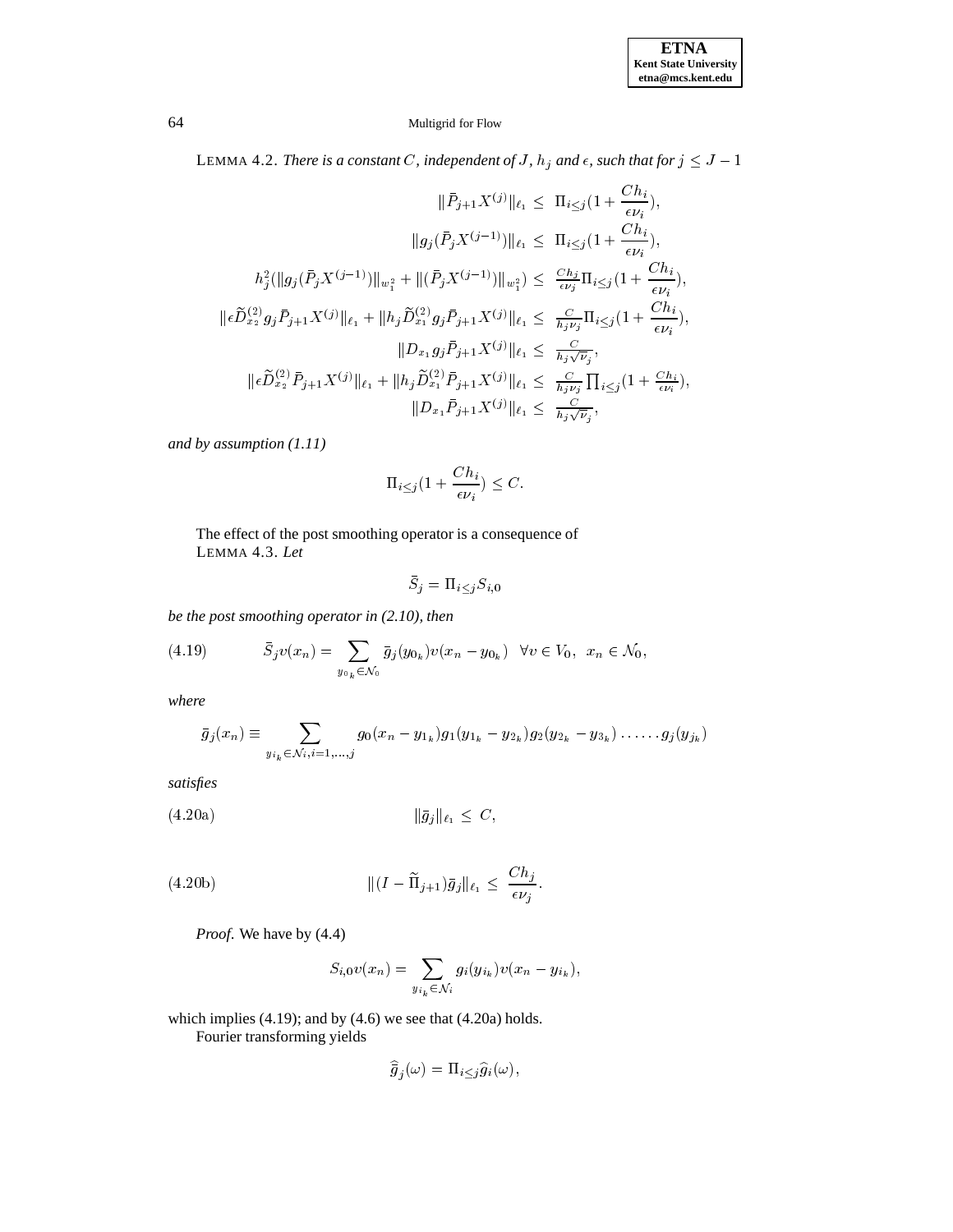where  $\hat{g}_i$  is given in (4.4). Using weighted  $\ell_2$ -norms as in (4.11) we conclude that

$$
h_{j+1}^2 ||D_{x_1}^{(2)} \bar{g}_j||_{\ell_1} \leq \frac{C}{\nu_j},
$$
  
\n
$$
h_{j+1}^2 ||D_{x_2}^{(2)} \bar{g}_j||_{\ell_1} \leq \frac{Ch_j}{\epsilon \nu_j},
$$
  
\n
$$
h_{j+1}^2 ||D_{x_1} D_{x_2} \bar{g}_j||_{\ell_1} \leq \frac{Ch_j^{1/2}}{\epsilon^{1/2} \nu_j}.
$$

Hence, combining this and the standard estimate of the  $L_2$ -projection

(4.21) 
$$
\| (I - \widetilde{\Pi}_{j+1}) \bar{g}_j \|_{\ell_1} \leq C h_{j+1}^2 \| \bar{g}_j \|_{w_1^2},
$$

cf. [13], [10], proves (4.20b).  $\Box$ 

**5.** L<sub>1</sub>-estimates of the Green's function in the correction problem. Here we shall estimate the Green's function of the correction problem (4.13), following the idea given in (3.15) and (3.16). Our error representation formula (3.15) is based on the solutions  $P_{j+1}\xi_{\nu}^{(y)}$ and  $\xi_{\nu}^{(j)}$  of the correction problem

(5.1) 
$$
h_{j+1}^2 L_{j+1} P_{j+1} \xi_{\nu_j}^{(j)}(x_i) = a_{j+1} (P_{j+1} \xi_{\nu_j}^{(j)}, \phi_i)
$$

$$
= a_j (\xi_{\nu_j}^{(j)}, \phi_i) = h_{j+1}^2 \bar{P}_{j+1} X^{(j)} \quad \forall \phi_i \in \mathcal{B}_{j+1},
$$

where

$$
L_j \xi_{\nu_j}^{(j)} = X^{(j)},
$$

and where  $X^{(j)}$  is given in (4.3), (4.14), (4.18). The discrete Green's function  $G_j$  of the correction problem

(5.2) 
$$
L_j G_j = \delta, \quad \delta(x_i) \equiv \begin{cases} 0, & 0 \neq x_i \in \mathcal{B}_j, \\ \frac{1}{h_j^2}, & x_i = 0, \end{cases}
$$

yields the representation

(5.3) 
$$
\xi_{\nu_i}^{(j)} = G_j * X^{(j)},
$$

and by  $(5.1)$ 

(5.4) 
$$
P_{j+1}\xi_{\nu_j}^{(j)} = G_{j+1} * \bar{P}_{j+1}X^{(j)}.
$$

To estimate  $(I - \Pi_j) \xi_{\nu_j,x_1}^{(j)}$ ,  $(I - \Pi_j) P_{j+1} \xi_{\nu_j,x_1}^{(j)}$ , and the other parts of the residual in (3.15) we will use the estimates of  $X^{(j)}$  in Lemma 4.2 and the above representations. Therefore, in addition to the estimates of  $X^{(j)}$ , we need similar estimates of G, which we obtain by Fourier transforming in the  $x_2$ -direction. Let the Fourier transform  $\widehat{G}$  be defined by

$$
\widehat{G}_n(\omega) = h_j \sum_{m \in \mathbb{Z}} G(h_j n, h_j m) \exp(i \omega h_j m),
$$

$$
G(h_j n, h_j m) = (2\pi)^{-1} \int_0^{2\pi/h_j} \widehat{G}_n(\omega) \exp(-i\omega h_j m) d\omega,
$$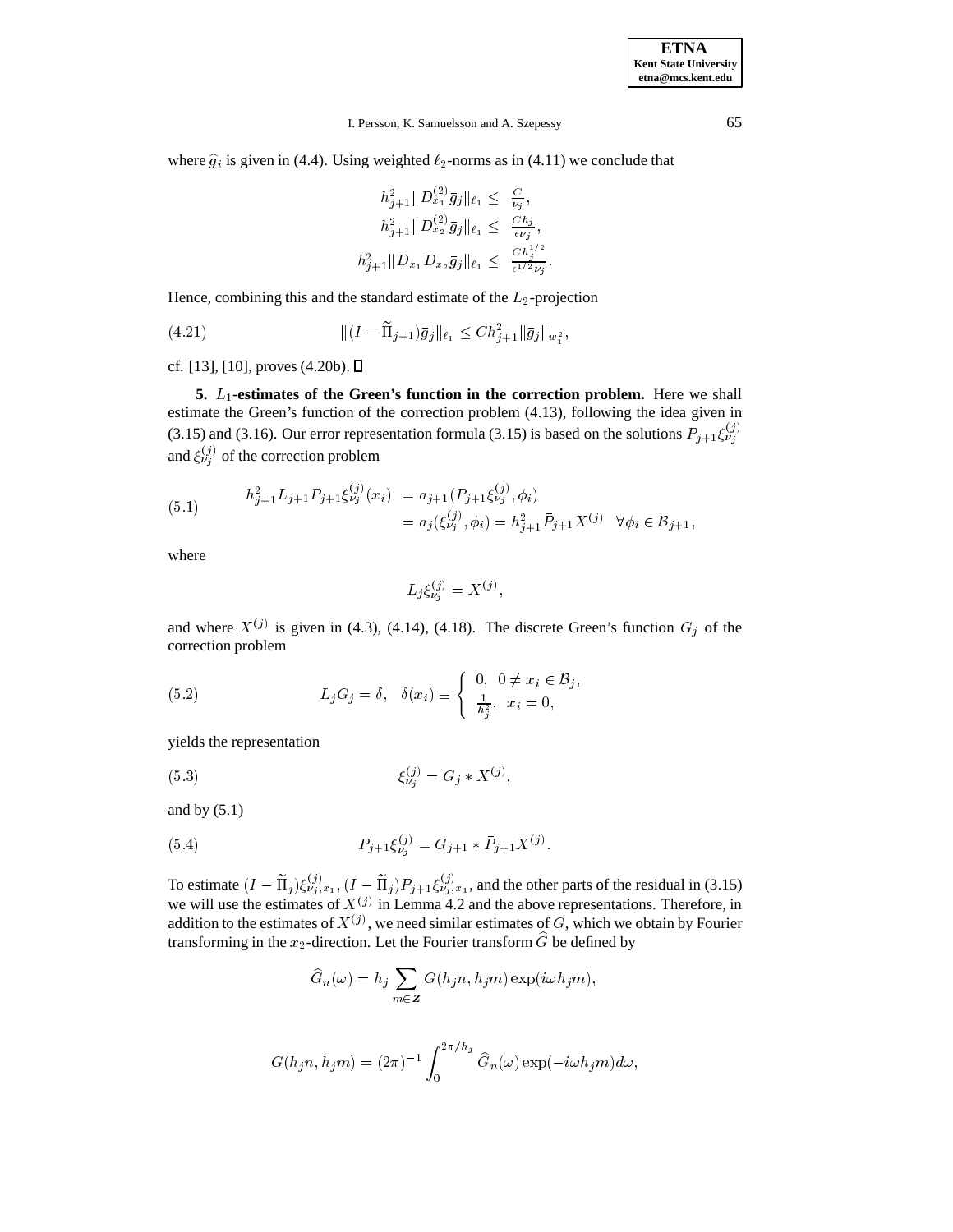and extend G to  $R^2$  by  $G \in V_i$ . Then equation (5.2) transforms to

(5.5) 
$$
\frac{1}{6}\hat{G}_{n-1}[5 - \exp(-i\omega h_j)] + \hat{G}_n[1 + \frac{\epsilon}{h_j}(1 - \cos(\omega h_j)) - \frac{i}{3}\sin(\omega h_j)] + \frac{1}{6}\hat{G}_{n+1}[\exp(i\omega h_j) - 1] = \delta_0(n).
$$

By *z*-transforming this difference equation according to  $\sum_{n=-\infty}^{\infty} G_n z^n$ , we see that its characteristic equation

$$
-\alpha_2 z^2 + \alpha_1 z + \alpha_0 = 0
$$

has two roots

(5.6) 
$$
z_{\pm} = \frac{\alpha_1}{2\alpha_2} \pm \frac{\sqrt{\alpha_1^2 + 4\alpha_2\alpha_0}}{2\alpha_2},
$$

where the coefficients satisfy

$$
\alpha_0 = \frac{1}{6} (\exp(i\omega h_j) - 1),
$$
  
\n
$$
\alpha_1 = 1 - \frac{\epsilon}{h} (1 - \cos(\omega h_j)) - \frac{i}{3} \sin(\omega h_j),
$$
  
\n
$$
\alpha_2 = \frac{1}{6} (\exp(-i\omega h_j) - 1) + 1.
$$

We shall see that

(5.7) 
$$
\widehat{G}_n = \begin{cases} a(z_+)^{-n}, & n \ge 0, \\ a(z_-)^{-n}, & n < 0x, \end{cases}
$$

is the bounded solution of  $(5.5)$ , where a is given by

$$
a=\frac{1}{\alpha_1-\alpha_2(z_-)-\alpha_0(z_+)}.
$$

The function  $G_n$  in (5.7) is the bounded solution of (5.5) if  $|z_+|\geq 1$  and  $|z_-|\leq 1$ . We verify these estimates of the characteristic roots in (5.7) by expanding the Taylor series of the function  $z_{\pm}$ , given in (5.6), in the variable

$$
c' \equiv \frac{\epsilon (1 - \cos(\omega h_j))}{h_j},
$$

around  $c' = 0$ , and use that  $z_{+}|_{c'=0} = 1$  to obtain

(5.8a) 
$$
|z_{+}| \ge 1 + \frac{\epsilon h_j \omega^2}{2} + \mathcal{O}(c'^2) > 1 + c'' \epsilon h_j \omega^2,
$$

(5.8b) 
$$
|z_+|^{-n/4}|\frac{n}{\sqrt{neh_j}}\partial_{\omega}z_+|\leq C, \quad n\geq 1,
$$

(5.8c) 
$$
|z_{+}|^{-n/4} \left| \frac{n}{n \epsilon h_{j}} \partial_{\omega}^{2} z_{+} \right| \leq C, \quad n \geq 1,
$$

where  $|\omega h_j| \leq \pi$ , and  $c''$  is a positive constant independent of  $\epsilon$  and  $h_j$  provided  $\epsilon/h_j < C < 1$ .<br>The estimate (5.8a) implies that <sup>1</sup>. The estimate (5.8a) implies that

(5.8d) 
$$
|z_{-}| = \frac{\alpha_0 \alpha_2}{|z_{+}|} \le \frac{1}{2}.
$$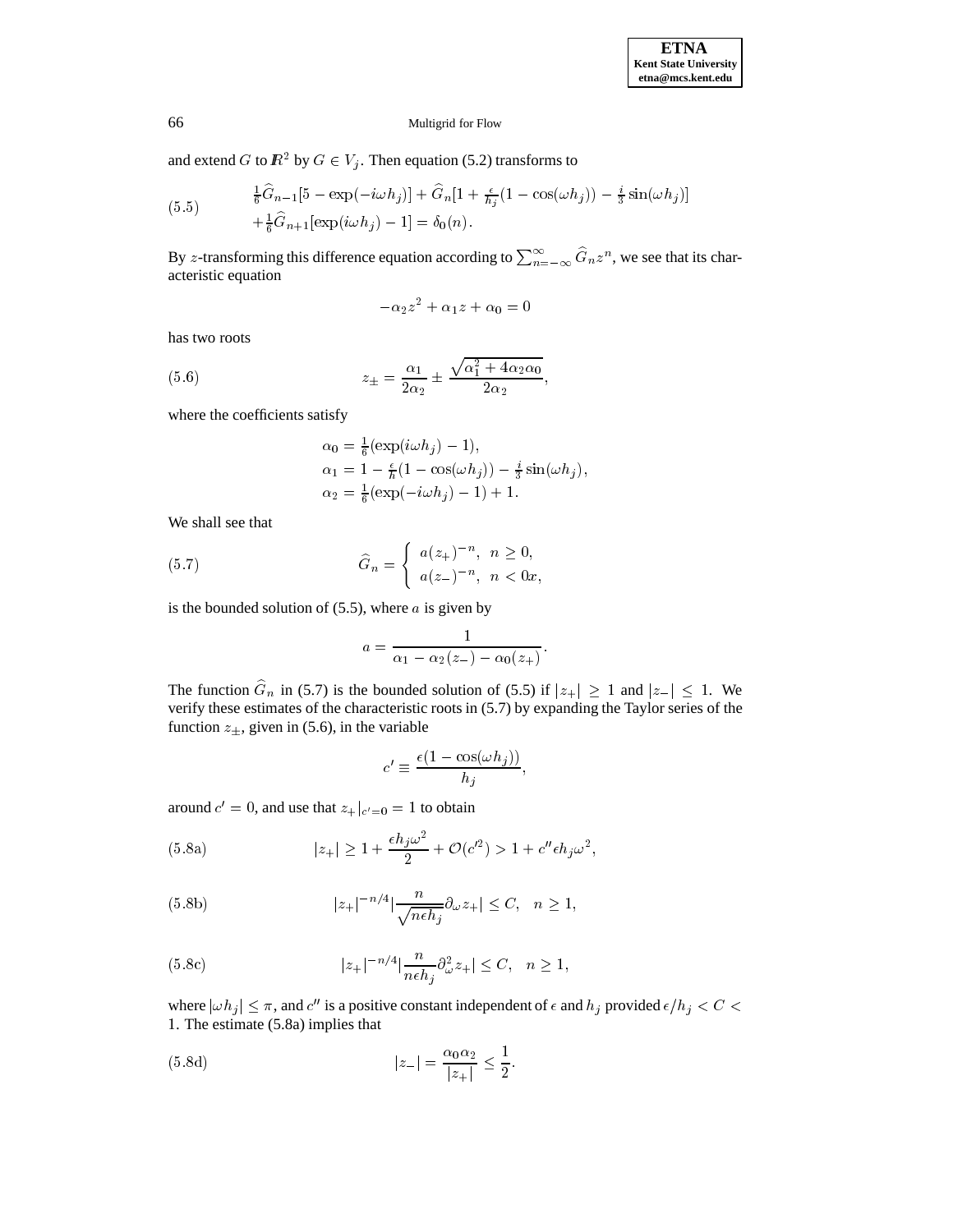Our next step is to prove LEMMA 5.1. *There holds for*  $A \geq h_j^2/\epsilon$ 

(5.9a) 
$$
\int_{y_1 \le A} \int_{-\infty}^{\infty} |G(y_1, y_2)| dy_2 dy_1 \le CA,
$$

(5.9b) 
$$
\int_{A < y_1 < B} \int_{-\infty}^{\infty} |D_{x_1}G(y_1, y_2)| dy_2 dy_1 \leq C \log \frac{B}{A},
$$

(5.9c) 
$$
\int_{A < y_1 < B} \int_{-\infty}^{\infty} |\epsilon \widetilde{D}_{x_2}^{(2)} G(y_1, y_2)| dy_2 dy_1 \leq C \log \frac{B}{A},
$$

(5.9d) 
$$
\int_{y_1 > A} \int_{-\infty}^{\infty} h_j |\widetilde{D}_{x_1}^{(2)} G(y_1, y_2)| dy_2 dy_1 \leq C \frac{h_j}{A},
$$

(5.9e) 
$$
\int_{y_1=A} |G(y_1, y_2)| dy_2 \leq C,
$$

(5.9f) 
$$
\int_{y_1=A} |D_{x_1}G(y_1, y_2)| dy_2 \leq \frac{C}{A}.
$$

*Proof*. Let us start to prove (5.9f). We shall use the technique in Lemma 4.1 based on the near and far field decomposition (4.11). Let us first assume that  $A \geq h_i^2/\epsilon$ , i.e.  $y_1 \equiv nh_j \geq h_j^2/\epsilon$ , then

$$
\int_{y_1=A} |D_{x_1}G(y_1, y_2)| dy_2 = \int_{|y_2| < \beta_n} |D_{x_1}G(A, y_2)| dy_2 + \int_{|y_2| \ge \beta_n} |D_{x_1}G(A, y_2)| dy_2
$$
  
\n
$$
\equiv I + II,
$$

where  $\beta_n$  is chosen as

(5.10) 
$$
\beta_n = a \begin{cases} \sqrt{\epsilon h_j n}, & n \epsilon \ge h_j, \\ h_j, & n \epsilon < h_j. \end{cases}
$$

Then by (5.7) and (5.8), we have by the equivalence of  $\ell_1$  and  $L_1$ -norms combined with Parseval's relation

$$
I \leq C \|\widehat{D_{x_1}G_n}\|_{L^2} \sqrt{\beta_n} \leq \begin{cases} C/(h_j n), & n \geq 1, \\ C(1/2)^n, & n \leq 0, \end{cases}
$$
  
\n
$$
II \leq C \left\| \left(\frac{y_2}{\beta_n}\right)^2 D_{x_1}G_n \right\|_{L_2} \sqrt{\int_{|y_2| > \beta_n} \frac{dy_2}{(y_2/\beta_n)^2}} \leq C \left\| \left(\frac{\beta_w}{\beta_n}\right)^2 (\widehat{D_{x_1}G_n}) \right\|_{L_2} \sqrt{\beta_n} \leq \begin{cases} C/(h_j n), & n \geq 1, \\ C(1/2)^n, & n \leq 0. \end{cases}
$$

In the last inequality we used

$$
|z_+|^{-n/4}|\frac{n\partial_{\omega} z_+}{\beta_n}|^2+|z_+|^{-n/4}|\frac{n\partial_{\omega}^2 z_+}{\beta_n^2}|^2\leq C,
$$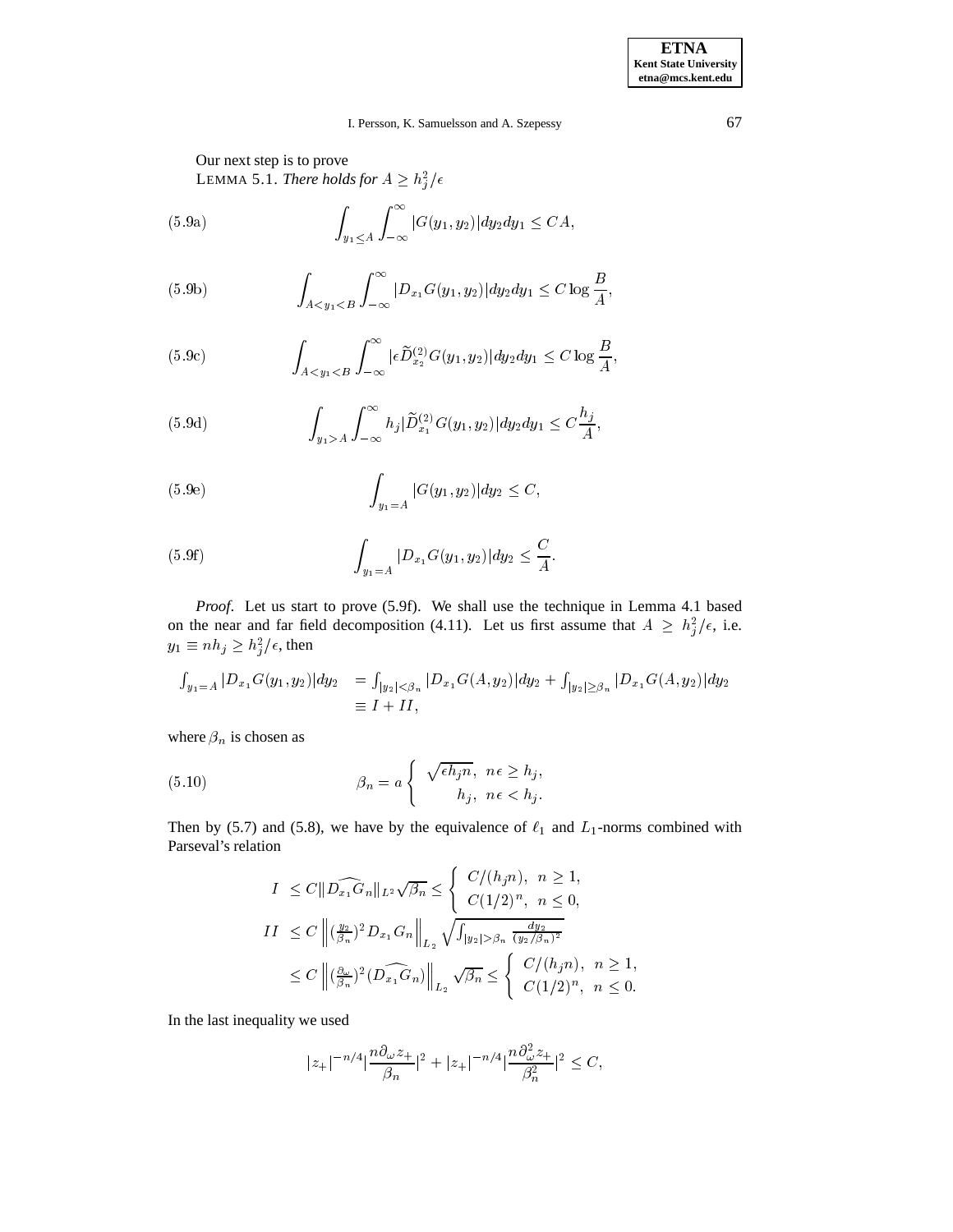and

$$
|\frac{\partial_\omega a}{\beta_n}|+|\frac{\partial_\omega^2 a}{\beta_n^2}|\leq C,
$$

which both follow from (5.6). Now combining the estimates of  $I$  and  $II$  above proves that (5.9f) holds. We obtain the estimate (5.9b) by integrating (5.9f). The estimates (5.9c,d,e) follow similarly, using also the relation (4.12') between  $D_{x_i}^{(2)}$  and  $D_{x_i}^{(2)}$ . For the case (5.9a), when  $y_1 < h_i^2/\epsilon$ , the choice of  $\beta_n$  is modified according to (5.10), and we see as above that for  $y_1 > 0$ ,  $\int_{\mathbb{R}} |G(y_1, y_2)| dy_2 \leq C$ , which combined with the exponential decay (5.7) and (5.8a,b,c), for  $y_1 < 0$ , implies (5.9a).  $\square$ 

**6. Estimates of the residual in (3.15).** *Proof*. [of Theorem 1.1] In this section we shall combine the results of Sections 4 and 5 to estimate the residual in (3.15), and thereby complete the proof of Theorem 1.1. The residual given by (3.15) has two main parts; the first consists of the projections of  $\xi^{(j)} \equiv \xi_{\nu_j}^{(j)}$ 

(6.1) 
$$
a_j(\xi^{(j)},(I-\widetilde{\Pi}_{j+1})\bar{g}_j*\phi), a_{j+1}(P_{j+1}\xi^{(j)},(I-\widetilde{\Pi}_{j+1})\bar{g}_j*\phi),
$$

and the second part is the artificial diffusion terms

(6.2) 
$$
\frac{1}{2} \|(h_0 - h_j) \widetilde{D}_{x_1}^2 \xi^{(j)} \|_{L_1}, \quad \frac{1}{2} \|(h_0 - h_{j+1}) \widetilde{D}_{x_1}^2 P_{j+1} \xi^{(j)} \|_{L_1}.
$$

Both parts will be estimated by the representation (5.3), (5.4)

$$
\xi^{(j)}(x) = \sum_{y_n \in \mathcal{N}_j} G_j(y_n) X^{(j)}(x - y_n) h_j^2,
$$
  

$$
P_{j+1} \xi^{(j)}(x) = \sum_{y_n \in \mathcal{N}_{j+1}} G_{j+1}(y_n) \bar{P}_{j+1} X^{(j)}(x - y_n) h_{j+1}^2,
$$

where  $X^{(j)}$ ,  $G_i \in V_i$  and the relevant estimates of X and G are given in Lemmata 4.1-2 and 5.1.

Using that 
$$
\sum_{l} \phi_{l} = 1
$$
, we have by Lemma 4.3 and (3.15)  
\n
$$
||L_{0}\widetilde{U}_{\text{next}}||_{\ell_{1}} \leq \sum_{j=0}^{J-1} \sum_{x_{l}, x_{i} \in \mathcal{N}_{0}} h_{0}^{2} |R(x_{i})| [|a_{j}(\xi^{(j)}(\cdot; x_{i}), (I - \widetilde{\Pi}_{j+1})\overline{g}_{j}(-\cdot) * \phi_{l})| \n+ |\frac{1}{2}(h_{0} - h_{j})(\widetilde{D}_{x_{1}}^{2}\xi^{(j)}(\cdot; x_{i}), \overline{g}_{j}(-\cdot) * \phi_{l})| + \dots] \n\leq ||R||_{\ell_{1}} \max_{i} \sum_{j,l} \sum_{y_{n} \in \mathcal{N}_{0}} [|(I - \widetilde{\Pi}_{j+1})\overline{g}_{j}(-y_{n})a_{j}(\xi^{(j)}(\cdot; x_{i}), \phi_{l-n})| \n+ h_{j}|\overline{g}_{j}(-y_{n})| |(\widetilde{D}_{x_{1}}^{2}\xi^{(j)}(\cdot; x_{i}), \phi_{l-n})| + \dots] \n(6.3)
$$
\n
$$
\leq ||R||_{\ell_{1}} \max_{i} \sum_{j} [||(I - \widetilde{\Pi}_{j+1})\overline{g}_{j}||_{\ell_{1}} \int_{-B}^{B} \int_{R} |\xi_{x_{1}}^{(j)}(\cdot; x_{i})| dx \n+ ||\overline{g}_{j}||_{\ell_{1}} \int_{R^{2}} h_{j} |\widetilde{D}_{x_{1}}^{(2)}\xi^{(j)}(\cdot; x_{i})| dx + \dots] \n\leq ||R||_{\ell_{1}} \max_{i} \sum_{j} \frac{Ch_{j}}{\epsilon v_{j}} \int_{-B}^{B} \int_{R} |D_{x_{1}}\xi^{(j)}(\cdot; x_{i})| dx \n+ ||\overline{g}_{j}||_{\ell_{1}} \int_{R^{2}} h_{j} |\widetilde{D}_{x_{1}}^{(2)}\xi^{(j)}(\cdot; x_{i})| dx + \dots],
$$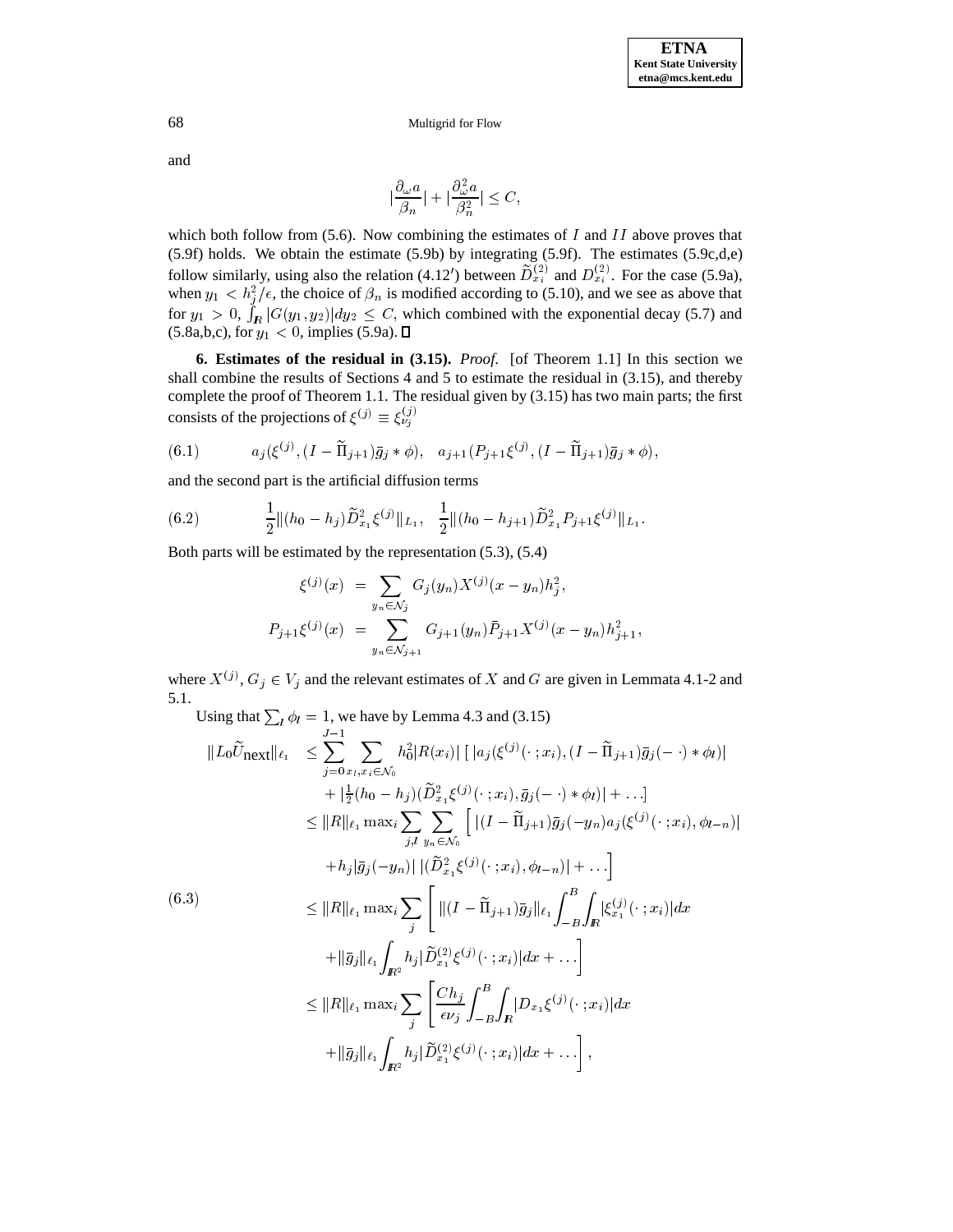<sup>j</sup>

#### I. Persson, K. Samuelsson and A. Szepessy 69

where  $+ \dots$  denotes the other similar terms in (3.15). The final step in estimating the  $L_1$ -norm of the residual above and in (3.15) is to evaluate the integrals above by applying Lemmata 5.1, 4.2. To take advantage of the favourable  $x_1$ -decay of the  $x_2$ -integrals of G in (5.9a,d), we sum by parts as follows

$$
||h_{j}\widetilde{D}_{x_{1}}^{(2)}\xi^{(j)}||_{L_{1}} \leq ||\sum_{y_{1}\leq h_{j}\nu_{j}^{1/2}, y\in \mathcal{N}_{j}} h_{j}\widetilde{D}_{x_{1}}^{(2)}X^{(j)}(x-y)G_{j}(y)h_{j}^{2}||_{L_{1}}+\left\Vert \sum_{y_{1}>h_{j}\nu_{j}^{1/2}, y\in \mathcal{N}_{j}} h_{j}X^{(j)}(x-y)D_{x_{1}}^{(2)}G_{j}(y)h_{j}^{2}||_{L_{1}}+\left\Vert \sum_{y_{1}=h_{j}\nu_{j}^{1/2}, y\in \mathcal{N}_{j}} h_{j}X_{x_{1}}^{(j)}(x-y)G_{j}(y)h_{j}\right\Vert_{L_{1}}+\left\Vert \sum_{y_{1}=h_{j}\nu_{j}^{1/2}, y\in \mathcal{N}_{j}} h_{j}X^{(j)}(x-y)G_{j,x_{1}}(y)h_{j}\right\Vert_{L_{1}}\leq ||h_{j}\widetilde{D}_{x_{1}}^{(2)}X^{(j)}||_{\ell_{1}}\int_{y_{1}h_{j}\nu_{j}^{1/2}}|h_{j}\widetilde{D}_{x_{1}}^{(2)}G_{j}(y)|dy+\|h_{j}X_{x_{1}}^{(j)}||_{\ell_{1}}\int_{y_{1}=h_{j}\nu_{j}^{1/2}}|G_{j}(y)|dy+\|h_{j}X^{(j)}||_{\ell_{1}}\int_{y_{1}=h_{j}\nu_{j}^{1/2}}|G_{j,x_{1}}(y)|dy\leq \frac{C}{\nu_{i}^{1/2}}.
$$

The other part  $h_j D_{x_1}^{(2)} P_{j+1} \xi^{(j)}$  in (6.3) can be estimated similarly and satisfies the same bound. We note that by assumption  $(1.11) \nu_j^{1/2} \gg h_j/\epsilon$ , which implies that  $A = h_j \nu_j^{1/2} \gg$  $h_j^2/\epsilon$ , and therefore the assumption in Lemma 5.1 holds. By choosing  $A = Ch_j$  in Lemma 5.1, it follows similarly that

(6.5) 
$$
\int_{-B}^{B} \int_{I\!\!R} |\xi_{x_1}^{(j)}| dx + \int_{-B}^{B} \int_{I\!\!R} |\epsilon \widetilde{D}_{x_2}^{(2)} \xi^{(j)}| dx \leq C \log \frac{B}{h_j}.
$$

Combining (6.3-5) proves Theorem 1.1.  $\square$ 

*Remark*. In the particular case studied here, the Green's functions g and G in (4.4) and (5.2), respectively, are translation invariant, and hence also  $\xi^{(j)}$  becomes translation invariant, i.e.  $\xi^{(j)}(x; x_n) = \xi^{(j)}(x_n; x) = \kappa(x - x_n)$  for a certain function  $\kappa$ . Therefore, the sum over  $x_i$  in (3.15) is in fact a convolution and hence, by the Youngs inequality, the  $\ell_1$ -norm in Theorem 1.1 can be replaced by any  $L_p$ -norm,  $1 \le p \le \infty$ .

**7. Numerical results and extensions.** In this section we discuss some extensions of Theorem 1.1 and numerical experiments of the multigrid method. The extensions are motivated by the continuous analogue of the multigrid method in (3.16-24) and by numerical experimentsf; a rigorous analysis of the discrete case following Theorem 1.1 is tedious and is not carried out here.

**7.1. Non-aligned mesh.** Assume that we solve the equation

$$
u_{x_1}+\frac{1}{2}u_{x_2}-\epsilon\Delta u=f
$$

with the streamline diffusion finite element method using the mesh in Fig. 2, Section 4. Then, the characteristic direction  $(1, 1/2)$  is not parallel to any edge of the mesh and the difference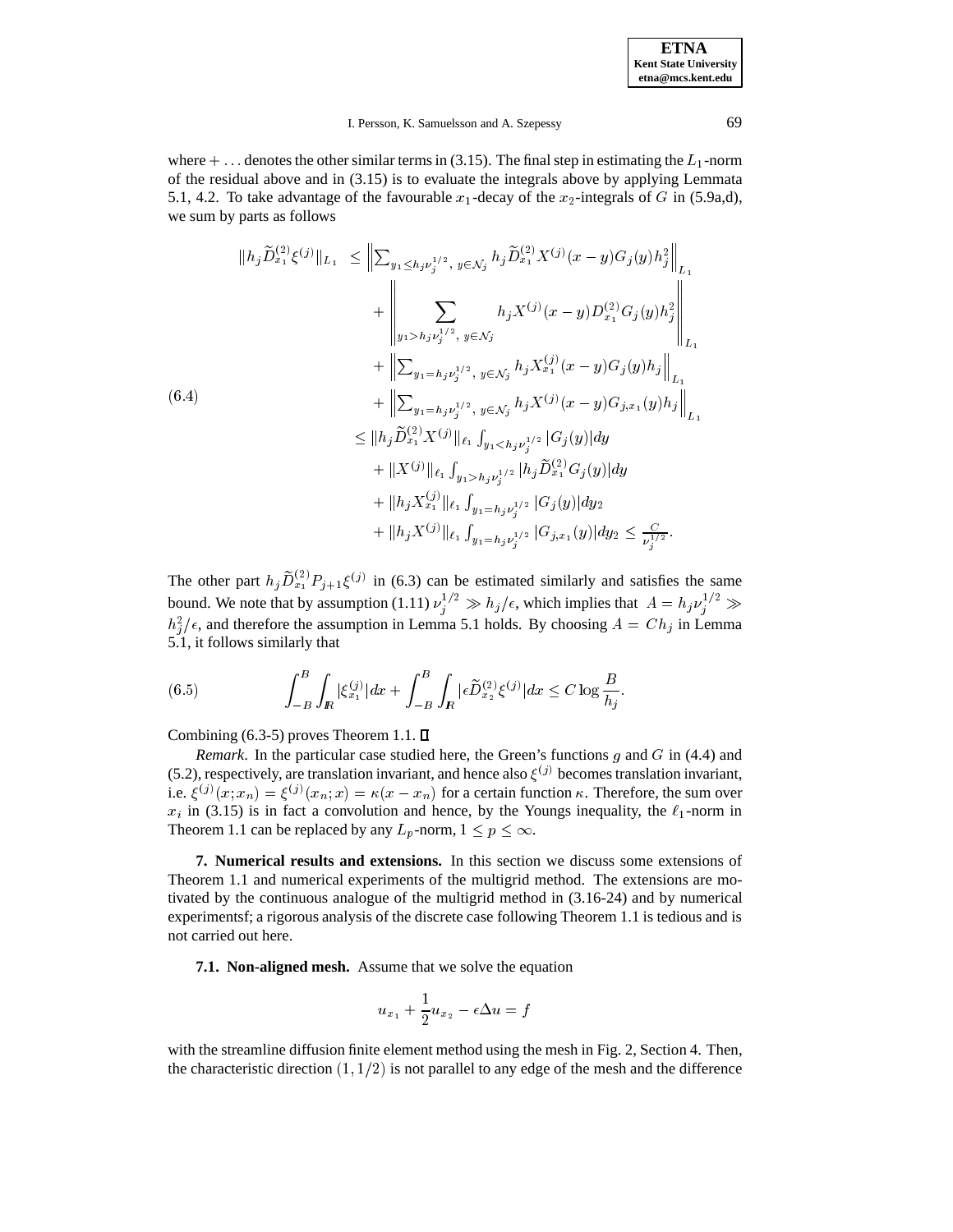operator corresponding to (4.2) takes the form

je poznata u predstavanje poznata u predstavanje poznata u predstavanje poznata u predstavanje poznata u preds

$$
(L_j X^{(j)})(h_j n, h_j m) = \frac{1}{h_j} [X^{(j)}(h_j n, h_j m) - \frac{1}{2} X^{(j)}(h_j (n-1), h_j m)
$$
  
(7.1) 
$$
+ \frac{1}{8} X^{(j)}(h_j n, h_j (m-1)) - \frac{1}{2} X^{(j)}(h_j (n-1), h_j (m-1)) + \frac{1}{8} X^{(j)}(h_j n, h_j (m+1))]
$$
  

$$
+ \frac{\epsilon}{h_j^2} [-\frac{1}{4} X^{(j)}(h_j n, h_j (m+1)) + \frac{1}{2} X^{(j)}(h_j n, h_j m) - \frac{1}{4} X^{(j)}(h_j n, h_j (m-1))].
$$

In orthogonal coordinates  $(\zeta_1, \zeta_2)$ , with  $\zeta_1$  aligned with the characteristic  $(1, 1/2)$ , the Fourier transform of  $L_j$  has fourth order dissipation in the  $\zeta_2$ -direction in contrast to the operator in (4.2). The  $L_1$ -norm of the Green's function for the post smoothing operator, cf. (3.16), related to the continuous version of  $L_j$ 

$$
\frac{\partial}{\partial \zeta_1}-\epsilon\Delta-\frac{2h_j^3}{625}\frac{\partial^4}{\partial \zeta_2^4},
$$

can be estimated by  $||(I - \Pi_{j+1})\bar{g}_j||_{L_1} \leq \frac{Cn_j}{\sqrt{2\pi i}}$  $rac{C h_j^2}{\sqrt{\frac{2}{625} h_j^4 \nu_j + h_j \epsilon \nu_j}}$  replacing  $rac{C h_j^2}{h_j \epsilon \nu_j}$  in (1.10). The artificial diffusion term in (1.10), i.e. the  $C_2/\sqrt{\nu}_j$  term, does not change. This replacement indicates that the multigrid method, based on Jacobi smoothing steps, could work for  $\epsilon = 0$ and  $h_0 > 0$  if the mesh is not aligned with the characteristic; however, due to the small factor 2/625, the number of smoothing steps required to sufficiently damp one V-cycle might be very large. After one V-cycle, Experiment B in Table 1 shows large amplifications of 5:4 and 4:7 for five and ten smoothing steps, respectively. However, after several cycles the asymptotic damping is strictly less than 1.0 using five and ten smoothing steps. This is in contrast to the aligned case of experiment G, in the same table, where the damping degenerates to 1.0 as  $\epsilon/h_0$  tends to zero. Hence, an analysis of the asymptotic damping, for  $\epsilon/h_0 \ll 1$ , in the non-aligned case would require a study of the residual in multiple cycles, cf. Section 7.2.

**7.2. Isotropic artificial diffusion and the effect of several V-cycles.** As mentioned in Section 1, to stabilize the convection problem we can also use the first order accurate isotropic artificial diffusion  $(h_j \nabla U, \nabla v)$  instead of the streamline diffusion form  $(h_j U_{x_1}, v_{x_1})$ . The isotropic form gives an additional artificial diffusion term  $(h_0 - h_i)D_{x_2}^{(2)} \xi^{(j)}$  in (3.11), (3.15), which has the same estimate as  $\epsilon D_{x_2}^{(2)} \xi^{(j)}$  in (6.5) and yields the additional contribution

$$
\int_{-B}^B \int_{I\!\!R} |(h_0-h_j) \widetilde{D}^{(2)}_{x_2} \xi^{(j)}| dx \leq C \log \frac{B}{h_j}
$$

to the corresponding  $\gamma_B$  in (1.10). Also in practice, one V-cycle based on isotropic diffusion and post smoothing, does not damp the residual for fine meshes, cf. experiments D,E,F in Table 1, and the damping factor is increasing with larger domains. However, several cycles damp the residual. Let us briefly try to explain this behavior of the damping for the two grid method with  $h_1 = 2h_0$ . The evolution of the initial Dirac measure residual yields, after one V-cycle, a small part  $R_2$  of the residual error with  $L_1$ -norm

$$
||R_2||_{L_1} \le \frac{C_1}{\nu_0} \log \frac{B}{h_0} + \frac{C_2}{\sqrt{\nu_0}},
$$

and a larger part  $R_1$  which is the artificial diffusion term  $(h_1 - h_0)D_{x_2}^{(2)}P_1\xi^{(1)}$ . Let us now study the evolution of the  $x_2$ -Fourier transform of the residual error, caused by the artificial  $x_2$ -diffusion,

$$
R_1 \equiv \theta(x_1) \frac{h_1}{2} \omega^2 \exp(-\omega^2 x_1 h_1), \quad \theta(x_1) \equiv \begin{cases} 1, & x_1 > 0, \\ 0, & x_1 \le 0. \end{cases}
$$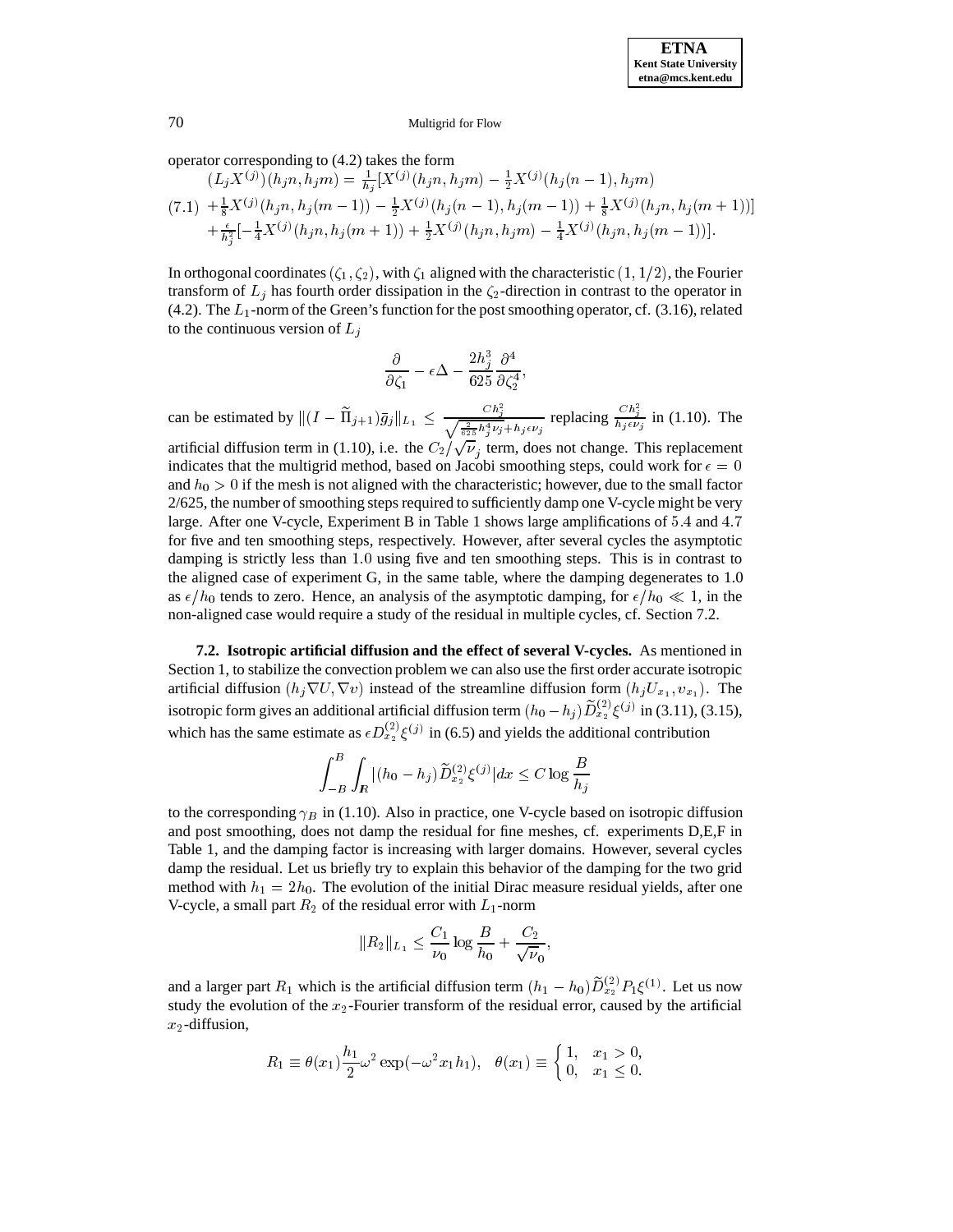| Experiment                | $\epsilon$       | method       | $h_{\underline{\text{fine}}}$ | hcoarse | $\nu$ pre | $\nu_{\text{post}}$ | $\gamma(1)$ | $\gamma(5)$              | $\bar{\gamma}$ |  |
|---------------------------|------------------|--------------|-------------------------------|---------|-----------|---------------------|-------------|--------------------------|----------------|--|
| A                         | 1/64             | <b>SD</b>    | 1/64                          | 1/4     | 3         | 3                   | 1.87        | $0.\overline{113}$       | 0.495          |  |
| $\mathbf A$               | 1/64             | ${\rm SD}$   | $1/64$                        | $1/4$   | 5         | $\sqrt{5}$          | 1.25        | 0.0230                   | 0.368          |  |
| $\mathbf{A}$              | 1/64             | SD           | 1/64                          | 1/4     | 10        | 10                  | 0.647       | 0.00178                  | 0.229          |  |
|                           |                  |              |                               |         |           |                     |             |                          |                |  |
| $\, {\bf B}$              | $\boldsymbol{0}$ | $SD, \alpha$ | $1/64$                        | 1/4     | 5         | 5                   | 5.39        |                          | 0.880          |  |
| $\, {\bf B}$              | $\boldsymbol{0}$ | $SD, \alpha$ | 1/64                          | 1/4     | 10        | 10                  | 4.69        |                          | 0.777          |  |
|                           |                  |              |                               |         |           |                     |             |                          |                |  |
| $\mathsf C$               | 1/64             | ${\rm SD}$   | 1/64                          | 1/4     | 3         | $\boldsymbol{0}$    | 4.74        | 0.760                    | 0.633          |  |
| $\mathbf C$               | 1/64             | <b>SD</b>    | 1/64                          | 1/4     | 5         | $\boldsymbol{0}$    | 4.22        | 0.308                    | 0.520          |  |
| $\overline{C}$            | 1/64             | ${\rm SD}$   | 1/64                          | 1/4     | 10        | $\mathbf{0}$        | 3.59        | 0.0525                   | 0.348          |  |
|                           |                  |              |                               |         |           |                     |             |                          |                |  |
| ${\bf D}$                 | $h_j$            | ISO          | $1/8$                         | $1/4$   | 5         | 5                   | 0.676       | 0.0174                   | 0.400          |  |
| $\mathbf D$               | $h_j$            | ISO          | $1/16$                        | $1/8$   | 5         | 5                   | 0.907       | 0.0446                   | 0.471          |  |
| $\mathbf D$               | $h_j$            | <b>ISO</b>   | $1/32$                        | $1/16$  | 5         | 5                   | 1.14        | 0.0708                   | 0.499          |  |
| ${\bf D}$                 | $h_j$            | ISO          | $1/64$                        | 1/32    | 5         | 5                   | 1.35        | 0.0961                   | 0.516          |  |
|                           |                  |              |                               |         |           |                     |             |                          |                |  |
| ${\bf E}$                 | $h_j$            | ISO          | $1/8$                         | 1/4     | 5         | $\sqrt{5}$          | 0.676       | 0.0174                   | 0.400          |  |
| ${\bf E}$                 | $h_j$            | ISO          | $1/16$                        | 1/4     | 5         | $\sqrt{5}$          | 1.08        | 0.0902                   | 0.537          |  |
| ${\bf E}$                 | $h_j$            | <b>ISO</b>   | 1/32                          | 1/4     | 5         | 5                   | 1.53        | 0.245                    | 0.633          |  |
| ${\bf E}$                 | $h_j$            | ISO          | 1/64                          | 1/4     | 5         | 5                   | 2.00        | 0.5021                   | 0.707          |  |
| ${\bf E}$                 | $h_j$            | ISO          | 1/128                         | $1/4$   | 5         | 5                   | 2.53        | 0.915                    | 0.775          |  |
| $\boldsymbol{\mathrm{F}}$ | $h_j$            | ISO          | $1/8$                         | $1/4$   | $10\,$    | 10                  | 0.482       | 0.00205                  | 0.256          |  |
| ${\bf F}$                 | $h_j$            | ISO          | $1/16$                        | 1/4     | 10        | 10                  | 0.840       | 0.0159                   | 0.371          |  |
| ${\bf F}$                 | $h_j$            | ISO          | $1/32$                        | 1/4     | 10        | 10                  | 1.24        | 0.0555                   | 0.460          |  |
| ${\bf F}$                 | $h_j$            | ISO          | 1/64                          | 1/4     | 10        | 10                  | 1.71        | 0.166                    | 0.558          |  |
| $\overline{F}$            | $h_j$            | <b>ISO</b>   | 1/128                         | 1/4     | 10        | 10                  | 2.20        | 0.379                    | 0.644          |  |
|                           |                  |              |                               |         |           |                     |             |                          |                |  |
| ${\bf G}$                 | 1/32             | ${\rm SD}$   | 1/64                          | 1/4     | 5         | 5                   | 1.20        | $\overline{\phantom{0}}$ | 0.362          |  |
| $\mathbf G$               | 1/128            | SD           | 1/64                          | 1/4     | 5         | 5                   | 1.37        | $\frac{1}{2}$            | 0.438          |  |
| $\mathbf G$               | 1/512            | SD           | 1/64                          | 1/4     | 5         | 5                   | 2.05        | $\qquad \qquad \Box$     | 0.606          |  |
| $\mathbf G$               | 1/2048           | ${\rm SD}$   | $1/64$                        | 1/4     | 5         | 5                   | 3.451       |                          | 0.784          |  |
| ${\bf G}$                 | 1/8192           | SD           | 1/64                          | 1/4     | 5         | 5                   | 4.17        |                          | 0.885          |  |
| ${\bf G}$                 | 1/32768          | ${\rm SD}$   | $1/64$                        | 1/4     | 5         | 5                   | 4.40        |                          | 0.922          |  |
| $\mathbf G$               | $\boldsymbol{0}$ | ${\rm SD}$   | $1/64$                        | 1/4     | 5         | 5                   | 4.48        |                          | $\sim 1$       |  |

*Residual damping ratio of multigrid V-cycles. We use multigrid iterations to solve*  $u_{x_1}$  –  $\epsilon \Delta u = 0$  in  $(0,1) \times (0,1)$ , with an initial Dirac-like algebraic residual with  $L_1$ -norm 1.0 *at the center of the computational domain. We use the homogeneous Dirichlet boundary conditions except at the outflow boundary at*  $x_1 = 1$ *, where the homogeneous Neumann boundary condition is applied. The constant in the damped Jacobi steps is*  $c = 0.2$ *. The number of pre and post smoothing steps are increased by a factor of two on each coarser* level, i.e.  $\nu_{\text{pre}}^j = 2^j \nu_{\text{pre}}$ . The  $L_1$ -norm of the residual after n V-cycles is  $\gamma(n)$ , and  $\bar{\gamma} \equiv$  $(\gamma(5)/\gamma(1))$ <sup>1/(5-1)</sup> the average damping of V-cycles 2 to 5, which in practice approximates *the asymptotic damping of one V-cycle, except in experiment B and G where the* 5 *in*  $\bar{\gamma}$  *is changed to* 15*. Note that*  $\gamma(0) = 1.0$ *. In experiment B, the convective part*  $u_{x_1}$  *has been replaced by*  $\nabla u \cdot (\cos \alpha, \sin \alpha)$ *, where*  $\alpha$  *is the angle to the*  $x_1$ *-axis. In experiment* B, we *choose* tan  $\alpha = 1/4$ , *i.e the characteristic is not aligned with the mesh. In the last experiment of G, with*  $\epsilon = 0$ *, the residual is not asymptotically damped.* 

TABLE 1.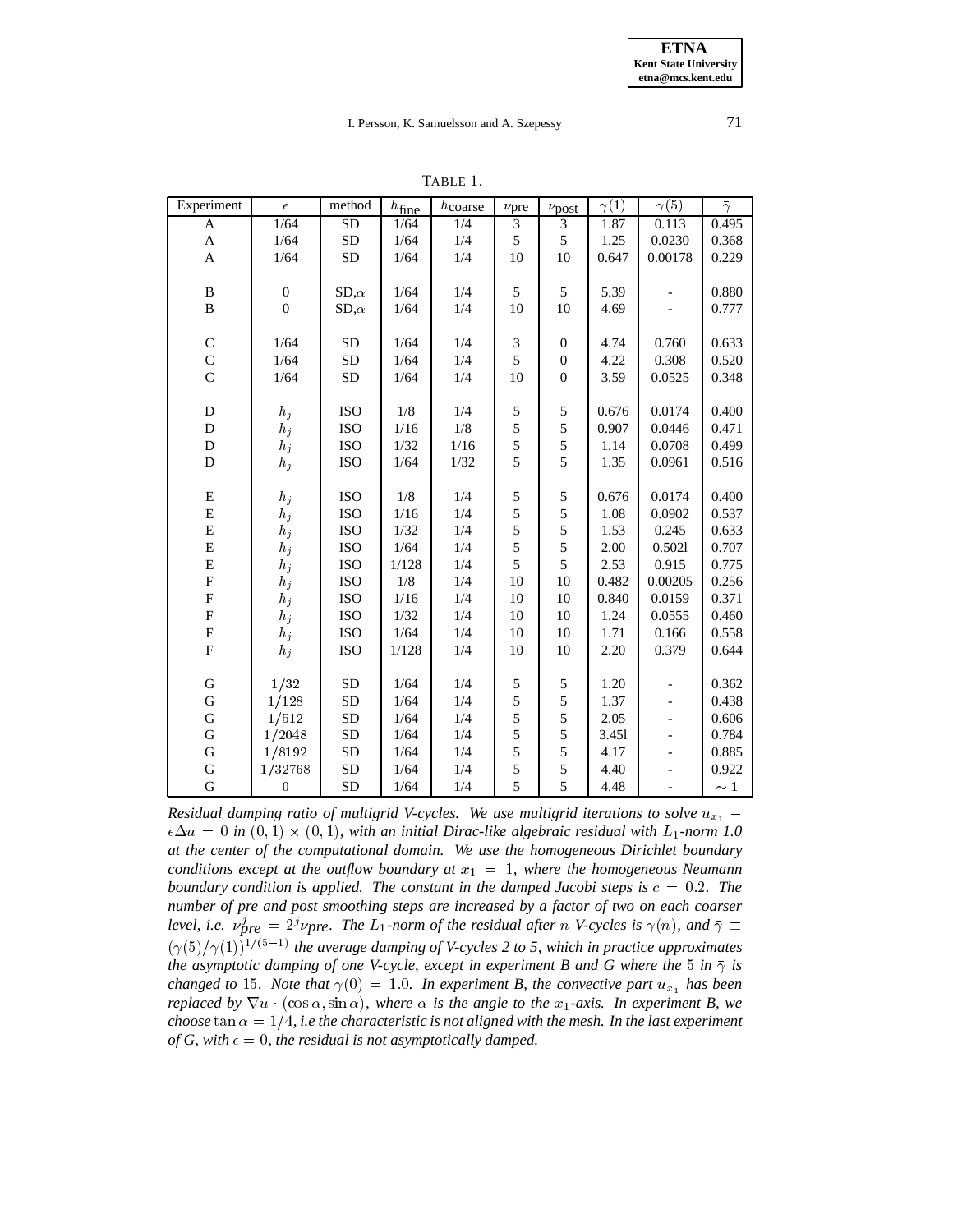Initially in the second V-cycle, the Fourier transformed iteration error  $\xi_2$ , due to artificial diffusion, satisfies

$$
\xi_{2,x_1} + h_0 \omega^2 \xi_{2,x_2x_2} = R_1,
$$

and then in the smoothing steps (which is multiplication by  $\exp(-\omega^2 h_0^2 \nu_0)$  for the  $x_2$ -part) this residual remains approximately the same (for  $|x_1|$  not too small). Therefore, its correction condition

$$
P_1 \xi_{2,x_1} + h_1 \omega^2 P_1 \xi_2 = R_1,
$$

with the solution

$$
P_1 \xi_2 = \theta(x_1) \frac{h_1}{2} \omega^2 x_1 \exp(-\omega^2 x_1 h_1),
$$

describe the residual error

$$
\frac{h_1}{2}\omega^2 P_1 \xi_2 = \frac{\theta(x_1)}{x_1} (\frac{h_1 x_1 \omega^2}{2})^2 \exp(-\omega^2 x_1 h_1).
$$

Combining the residual error in the last equation, the smaller error  $R_2$ , and making a slight modification in  $P_1\xi_2$  for  $|x_1|\leq Ch_0$  (due to damping in the smoothing), we obtain the following residual damping after  $n$  cycles

$$
\gamma_B = (G(n) + \frac{C_1}{\nu_0}) \log \frac{B}{h_0} + \frac{C_2}{\sqrt{\nu_0}},
$$

where

$$
G(n) \equiv \int_{\mathbf{R}} |\mathcal{F}^{-1}(\frac{h_1 x_1 \omega^2}{2})^n \exp(-\omega^2 h_1 x_1)| dx_2.
$$

The operator  $\mathcal{F}^{-1}$  denotes the inverse Fourier transform in the  $x_2$ -direction. A numerical computation shows that  $G(4) = 0.02346$  is the minimum of G; other values of G are  $G(0)$  $1, G(1) = 0.121, G(3) = 0.0270$  and  $G(5) = 0.0263$ . Hence in the two grid method the residual will be damped after four V-cycles provided  $B/h_0 < 10^{18}$  and  $\nu_0$  is chosen such that  $||R_2||_{L_1} \leq 1/2$ . Experiments D,E,F in Table 1 show that a residual, which has an initial  $L_1$ -norm of size 1.0, may increase after one iteration, but after some additional V-cycles the residual is damped below its initial value.

**7.3. Higher dimensions.** In d dimensions the problem (1.1) and the estimates corresponding to the residual X in (3.14) and the Green's function  $\xi$  in (3.16) are changed by replacing  $x_2^2$  by  $\sum_{i=2}^a x_i^2$  in the exponential and the appropriate square root in the denominator by  $(\cdot)^{d-1/2}$ . This change does not alter the estimates (3.17-19). Therefore, we expect the estimate (1.10) of  $\gamma_B$  to hold in d dimensions,  $d > 2$ .

**7.4. Higher order elements.** For <sup>k</sup>th order elements we have two choices. Either we can, (i) use the higher order method also on coarser levels, or we can, (ii) compute the correction with piecewise linear elements on *the same mesh/* and on all coarser meshes. For  $k = 2$ , iterations based on (i) and (ii) use the same number of degrees of freedom. Both strategies work numerically. In alternative (i), we can use in  $(3.23)$ 

(7.2) 
$$
\| (I - \Pi_{j+1}) \bar{g}_j \|_{L_1} \leq C_k h_{j+1}^{k+1} \| \bar{g}_j \|_{W^{k+1}_s},
$$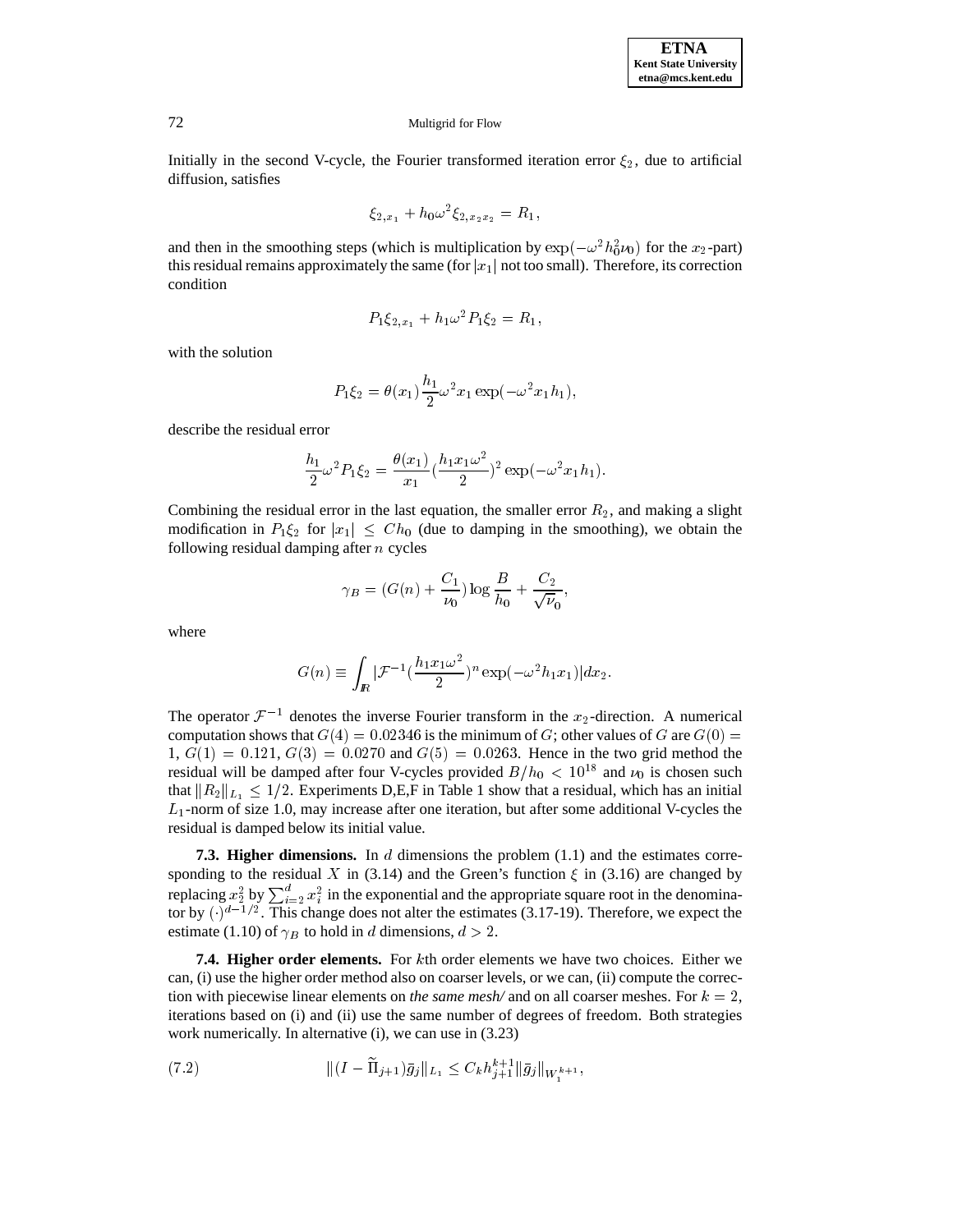which for case (i) has the bound

$$
C_k \left(\frac{2h_j}{\sqrt{h_j \epsilon \nu_j}}\right)^{k+1} = C_k 2^{k+1} \left(\frac{h_j}{\epsilon \nu_j}\right)^{(k+1)/2}
$$

instead of

$$
C_1 \frac{(2h_j)^2}{h_j \epsilon \nu_j} = C_1 4 \frac{h_j}{\epsilon \nu_j}
$$

in (3.24). The case (ii) similarly yields the bound

$$
C_1 \frac{h_j^2}{h_j \epsilon \nu_j} = C_1 \frac{h_j}{\epsilon \nu_j}.
$$

Hence, considering  $h_i/(\epsilon \nu_i)$  close to 1, the piecewise linear case (ii) gives a damping which is a factor  $2^{-(k+1)}C_1/C_k$  smaller than the damping in case (i), indicating that the alternative (ii) is more efficient. The constant  $C_k \sim 1/(k + 1)$  is the interpolation constant in (7.2). The computational cost for one V-cycle using alternative (ii) is also lower than for case (i), since the assembled matrix is sparser for linear elements and a lower order quadrature rule is required. In practice it is possible for many problems to use streamline diffusion (for quadratic elements) on the finest level  $j = 0$  and first order isotropic artificial diffusion on the correction problems with piecewise linear elements on levels  $j = 1, 2, \ldots, J$ . This scheme combines the higher order approximation of the streamline diffusion method with the robust and cheap smoothing on the correction problems and is used in the computation shown in Fig. 6 in Section 8.3.

**7.5. Estimates of the error.** The multigrid method needs a criteria on how small the residual  $a(U, \cdot) - (F, \cdot)$  should be to terminate the V-cycle iterations. Becker, Johnson and Rannacher [4] have studied such criteria determined by *a posteriori* estimates and the requirement that: (i) the discretization error from the finite element method, and (ii) the error caused by solving the equations approximately by the multigrid method, are of the same order. The multigrid error  $e_M$  of (ii) can be written, (see [4], [20]),

(7.3) 
$$
e_M(y) = \int_{\mathbb{R}^2} R\psi dx,
$$

where  $R \sim U_{x_1} - \epsilon \Delta U - F$  is the residual and  $\psi$  solves the continuous problem, dual to (1.1),

$$
L^*\psi \equiv -\psi_{x_1} - \epsilon \Delta \psi = \delta(\cdot - y), \text{ in } \Omega,
$$
  

$$
\psi|_{\partial \Omega} = 0.
$$

Therefore,  $\psi$  is the dual function of the Green's function  $\xi$  in (3.16), and satisfies the same estimate (3.20), with x replaced by  $(-(x_1 - y_1), x_2 - y_2)$ . This estimate and (7.3) imply

$$
|e_M(y)| \leq \frac{C ||R||_{L_1}}{\sqrt{h_j \epsilon}},
$$

and since  $||R||_{L_1}$  is damped, the error  $e_M$  can be made arbitrary small by increasing the number of V-cycles. If the correction problems have consistent bilinear forms, then the orthogonality in the correction problems can be used to improve the estimate (7.3), see [4]. In our case the similar procedure would be to base an *a posteriori* estimate on (3.9) or (3.15).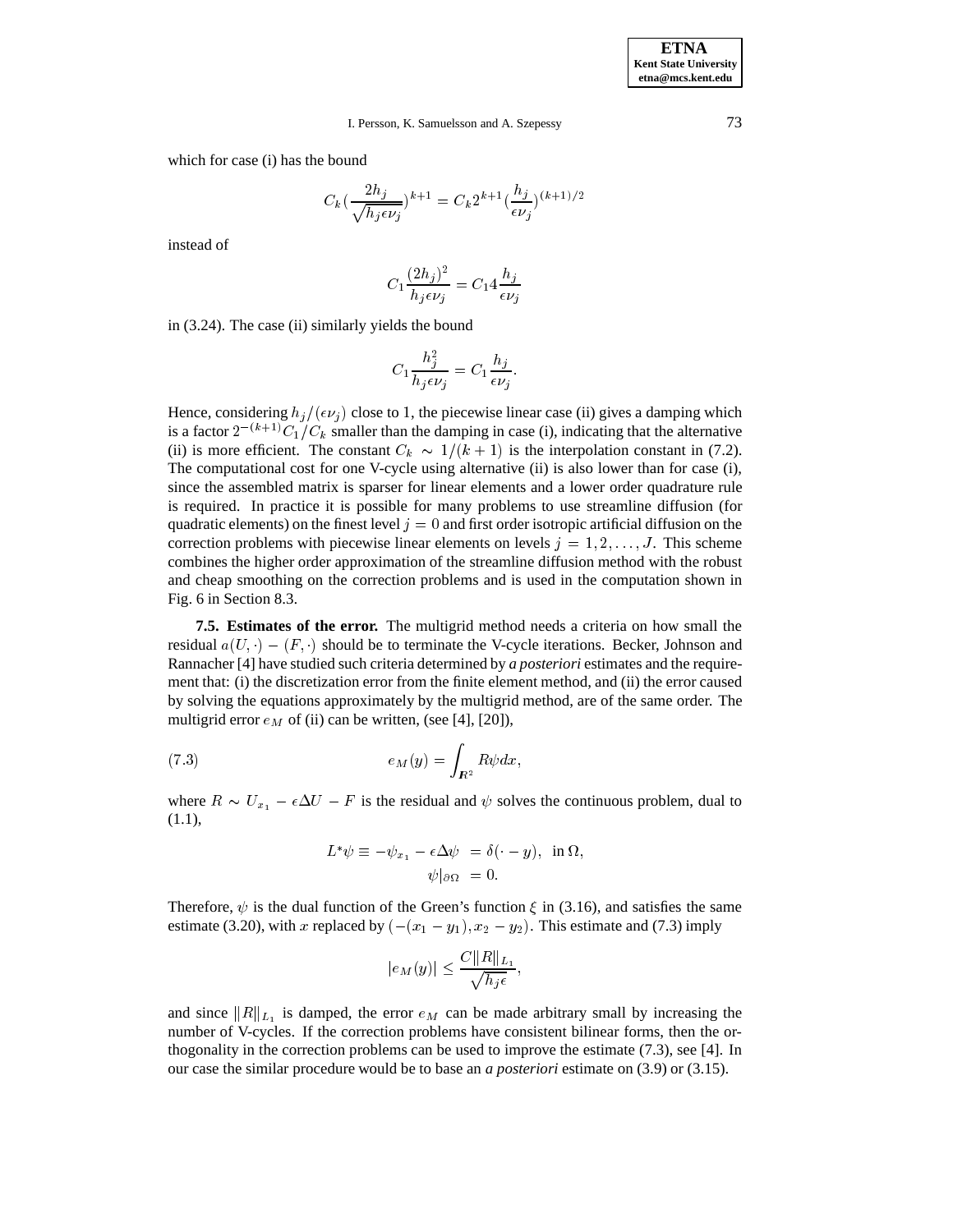**7.6. A singular perturbed symmetric elliptic problem.** Consider for  $\epsilon \ll 1$  the singular perturbed symmetric elliptic problem

(7.4) 
$$
u_{x_1x_1} + \epsilon u_{x_2x_2} = f, \quad x \in \Omega,
$$

$$
u|_{\partial\Omega} = 0.
$$

The damping in the V-cycle can be analyzed analogously, to the problem (1.1), with the difference that the artificial diffusion terms in (3.15) now are absent and the post smoothing operator  $\bar{g}_j$  satisfies

$$
\|(I-\widetilde{\Pi}_{j+1})\bar{g}_j\|_{L_1} \leq \frac{C}{\epsilon \nu_j},
$$

since the Gaussian in (3.14) changes to

$$
X(x,t) = \frac{\exp[-x_1^2/(4cth_j^2) - x_2^2/(4cth_j^2\epsilon)]}{4\pi t c h_j^2 \epsilon^{1/2}}.
$$

The  $L_1$ -norm of the residual has the same estimate as in (3.22)

$$
\int_{-B}^{B} \int_{I\!\!R} (|\xi_{x_1x_1}| + \epsilon |\xi_{x_2x_2}|) dx \le C \log \frac{B}{h_j},
$$

and we conclude that the damping satisfies

$$
\gamma_B \le \sum_{j=0}^{J-1} \frac{C}{\epsilon \nu_j} \log \frac{B}{h_j}.
$$

Compared to the damping  $(1.10)$  for the convective problem  $(1.1)$ , the above damping is larger by a factor  $1/h_i$ . Indeed, numerical experiments indicate that the convergence of the multigrid method for (7.4) is slower than for problem (1.1).

**7.7. Small and large diffusion.** In Fig. 3 we compare by numerical experiments the residual of the convection diffusion equation (1.1) for  $\epsilon = h_0$  and  $\epsilon = 1$ . We see that the damping yields residuals which in both cases are qualitatively the same.

In agreement with the analysis of Theorems 1.1 and 1.2, numerical experiments show that the  $L_1$ -norm of the V-cycle residuals due to an initial Dirac residual function (3.3) is larger than the residuals due to other initial functions (with the same  $L_1$ -norm).

For a fixed number of pre and post smoothing steps the  $L_1$ -norm of the residual after one V-cycle in Theorem 1.1 is bounded by  $C_1 + C_2/\epsilon$ . Experiment G in Table 1 shows that this is a good estimate for  $\epsilon/h_0 \geq 1/32$ . For the case  $\epsilon \ll h_0$ , the L<sub>1</sub>-norm of the residual after one V-cycle is uniformly bounded; but the experiments also show that the asymptotic residual quotient, in two consecutive V-cycles, becomes arbitrary close to <sup>1</sup>, and hence the multigrid method does not work; see Section 7.1.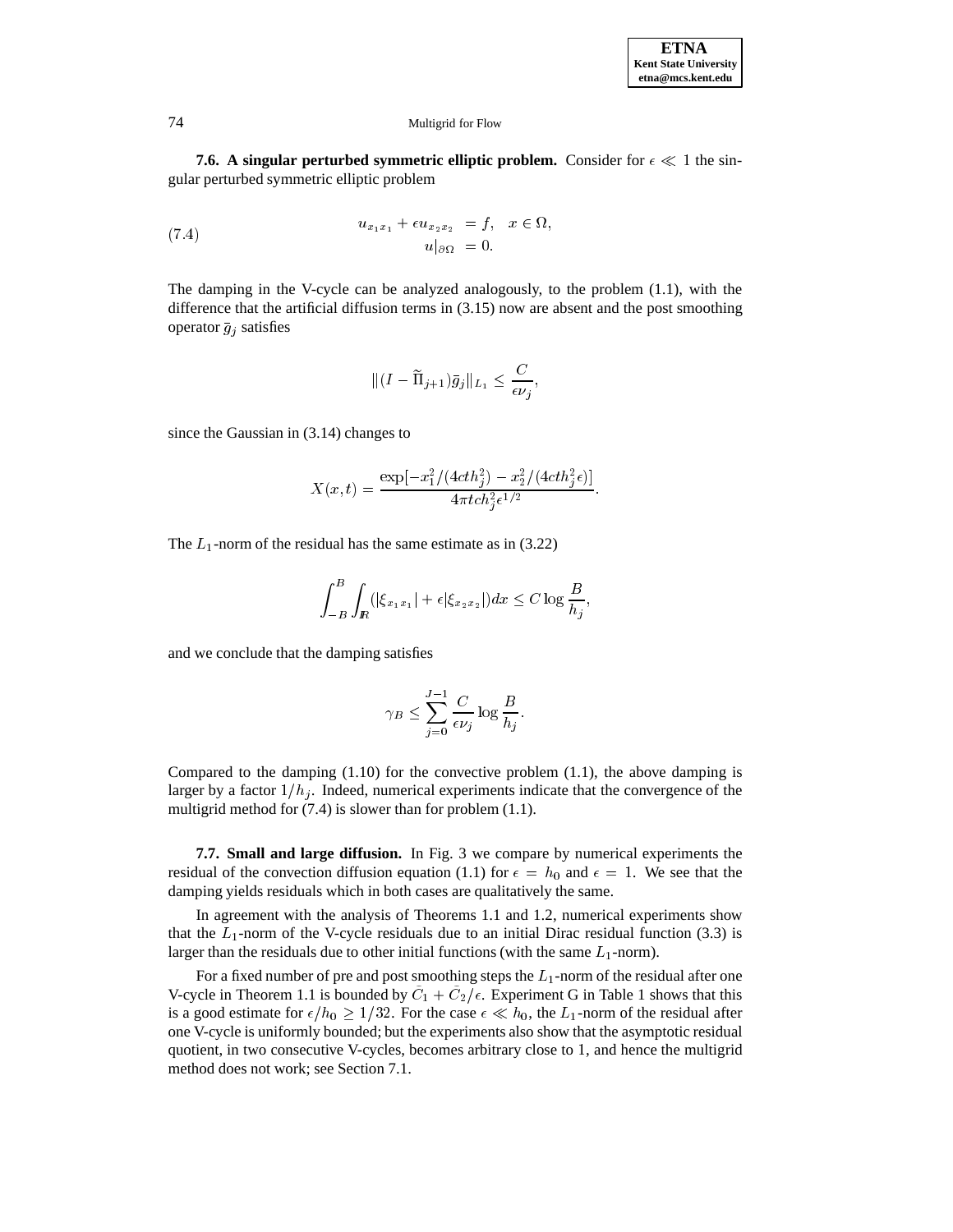**ETNA Kent State University etna@mcs.kent.edu**

## I. Persson, K. Samuelsson and A. Szepessy 75



FIG. 3. *Spatial distribution of the residuals for the convection-diffusion problem of Table 1. The convection is in the*  $x_1$ -direction. Two choices of the diffusion  $\epsilon$  are studied: To the *left,*  $\epsilon = h_0 = 1/64$  *with streamline diffusion stabilization, and to the right,*  $\epsilon = 1$ *. The initial residual is a Dirac function with* L1*-norm 1.0 at the center of the computational domain. For both sizes of diffusion we use V-cycle iterations with*  $\nu_{\text{pre}}^j = \nu_{\text{post}}^j = 5 \cdot 2^j$  *damped Jacobi smoothing steps, with finest level*  $j = 0$ ,  $h_0 = 1/64$ *, and coarsest level*  $j = 4$  *with*  $h_4 = 1/4$ *. After five V-cycle iterations the* L1*-norm of the algebraic residual has been damped from 1.0 to 0.023 and 0.0084, for the small and large diffusion case, respectively. We conclude from the figures above that in both cases the residual damping is caused by diffusion and not by transport.*

**7.8. No post smoothing.** The projection part of the residual in (3.11), for a V-cycle without post smoothing, will be damped by the pre smoothing steps on the appropriate level in the next V-cycle

$$
S_{i,0}P_iS_{i-1,0}P_{i-1}\ldots P_2S_{1,0}P_1S_{0,0}(I-\widetilde{\Pi}_i)\widetilde{L}_i\xi^{(j)},
$$

which is similar to the smoothing by  $\bar{g}_j$  in a post smoothing step, cf. (3.13). Therefore, we expect the damping for two V-cycles without post smoothing to be close to the damping of one V-cycle with post smoothing. This is confirmed in Table 1, experiments A,C.

**7.9. Distribution of smoothing steps and Navier-Stokes equations.** What is the optimal distribution of smoothing steps on the different levels in a multigrid method? For pure diffusion problems the optimal strategy is to use the same number of smoothing steps,  $\nu_i$ , on every level, j; see [16]. Here we compare this strategy  $\nu_j = \nu_{01} = constant$ , with the alternative  $\nu_j = \nu_{02} 2^j = constant 2^j$ , where the number of smoothing steps increase exponentially on coarser meshes. By choosing  $\nu_{01} = 15$  and  $\nu_{02} = 10$  the two strategies give the same amount of work, for a uniform mesh where each triangle is refined into four new triangles. The numerical results in Fig. 4 show that the  $\nu_i = 10 \cdot 2^j$ -strategy is the best of these two smoothing strategies, when they are applied to the stationary two-dimensional compressible Navier-Stokes equations for an ideal gas with specific heat ratio  $\gamma$ , (see [21]), artificial viscosity,  $\epsilon = 0.01$ , and source term, f,

$$
(7.5) \t\t\t div F(W) = \epsilon \Delta W + f,
$$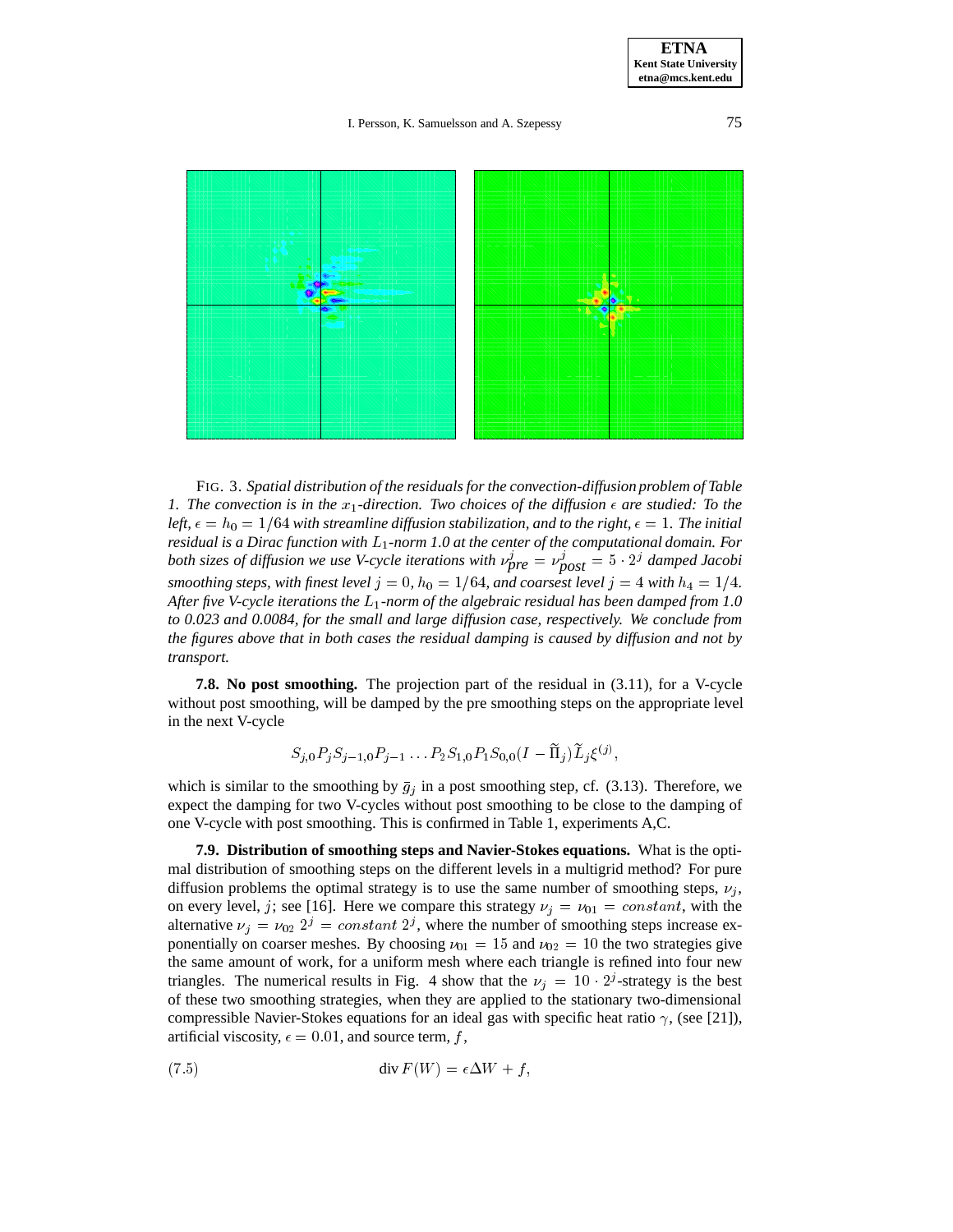

where  $W = (\rho, \rho u, \rho v, \rho E)$  is the vector consisting of the density, momentum in the  $x_1$  and  $x_2$  directions and the energy.

FIG. 4. *Algebraic residual for a smooth solution and a shock wave solution of the Navier-Stokes equations in Section 7.9, using the nonlinear full approximation multigrid scheme with damped Jacobi smoothing steps. The graphs show the algebraic residual error for the finest level and its correction problems on coarser levels. The graphs compare the* algebraic residual error with six levels of multigrid cycles using  $\nu_j = 15$  and  $\nu_j = 10 \cdot 2^j$ , re*spectively, number of smoothing steps on level* j*. These two strategies have the same amount of work. The finest level,* j <sup>=</sup> <sup>0</sup>*, has* <sup>3969</sup> *nodal points for the problem with the smooth solution, and* <sup>15041</sup> *nodal points for the shock problem. Fig. 4AB and Fig. 4CD show the residual error for the smooth solution (7.5-6), and the shock wave problem (7.5),(7.7), respectively. The algebraic residual error is marked as follows. Finest level*  $j = 0$  *: solid line with crosses, level*  $j = 1$  *: dashed line with circles, level*  $j = 2$  *: dotted line with plus, level*  $j = 3$  *: dash-dotted line with stars and level*  $j = 4$  *: solid line with circles. We note that the residual on the finest level is smaller for the*  $\nu_j = 10 \cdot 2^j$  *strategy, and therefore this strategy is better. Moreover, the residual errors for the correction problems on level*  $j = 1$  *and*  $j = 2$ *are larger for the strategy*  $\nu_i = 15$ *, indicating that they should be solved more accurately.*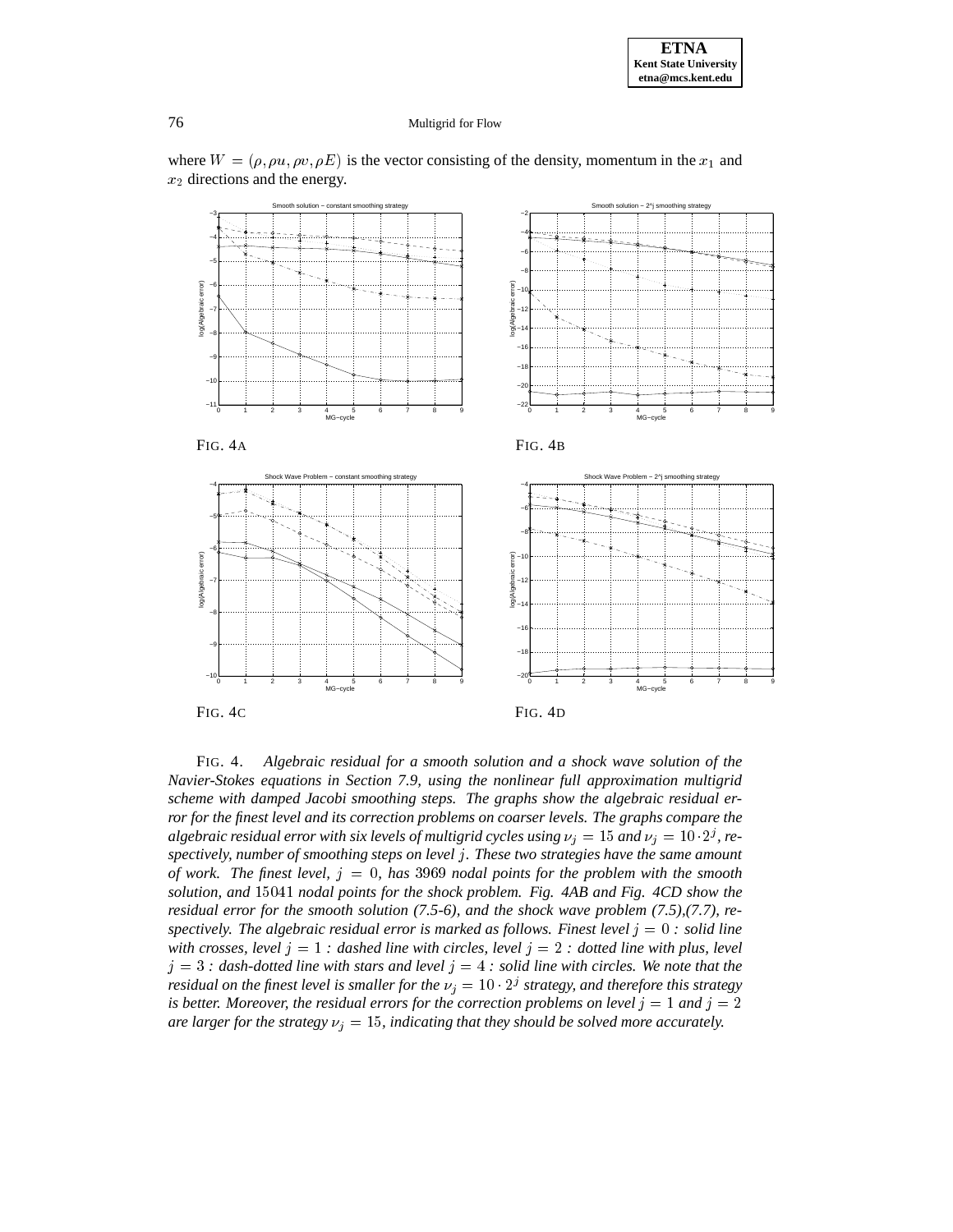To prevent oscillations on coarser grids, we add a numerical artificial diffusion term,  $(\sqrt{\epsilon^2 + (h\beta)^2} - \epsilon) \Delta W$ , where  $\beta$  denotes the maximal absolute value of the eigenvalues of the two Jacobians defined by the flux  $F$ , and  $h$  denotes the mesh size. The finest level problem and the coarser problems are solved with piecewise linear elements using this isotropic artificial diffusion and the non-linear full approximation multigrid method with damped Jacobi smoothing steps; see [7] and Section 8. The mesh refinement is global and uniform. We study two problems. The first problem has a smooth solution and the second problem has a planar stationary shock. In the case of the smooth solution,  $\gamma = 1.4$  and the source term f is chosen to satisfy (7.5) for the solution

(7.6) 
$$
(\rho, u, v, E) = (1 + \frac{1}{2}(x_1^2 + x_2^2))(1, 1, 1, 1),
$$

and the computation is performed on the unit square. The shock wave problem is solved with  $f = 0$ ,  $\gamma = 2.0$  and the boundary conditions

(7.7) 
$$
W(0, x_2) = (1, \sqrt{3.5}, 0, 2.75),
$$

$$
W(4, x_2) = (1.4, \sqrt{3.5}, 0, 3.25),
$$

in the computational domain  $(0, 4) \times (0, 1)$ . The computations in Fig. 4 show that the  $\nu_i =$  $10 \cdot 2^{j}$ -strategy yields a smaller residual than by choosing the smoothing steps as  $\nu_{i} = 15$ . Numerical experiments also show that the  $\nu_j = 2^j \nu_{02}$ -strategy is more robust than the  $\nu_j =$  $\nu_{01}$ -strategy, when decreasing the constants  $\nu_{0i}$  in an equi-work consistent way. When  $\nu_{01}$  is chosen below <sup>10</sup> the method becomes unstable.

**8. A 2D shock wave problem.** The two-dimensional nonlinear shock wave problem

(8.1) 
$$
F(u) \equiv \left(\frac{u^2}{2}\right)_{x_1} - \epsilon \Delta u = 0, \ \ x = (x_1, x_2) \in \mathbb{R}^2, u(\pm \infty, \cdot) = \mp 1,
$$

has a stationary one-dimensional Burgers shock solution, and it can be solved by the full multigrid method based on the full approximation scheme (see [7]); the smoothing operator  $S_{0,0}$  is then given by (2.2) and (3.16) with  $F(u)$  replacing Lu and the correction step is

$$
U_{\text{next}}^{\text{pre}} = S_{0,0} U_0 - (\bar{U} - \pi_1 S_{0,0} U_0).
$$

Here, the mesh size is chosen such that  $h_0 \sim \epsilon$ , the operator  $\pi_1$  is the nodal interpolant onto  $V_1$ , and  $\bar{U} \in \{v : v|_K \in \mathcal{P}_1(K) \,\forall K \in T^{h_1}\}\$  satisfies

$$
F_{h_1}(\bar{U}, v) = F_{h_1}(\pi_1 S_{0,0} U_0, v) + F_{\epsilon}(S_{0,0} U_0, v) \quad \forall v \in V_1,
$$

and

$$
F_h(u,v) \equiv \int_{I\!\!R^2} \left[\left(\frac{u^2}{2}\right)_{x_1} v + h \nabla u \nabla v\right] dx.
$$

When the perturbations  $w = U_{\text{next}}^{\text{pre}} - U_0$  become sufficiently small, the nonlinear two grid method above is approximated by the two level method (1.6) for the linearized problem

(8.2) 
$$
\mathcal{L}w \equiv (u(x_1)w)_{x_1} - \epsilon \Delta w = 0,
$$

which is a convection-diffusion problem where the compressive flow  $u(x_1) = -\tanh \frac{x_1}{2\epsilon}$  is a Burgers shock wave solving (8.1). We have chosen the coordinates so that  $x_1 = 0$  is the center of the wave.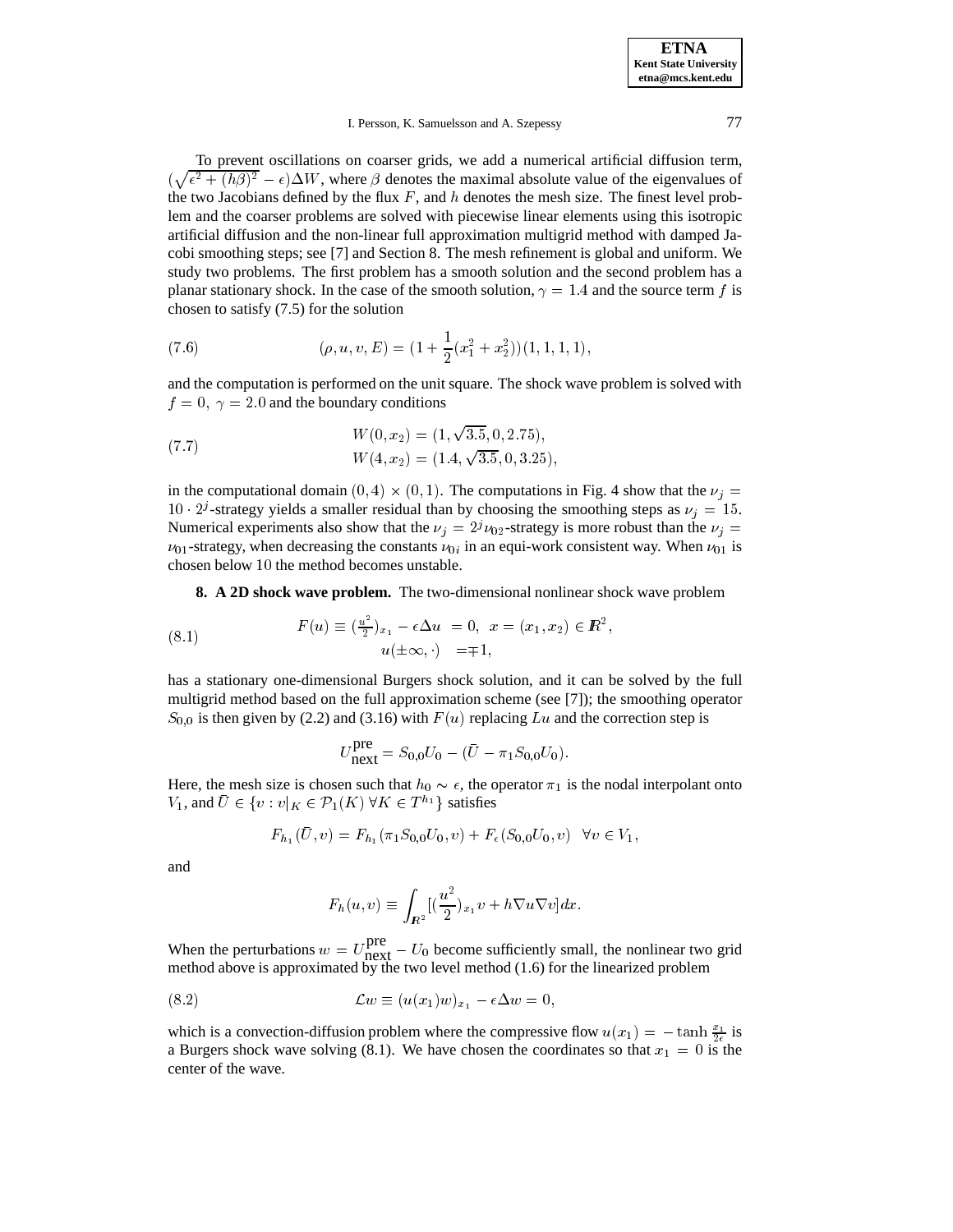We study the damping of the two grid method for (8.2), where for simplicity  $h_0 = \epsilon$ and  $h_1 = 2h_0$ . To begin, we need a representation of the residual. The residual representation (3.15) for the constant coefficient problem (1.1) used translation invariance of the post smoothing operator  $\bar{g}_i$ ; for the shock wave problem (8.2) the corresponding smoothing operator is not translation invariant due to the  $x_1$ -dependent flow  $u(x_1)$ . Our first step is to derive a residual representation, in view of the related continuous problem, described in (3.16-24). Now the orthogonality of the correction problem for post smoothing is based on the property that  $\mathcal L$  and  $S_{0,0}$  commute, which is proved in Lemma 8.1 below. The second step is to study the Green's function for (8.2) and estimate the damping of the two grid method.

**8.1. Residual representation.** The Green's function  $g(x, t; \underline{x}, \underline{t})$  for the shock wave equation (8.2)

(8.3) 
$$
g_t + h_0 \mathcal{L}g = 0, \quad t > \underline{t},
$$

$$
g(x, \underline{t}; \underline{x}, \underline{t}) = \delta(x - \underline{x}),
$$

and its dual

(8.4) 
$$
\psi(x,t,\bar{x},\bar{t}) = g(\bar{x},\bar{t},x,t),
$$

(8.5) 
$$
-\psi_t + h_0 \mathcal{L}^* \psi \equiv -\psi_t + h_0[-u(x_1)\psi_{x_1} - \epsilon \Delta \psi] = 0, \quad t < \bar{t},
$$

$$
\psi(x, \bar{t}; \bar{x}, \bar{t}) = \delta(x - \bar{x}),
$$

are both translation invariant in time, but not in space since  $u = u(x_1)$ .

Let the smoothing operator  $S$  be defined by

(8.6) 
$$
Sv(x) = \int_{R^2} g(x, \nu; y, 0) v(y) dy,
$$

then we have

LEMMA 8.1. *The operators* L *and* <sup>S</sup> *commute. Proof*. We have by (8.3-6)

**Report Following Contracts** 

$$
S\mathcal{L}v = \int_{\mathbf{R}^2} g(x, \nu; y, 0) \mathcal{L}v(y) dy = \int_{\mathbf{R}^2} \mathcal{L}_y^* g(x, \nu; y, 0) v(y) dy = \int_{\mathbf{R}^2} \mathcal{L}_y^* \psi(y, 0; x, \nu) v(y) dy = \int_{\mathbf{R}^2} h_0^{-1} \psi_t(y, 0; x, \nu) v(y) dy = - \int_{\mathbf{R}^2} h_0^{-1} g_t(x, \nu; y, 0) v(y) dy = \int_{\mathbf{R}^2} \mathcal{L}_x g(x, \nu; y, 0) v(y) dy = \mathcal{L}Sv,
$$

**Report Following Security Construction** 

where the subscript of operator  $\mathcal L$  (and  $K, \Delta$  below) denotes the dependent variable.  $\Box$ 

Let the evolution of the Green's function for the two grid iteration error be defined by, cf. (3.4), (3.16),

$$
\xi_t + h_0 \mathcal{L} \xi = 0, \quad t > 0,
$$
  

$$
\mathcal{L} \xi(x, 0) = \delta(x - \bar{x}).
$$

A small modification in the treatment of the correction problem (3.9), yields as in (3.11) the residual error

(8.7) 
$$
\mathcal{L}_0(\tilde{U}_{\text{next}}^{\text{pre}})(x_l) = \sum_{x_i \in \mathcal{N}_0} [(\tilde{\mathcal{L}}_0 \xi_{\nu_0}^{(0)}, \phi_l - r) - (\tilde{\mathcal{L}}_0 P_1 \xi_{\nu_0, x_1}^{(0)}, \phi_l - r)] - (h_0 - h_1)(\Delta P_1 \xi_{\nu_0}^{(0)}, r)] R(x_i) \quad \forall r \in V_1,
$$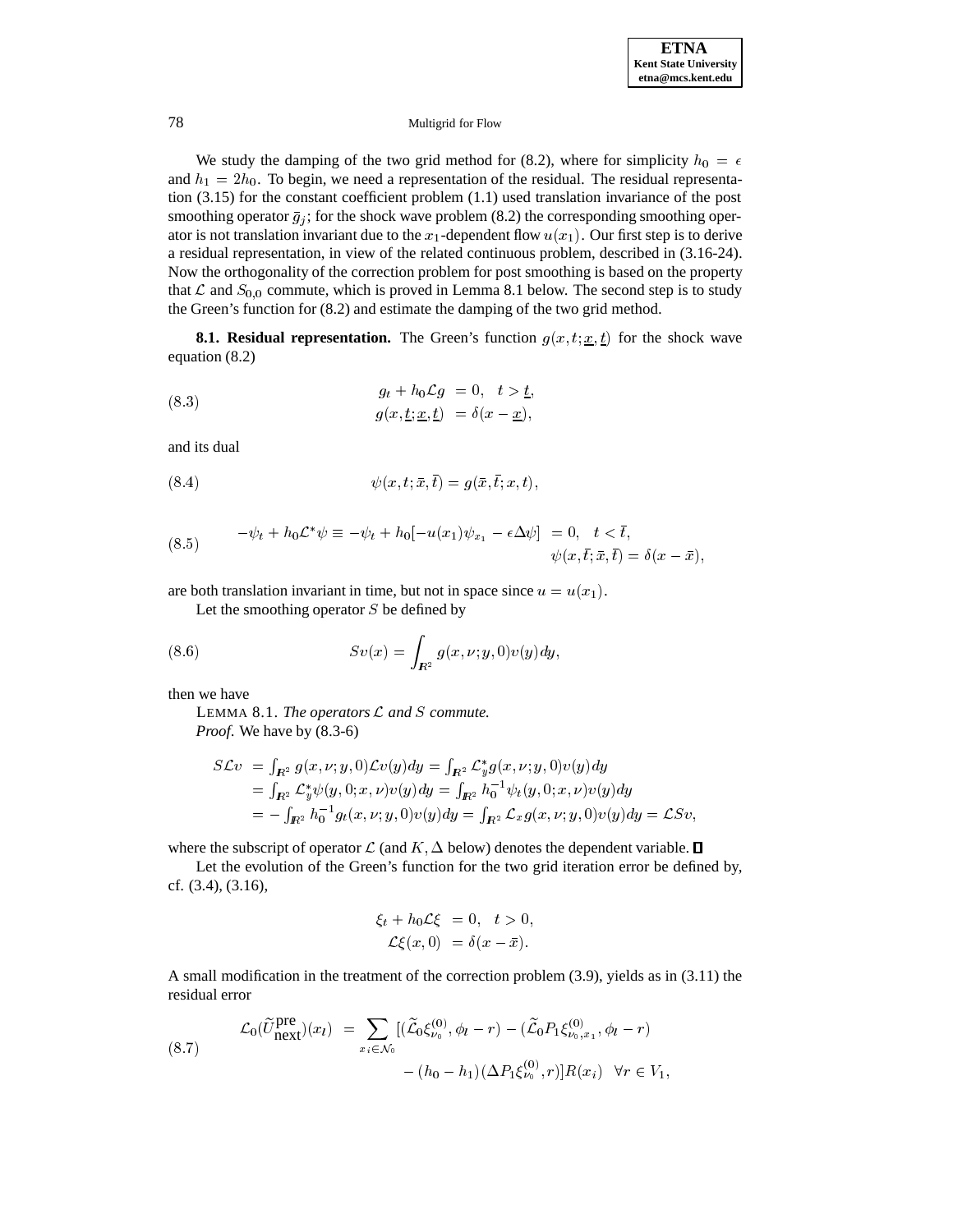**ETNA Kent State University etna@mcs.kent.edu**

where  $P_1$  is defined as in (2.4) for the bilinear form corresponding to the problem (8.2). Given  $\phi_l$ , choose now r according to

(8.8) 
$$
r = \frac{\int_{\mathbb{R}^2} \phi_l(x) dx}{\int_{\mathbb{R}^2} \sum_{\bar{\phi}_k \in \mathcal{B}_{1,l}} \bar{\phi}_k(x) dx} \sum_{\bar{\phi}_n \in \mathcal{B}_{1,l}} \bar{\phi}_n,
$$

where  $B_{1,l} \equiv \{\phi_n \in B_1 : x_n \in \text{supp}(\phi_l)\}\$ ,  $\text{supp}(\phi_l) \equiv \{x : \phi_l(x) \neq 0\}$  and expand r in the basis  $B_0$ basis  $B_0$ 

$$
r(x) = \sum_{x_i \in \mathcal{N}_0, \phi_i \in \mathcal{B}_0} r(x_i) \phi_i(x).
$$

Then, we have

(8.9) 
$$
(\widetilde{\mathcal{L}}_0\xi,\phi_l-r)=(\widetilde{\mathcal{L}}_0\xi,\phi_l)-\sum_{x_i\in\mathcal{N}_0}(\widetilde{\mathcal{L}}_0\xi,\phi_i)r(x_i)\equiv (K(\widetilde{\mathcal{L}}_0\xi,\phi.))_l,
$$

where the difference operator  $K$  satisfies

$$
K_{ij} = 0, \quad |x_i - x_j| > \sqrt{2}h_0,
$$
  
\n
$$
Kp = 0 \quad \forall p \in \{\text{polynomials of degree at most } 1\},\
$$

and  $K$  is a difference operator of second order. This, and interpolation estimates like  $(4.21)$ imply that

(8:10) kKXk`1 Ckh2 0Xkw<sup>2</sup>

By Lemma 8.1 and (8.7) we obtain the following representation for the residual

(8.11) 
$$
|\mathcal{R}| \equiv |\mathcal{L}S(\xi - P_1\xi)| = |S\mathcal{L}(\xi - P_1\xi)|
$$
  
 
$$
\leq |SK\mathcal{L}\xi| + |SK(\mathcal{L} - (h_1 - h_0)\Delta)P_1\xi| + |(h_0 - h_1)S\Delta P_1\xi|.
$$

The same steps carry over directly to the discrete version of the operator  $\mathcal L$  and smoothing  $S$ in the two level method.

**8.2. Damping by smoothing.** To estimate the  $L_1$ -norm of the residual  $\mathcal{R}$  in (8.11) we need an estimate of the smoothing operator  $S$  and the function  $\xi$ . The residual

$$
X \equiv (u(x_1)\xi)_{x_1} - h_0\Delta\xi = \mathcal{L}\xi
$$

satisfies the same equations as the iteration error  $\xi$ 

$$
(8.12) \t\t X_t + h_0 \mathcal{L} X = 0,
$$

since the operator  $\mathcal L$  is time independent. We shall now study the Green's function  $X(\cdot, t)$  =  $g(\cdot, t; \bar{x}, 0)$  with  $X(\cdot, 0) = \delta(\cdot - x)$  for x in the shock wave region  $B \equiv \{(x_1, x_2) \in \mathbb{R}^2 : |x_1| \leq Ch_0\}$ . The other case when the residual is far away from the shock, i.e. when x is far  $|x_1| \leq Ch_0$ . The other case when the residual is far away from the shock, i.e. when x is far from the shock, is for the first V-cycles related to the constant coefficient problem (1.2). In from the shock, is for the first V-cycles related to the constant coefficient problem (1.2). In Section 7.2 we saw that the streamline diffusion form yields slightly better convergence than the first order accurate isotropic form  $(h\nabla U, \nabla v)$ ; a scheme that switches from streamline to isotropic diffusion near shocks is studied e.g. in [26].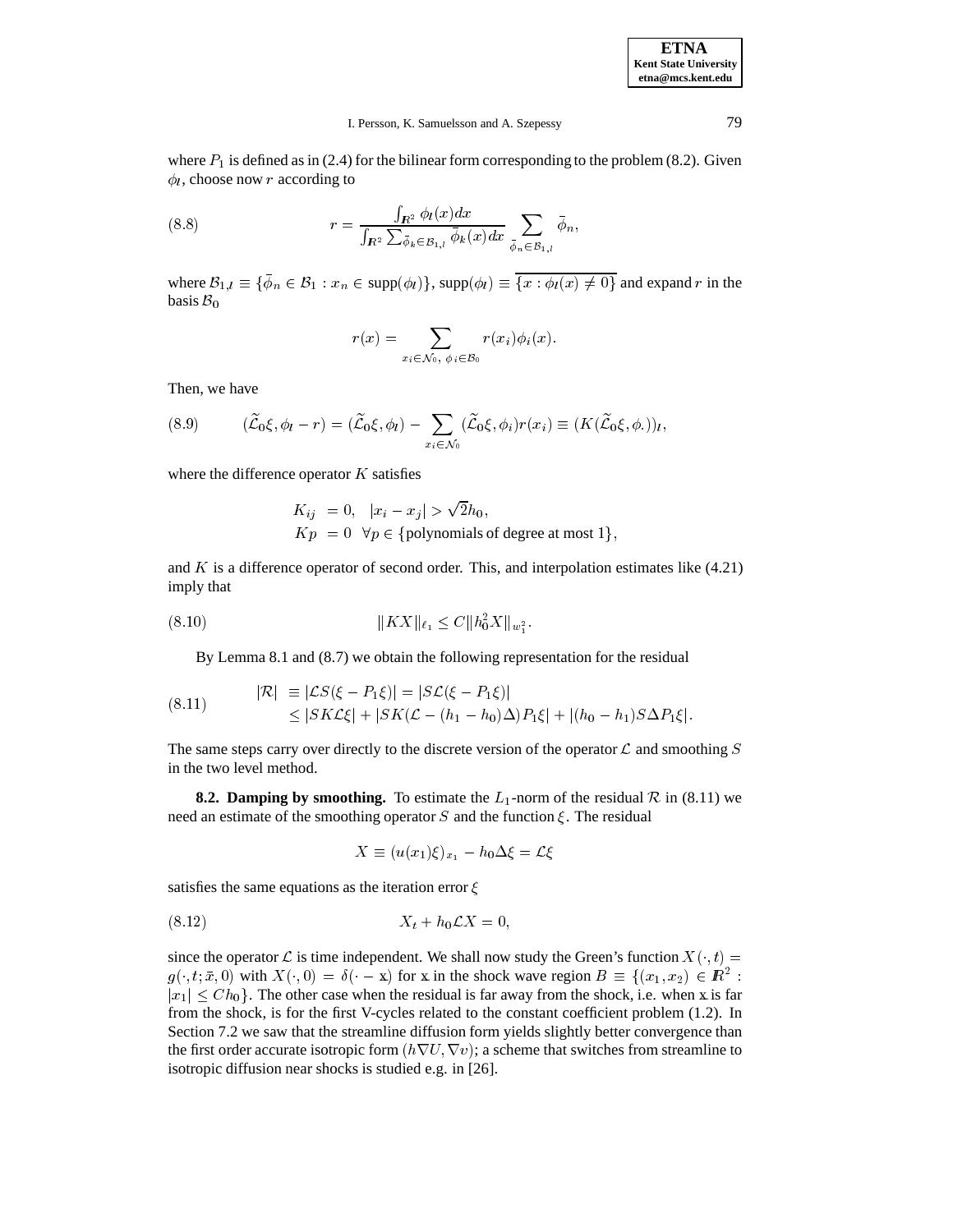The Green's function  $X$  can be found by separation of variables; hypothesizing that  $X(x_1, x_2, t) = \alpha(x_1, t)\beta(x_2, t)$ , then (8.12) holds provided

$$
\alpha_t + h_0[(u(x_1)\alpha)_{x_1} - h_0\alpha_{x_1x_1}] = 0, \quad \alpha(\cdot, 0) = \delta(\cdot - \underline{x}_1), \beta_t - h_0^2\beta_{x_2x_2} = 0, \quad \beta(\cdot, 0) = \delta(\cdot - \underline{x}_2).
$$

We have

(8.13a) 
$$
\beta(x_2, t) = \frac{1}{\sqrt{4\pi h_0^2 t}} \exp[-(x_2 - \underline{x}_2)^2/(4h_0^2 t)].
$$

In fact, the function  $\alpha$  also has an explicit solution, which can be derived by the Hopf-Cole transformation (see [15])

(8.13b) 
$$
\alpha(x, t; \underline{x}_1, 0) = \int_{-\infty}^{\underline{x}_1} \varphi(y', 0; x, t) dy',
$$

where  $\varphi$  is the following sum of heat kernels

$$
(8.14a) \qquad = \frac{e^{-x/(2h_0)}}{e^{x/(2h_0)}+e^{-x/(2h_0)}} \partial_y H^+(x-y,t) + \frac{h_0^{-1}}{(e^{x/(2h_0)}+e^{-x/(2h_0)})^2} H^+(x-y,t) + \frac{e^{x/(2h_0)}}{e^{x/(2h_0)}+e^{-x/(2h_0)}} \partial_y H^-(x-y,t) - \frac{h_0^{-1}}{(e^{x/(2h_0)}+e^{-x/(2h_0)})^2} H^-(x-y,t),
$$

and

(8.14b) 
$$
H^{\pm}(z,s) = H(z \mp s, s) = \frac{1}{\sqrt{4\pi h_0^2 s}} \exp\left[-(z \mp h_0 s)^2/(4h_0^2 s)\right].
$$

In particular, since  $(\frac{-1}{2} \tanh \frac{x}{2h_0})_x$  is the eigenfunction corresponding to the zero eigenvalue of  $\mathcal{L}$ , we have

$$
\alpha(x, t; \underline{x}_1, 0) - \left(\frac{-1}{2} \tanh \frac{x}{2h_0}\right)_{x}
$$
\n
$$
= \int_{\mathbb{R}} (\alpha(x', 0) - \left(\frac{-1}{2} \tanh \frac{x'}{2h_0}\right)_{x'}) \alpha(x, t; x', 0) dx'
$$
\n
$$
= \int_{\mathbb{R}} (\text{sign}(\underline{x}_1 - x') - \frac{-1}{2} \tanh \frac{x'}{2h_0}) \varphi(x', 0; x, t) dx'
$$
\n
$$
\leq Ch_0^{-1} \exp(-c(|x|/h_0 + t)),
$$

which implies

(8.15b) 
$$
\int_{\mathbf{R}} (\alpha(x,t) - \frac{-1}{2} \tanh \frac{x}{2h_0}) dx = 0.
$$

Here sign(x)  $\equiv 1$ , if  $x > 0$  and sign(x)  $\equiv -1$  if  $x \le 0$ . Equality (8.15b) follows from the fact that the function  $\omega$ , dual to  $\varphi$ , defined by

$$
\frac{\partial}{\partial x}\omega(x,t;y,0)=\varphi(y,0;x,t),
$$

satisfies

$$
\omega_t + h_0[u(x_1)\omega_{x_1} - h_0\Delta\omega] = 0, \quad \omega(\cdot\ ,0) = \delta(\cdot - y),
$$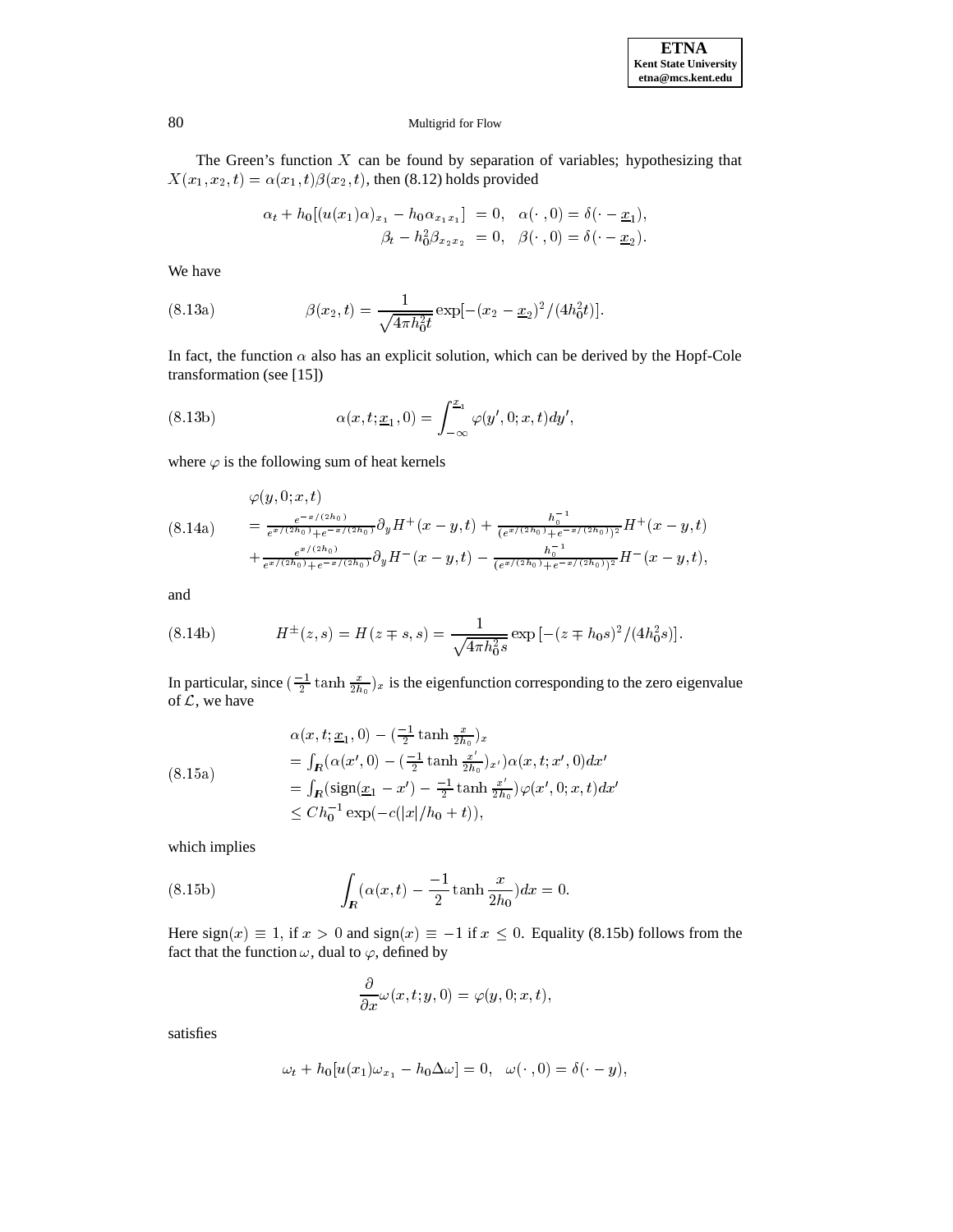and hence

$$
\int_{\mathbf{R}}\varphi(y,0;x,t)dx=\omega\left(\infty,t;y,0\right)-\omega(-\infty,t;y,0)=0.
$$

Our construction yields

(8.16) 
$$
X(x, t; \underline{x}, 0) = g(x, t; \underline{x}, 0) = \alpha(x_1, t; \underline{x}_1, 0) \beta(x_2, t; \underline{x}_2, 0),
$$

and therefore, by  $(8.6)$ , the smoothing operator S has an explicit expression. To determine the iteration error  $\xi$ , we shall solve for  $\xi$  in the residual equation

$$
(8.17a) \t\t \mathcal{L}\xi = X.
$$

In the constant coefficient case we could directly obtain the solution of the stationary problem by Fourier methods. Now, we shall compute the solution of the stationary problem (8.17a) by means of the corresponding time dependent problem,

$$
(8.17b) \qquad \qquad \bar{\xi}_t + h_0 \mathcal{L} \bar{\xi} = h_0 X(\cdot, \nu; \underline{x}, 0),
$$

for which we know the Green's function. Then we shall use that

$$
\xi(\cdot,\nu)=\lim_{t\to\infty}\bar{\xi}(\cdot,t).
$$

When applying Duhamel's principle to the time dependent problem (8.17b), the space-time integrals will only be well defined provided the stationary solution is sufficiently localized, which for Green's functions depends on the number of space dimensions. In order to achieve sufficient locality, it is suitable to seek first  $\xi_{x_2x_2}$ , which satisfies

$$
\frac{\partial}{\partial t}\bar{\xi}_{x_2x_2}+h_0\mathcal{L}\bar{\xi}_{x_2x_2}=h_0X_{x_2x_2}(\cdot,\nu;\underline{\mathbf{x}},0),
$$

since L is  $x_2$  independent. Using that X is the Green's function of (8.12) and that  $\alpha$  satisfies (8.15) we have

$$
h_0 \frac{\partial^2}{\partial x_2^2} \xi(x, \nu; \underline{x}, 0) = \int_{\mathbb{R}^2} \int_0^\infty h_0^2 \frac{\partial^2}{\partial x_2^2} X(x, t; y, 0) X(y, \nu; \underline{x}, 0) dt dy
$$
  
(8.17c) 
$$
= \frac{1}{\sqrt{4\pi \nu h_0^2}} \exp[-x_2^2/(4h_0^2 \nu)] (\frac{-1}{2} \tanh \frac{x_1}{2h_0})_{x_1}
$$

$$
+ \int_{\mathbb{R}^2} \int_0^\infty (\alpha(x_1, t; y_1, 0) - \alpha(x_1, \infty; y_1, 0)) \frac{h_0^2 \partial^2}{\partial x_2^2} \beta(x_2, t; y_2, 0) X(y, \nu; \underline{x}, 0) dt dy,
$$

where the last term is localized and has zero mass due to (8.15). Therefore, by integrating the equation

$$
(u\xi)_{x_1} - h_0 \xi_{x_1 x_1} = X - h_0 \xi_{x_2 x_2}
$$

in the  $x_1$ -direction, we see that

$$
\xi(x, \nu; \underline{x}, 0) = \frac{1}{u(x_1)} \int_0^{x_1} (X(x', \nu; \underline{x}, 0) - h_0 \xi(x, \nu; \underline{x}, 0)_{x_2 x_2}) dx'_1
$$
\n
$$
- \int_0^{x_1} \underbrace{(X(x', \nu; \underline{x}, 0) - h_0 \xi(x', \nu; \underline{x}, 0)_{x_2 x_2})}_{u(x'_1)}_{u(x'_1)} \exp(A(x'_1) - A(x_1)) dx'_1
$$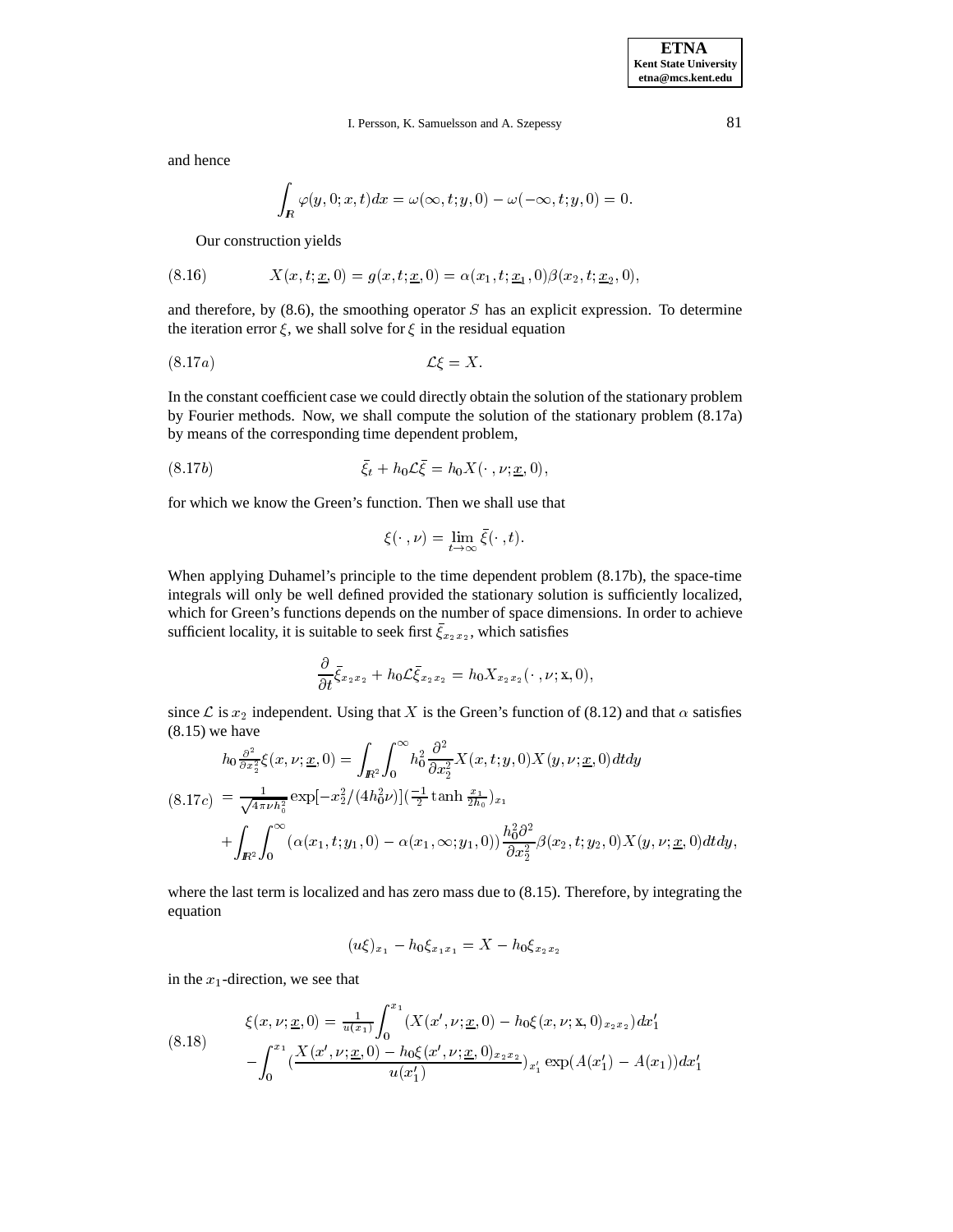is a solution. Here  $\frac{d}{du}A(y) = u(y)$ . The equations (8.18) and (8.2) show that the residual parts  $(u\xi)_{x_1}$ ,  $h_1\xi_{x_1x_1}$  and  $h_1\xi_{x_2x_2}$  in (8.11) are localized functions bounded by

$$
C\frac{1}{\sqrt{4\pi\nu h_0^2}}\exp[-x_2^2/(ch_0^2\nu)](\frac{-1}{2}\tanh\frac{cx_1}{2h_0})_{x_1},
$$

where C and c are positive constants. By replacing  $h_0$  with  $h_1$  in (8.17-18) we obtain the same estimates for  $P_1 \xi$  as for  $\xi$ , where

(8.19) 
$$
(uP_1\xi)_{x_1} - h_1\Delta P_1\xi = X.
$$

Using that  $K^* = K$ , we then note that the projection part of the residual error satisfies

$$
(8.20) \t|SK(u\xi)_{x_1}| = \left| \int_{\mathbf{R}^2} K_y X(x,\nu; y,0) (u(y_1)\xi(y,\nu; \underline{x},0))_{y_1} dy \right| \leq \frac{C}{\nu},
$$

and similarly for the contributions from  $h_0\Delta\xi$ ,  $(uP_1\xi)_{x_1}$  and  $h_1\Delta P_1\xi$ . To obtain (8.20) we used the explicit expression  $(8.13)$ ,  $(8.16)$  of X. In  $(8.20)$  it is important to note that the  $y_1$ -derivatives in K, cf. (8.10), makes the Green's function X decay exponentially fast in t, (since by (8.13b)  $\varphi$  is localized around  $x = \pm h_0 t$ ) for x in the shock region, while the y<sub>2</sub>derivatives in K yield parabolic damping. The exponential damping is also seen in (8.15a).

Using the decomposition (8.17), (8.6) and (8.15), (8.17), (8.20) we see that the  $L_1$ -norm of the error from the artificial diffusion

$$
(h_0 - h_1)S(P_1\xi)_{x_2x_2} = \frac{-h_1}{2}S(P_1\xi)_{x_2x_2}
$$

is bounded by  $1/2+C \exp(-c\nu)$ . The terms  $1/2$  and  $\exp(-c\nu)$  correspond to the first and second term, respectively, of the right hand side in (8.17). The exponential bound follows by using (8.15b) and integrate by parts in the  $x_1$ -direction to get a factor  $X(x, t; y, 0)_{y_1} = \varphi \beta$ . The L<sub>1</sub>-norm of the remaining error  $(h_0 - h_1)S(P_1 \xi)_{x_1x_1}$  is bounded by  $C \exp(-c\nu)$  using that  $\xi_{x_1}$  is a localized bounded mass and that  $X(x, \nu; y, 0)_{y_1}$  is decaying exponentially fast in time  $\nu$ . By combining all estimates of the residual error in (8.11), we obtain

THEOREM 1.2. Assume that the residual error  $\mathcal{L}U_0$ , for the continuous version of the *two grid method applied to the shock wave problem (8.2), initially is localized in the shock wave region* B, i.e.  $\mathcal{L}U_0(x) = 0$  for  $x \notin B = \{(x_1, x_2) \in \mathbb{R}^2 : |x_1| \leq Ch_0\}$ . Then one iteration of the continuous two-grid cycle, with  $\nu$  pre and post smoothing steps, damps the *iteration of the continuous two-grid cycle, with*  $\nu$  *pre and post smoothing steps, damps the residual with a factor*

$$
\gamma_B = \frac{\|\mathcal{L}U_{\text{next}}\|_{L_1(\mathbf{R}^2)}}{\|\mathcal{L}U_0\|_{L_1(\mathbf{R}^2)}} \le \frac{1}{2} + \frac{C}{\nu}.
$$

This indicates that a residual error, localized in the shock region, is damped by the two grid method, provided sufficiently many smoothing steps  $\nu$  are used.

To convert this analysis to a rigorous convergence proof for the discrete version of the two-level method would require analogous estimates of the discrete version of the residual  $X$ . Theorem 1.1 shows that the derivation (3.16-24) make sense for problem (1.1), we therefore expect that the discussion above also is relevant in the fully discrete case.

**8.3. Numerical test.** In Fig. 5 we present numerical results of the two grid method applied to the nonlinear shock wave problem  $(8.1)$  confirming the  $1/2$  in Theorem 1.2. Fig. 6 shows the result of using an adaptive space-time finite element method for a time dependent Burgers problem, using the nonlinear full multigrid method; see [14], [25].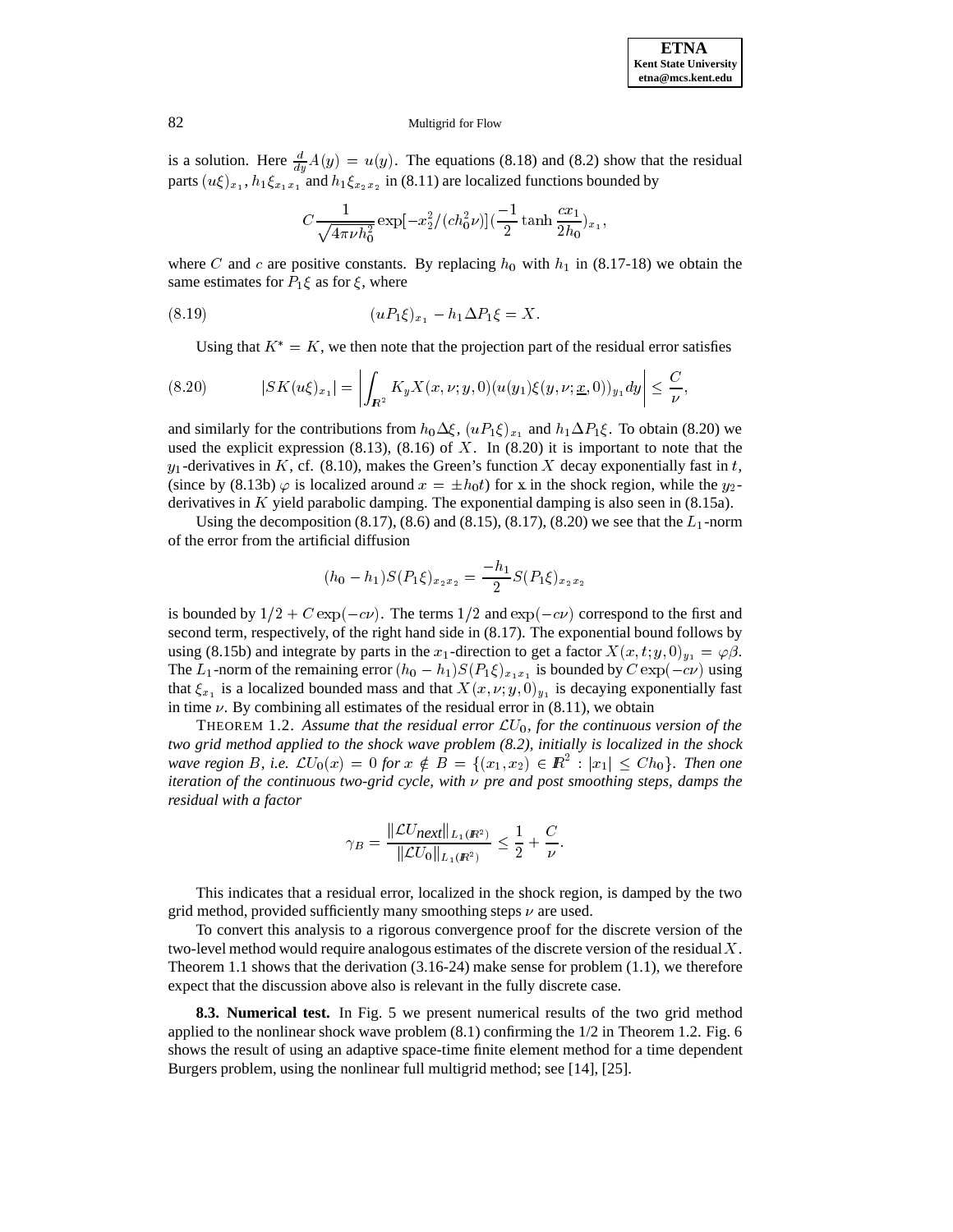

FIG. 5. *Convergence of the two grid method for a nonmoving Burgers shock. The computational domain is*  $(0,1) \times (0,1)$  *with Dirichlet boundary conditions*  $u(x_1, x_2)$  =  $u_0(x_1)=-\tanh(x_1 - 0.5/2/0.01)$ . The equation is solved on the uniform grids with fine *grid*  $h_0 = 1/32$  *and coarse grid*  $h_1 = 1/16$  *with isotropic artificial diffusion*  $h_j \Delta u$ , *j*=0,1. *We use Jacobi smoothing steps with damping constant*  $c = 0.2$ *, and*  $\nu$ *pre* =  $\nu$ *post. The finite-dimensional equation has been solved accurately when a small Dirac-like residual with*  $L_1$ -norm  $10^{-4}$  is introduced by addition to the right hand side of the assembled equation. In *the figure the* L1*-norm of the residual with different number of smoothing steps are plotted. Note that the convergence after an increase settles down to a damping factor 1/2. The mass,*  $\int_{(0,1)\times(0,1)} R dx$ , of the residual R is damped by the factor  $1/2$  as given by theory, This is a difficult problem to solve when only using Jacobi smoothing. Experiments show that it takes asymptotically 1440 Jacobi iterations to damp the  $L_1$ -norm of the residual by a factor  $1/2$ . *In the figure this finite dimensional effect starts to influence the convergence rate when the number of smoothing steps are 160 and 320.*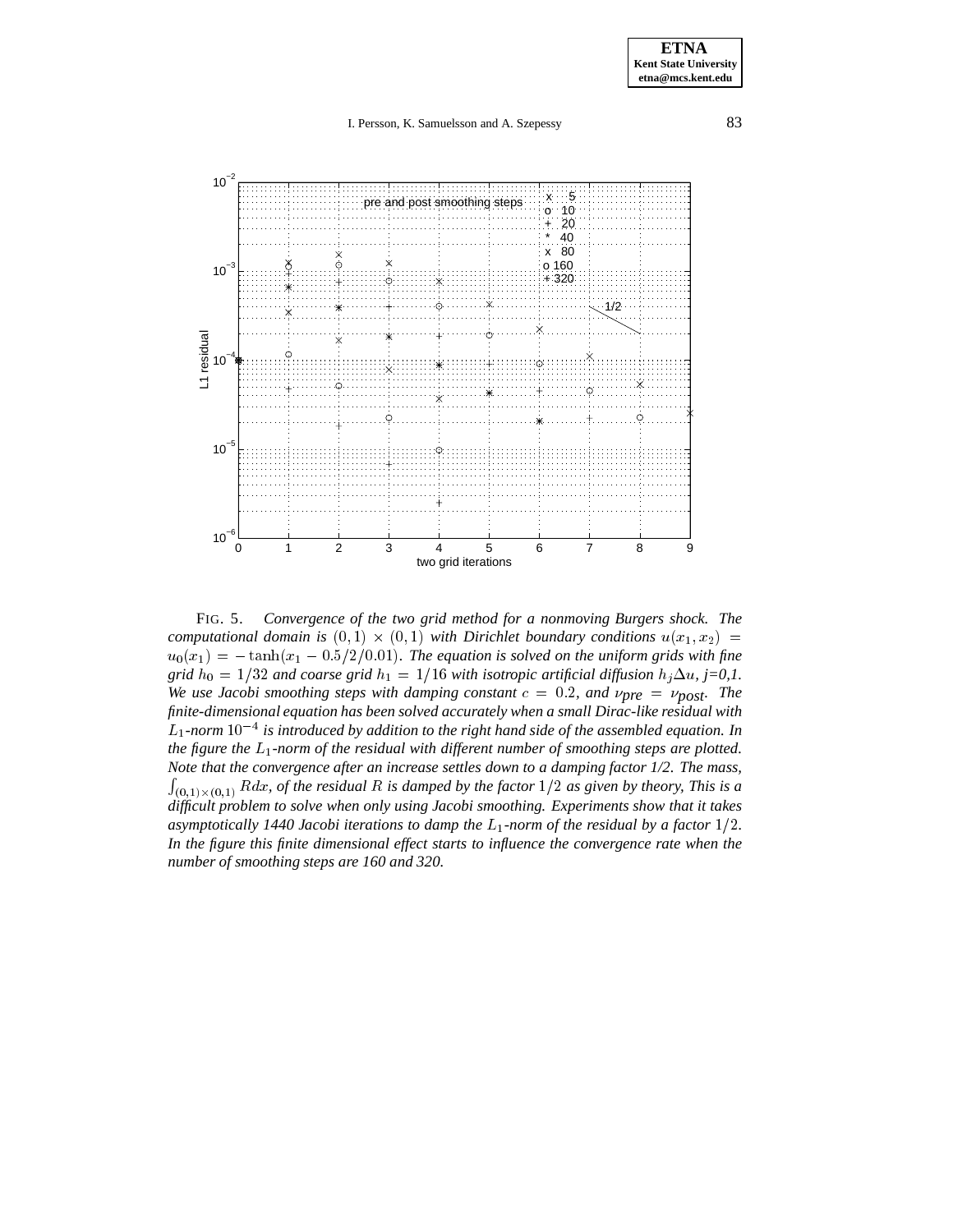

84 Multigrid for Flow



FIG. 6. *Two colliding Burgers shocks solving*  $u_t + uu_x = \epsilon u_{xx}$ ,  $u(x, 0) = u_0(x)$ , with  $\epsilon = 0.01$  in the space-time domain. The approximate problem is solved with piece*wise quadratic elements using streamline diffusion stabilization and the nonlinear multigrid method. The correction problems use piecewise linear elements with isotropic artificial diffusion; see [14], [25]. The figures show the adapted grid and the solution after 5 refinements.* The initial data  $u_0$  is piecewise linear and the analytical solution is computed by the Hopf-*Cole transform. The solution in the figure has a relative*  $L_{\infty}$ -error of 2.5%. The mesh contains *3730 triangles and has 7432 degrees of freedom.*

**9. Boundary conditions.** In an unbounded domain, the  $L_1$ -norm damping  $\gamma_\infty$  of the multigrid method in (1.10) becomes unbounded due to the factor  $\log(B/h_i)$ . Therefore, for a convection dominated problem to prove that a V-cycle forms an  $L_1$ -contraction for the residual, we need to study bounded domains and boundary effects. Our method to analyze the damping is based on Green's functions. Hence, we would like to know Green's functions for (1.1) including boundary conditions. We study here the following variant of boundary conditions for (1.1)

(9.1) 
$$
L_0 U \equiv u(x_1) U_{x_1} - \epsilon \Delta U = f, \quad x_1 < 0,
$$

$$
U(0, x_2, t) = 0,
$$

where  $u(x_1) = -\tanh(x_1/(2\epsilon))$  is the solution of Burgers equation (8.1). We can view (9.1) as a kind of Dirichlet boundary condition at  $x_1 = 0$  for (1.1), with a small modification of the flow  $(1, 0)$  near the boundary. For the problem  $(9.1)$ , we now construct Green's functions by means of the dual solutions  $\varphi$  and  $\beta$  in (8.13) and (8.14). Then, following Section 8, we use the Green's function to study  $L_1$ -convergence for the continuous version of the two grid method. We have

THEOREM 9.1. *Assume that there are positive constants* B; C *such that the initial residual,*  $L_0U_0 - f$ *, satisfies* 

$$
\int_{-\infty}^{x_1} \int_{I\!\!R} |(L_0U_0 - f)((x_1', x_2))| dx_1' dx_2 \leq ||L_0U_0 - f||_{L_1(-\infty, 0) \times I\!\!R} \exp[(x_1 + B)/C],
$$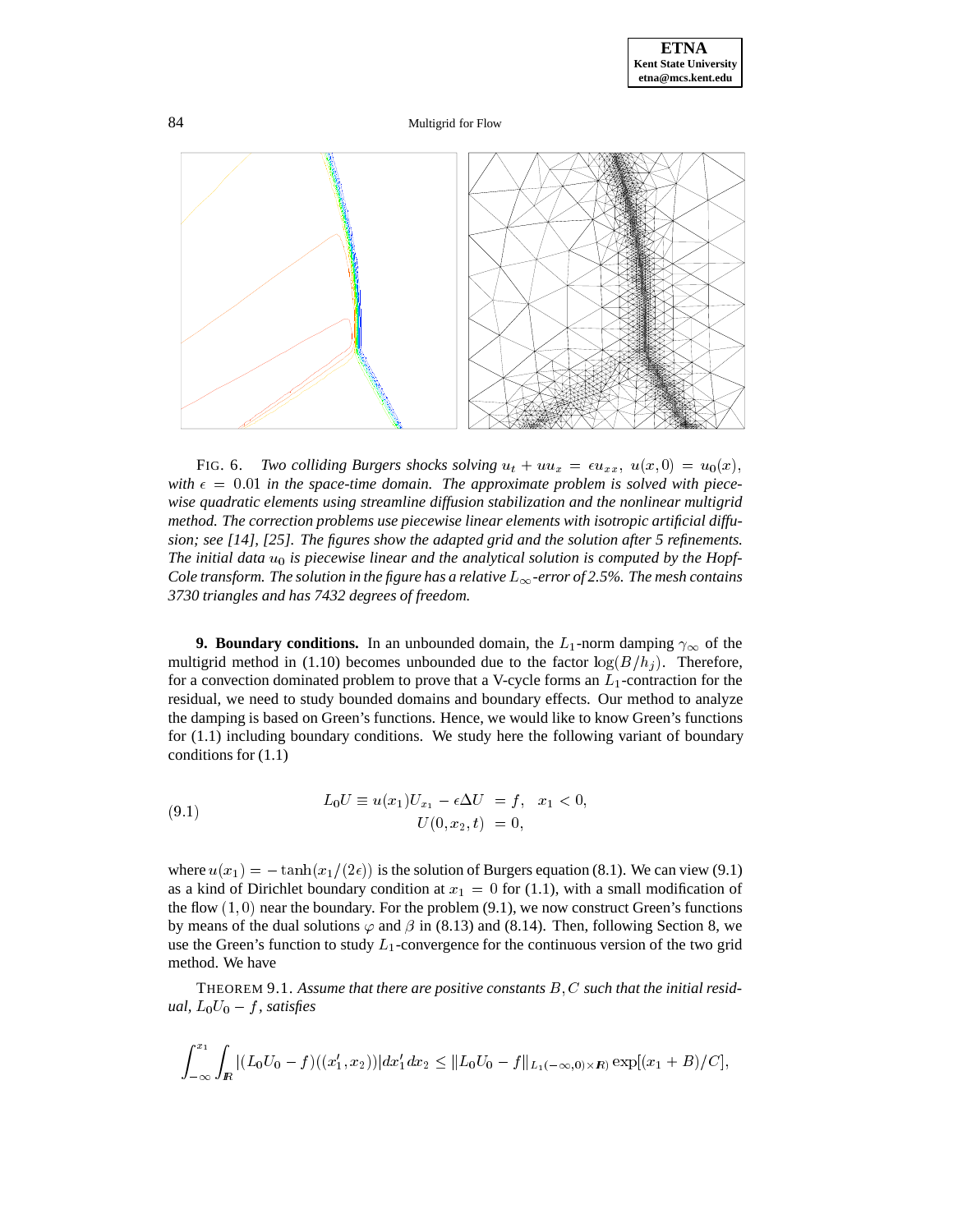**ETNA Kent State University etna@mcs.kent.edu**

## I. Persson, K. Samuelsson and A. Szepessy 85

*for*  $x_1 \leq -B$ . Then one iteration of the continuous two-grid cycle, with  $\nu_0$  pre and post *smoothing steps, damps the residual with a factor*

$$
\frac{\|L_0 U_{\text{next}} - f\|_{L_1((-\infty,0) \times \mathbb{R})}}{\|L_0 U_0 - f\|_{L_1((-\infty,0) \times \mathbb{R})}} \leq \left[\frac{C_1 h_0 \log(B/h_0)}{\epsilon \nu_0} + \frac{C_2}{\sqrt{\nu_0}}\right] (1 + \frac{C_0 h_0}{\epsilon \nu_0}).
$$

*Furthermore, the residual of the next iteration satisfies the same localized estimate as the initial residual*

$$
\int_{-\infty}^{x_1} \int_{\mathbb{R}} |(L_0 U_{\text{next}} - f)(x_1', x_2)| dx_1' dx_2 \leq ||L_0 U_{\text{next}} - f||_{L_1(-\infty, 0) \times \mathbb{R}} \exp[(x_1 + B)/C],
$$

*for*  $x_1 \leq -B$ , and there is a positive constant C' such that the continuous version of the two-grid method is a contraction for the residual in  $L_1((-\infty, 0) \times \mathbb{R})$ *, provided* 

$$
\nu_0 \ge C' + \frac{C'h_0 \log(B/h_0)}{\epsilon}.
$$

*Proof.* The following sum of convected heat kernels  $H^{\pm}$ , given in (8.14),

$$
\begin{array}{l} \psi(y,t;x,s;h_{0})\equiv\displaystyle\int_{-\infty}^{x}\varphi(y,t;x',s;h_{0})dx'\\ \displaystyle=\frac{e^{-x/(2h_{0})}}{e^{x/(2h_{0})}+e^{-x/(2h_{0})}}H^{+}(x-y,s-t)+\frac{e^{x/(2h_{0})}}{e^{x/(2h_{0})}+e^{-x/(2h_{0})}}H^{-}(x-y,s-t), \end{array}
$$

solves

$$
-\psi_t - h_0 [(u(x_1)\psi)_{x_1} - h_0 \psi_{x_1 x_1}] = 0, \n\psi(y, \bar{t}; x, \bar{t}) = \delta(x - y).
$$

Let

$$
\beta(y_2, t; x_2, \bar{t}) = \frac{1}{\sqrt{4\pi\epsilon h_0(\bar{t}-t)}} \exp[-(x_2 - y_2)^2/(4\epsilon h_0(\bar{t}-t))],
$$

and define

$$
\widetilde{\psi}(y,t;x,\bar{t};h_0)\equiv \psi(y_1,t;x_1,\bar{t};h_0)\beta(y_2,t;x_2,\bar{t}),
$$

which satisfies the backward problem

$$
-\widetilde{\psi}_t - h_0[(u(x_1)\widetilde{\psi})_{x_1} - h_0\widetilde{\psi}_{x_1x_1} - \epsilon \widetilde{\psi}_{x_2x_2}] = 0, \ t < \bar{t},
$$
  

$$
\widetilde{\psi}(y, \bar{t}; x, \bar{t}) = \delta(x - y).
$$

Thus, the function  $\widetilde{\psi}(y, 0; x, t)$  is the Green's function of the forward problem

$$
(9.2) \quad \widehat{\xi}_t + h_0 L_0 \widehat{\xi} \equiv \widehat{\xi}_t + h_0 [(u(x_1)\widehat{\xi})_{x_1} - h_0 \widehat{\xi}_{x_1x_1} - \epsilon \widehat{\xi}_{x_2x_2}] = 0, \quad x \in \mathbb{R}^2, \quad t > 0,
$$
  

$$
\widehat{\xi}(x,0) = \widehat{\xi}_0.
$$

Now let the initial iteration error  $\xi(\cdot, t)$ , for some  $y = (y_1, y_2) \in (-\infty, 0) \times \mathbb{R}$ , satisfy

$$
L_0 \hat{\xi}(x, 0; y, 0) = \delta(x - y), \quad x = (x_1, x_2) \in (-\infty, 0) \times \mathbb{R},
$$
  

$$
\hat{\xi}(0, 0; y, 0) = 0.
$$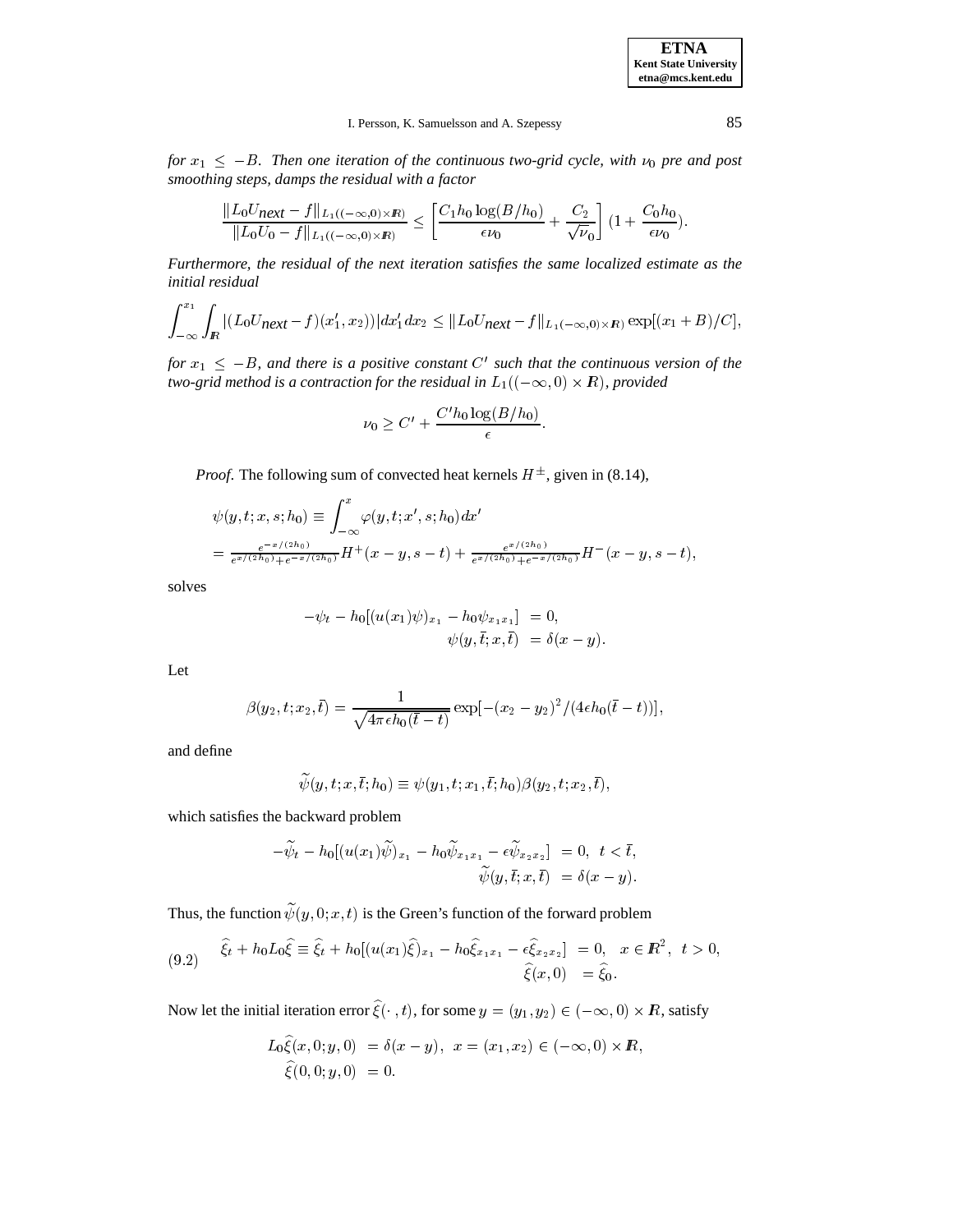Then, we extend, for fixed  $x_2$  and y, the iteration error  $\hat{\xi}((\cdot, x_2), 0; y, 0)$  to an odd function in R, and conclude that  $\hat{\xi}$  satisfies (9.2) with the condition  $\hat{\xi}((0, x_2), t; y, 0) = 0$ . Furthermore, the definition  $X \equiv L_0 \hat{\xi}$  and the fact  $\partial_t L_0 = 0$  imply

(9.3) 
$$
X_t + h_0 L_0 X = 0, \quad x \in \mathbb{R}^2,
$$

$$
X(x, 0) = \delta(x - y) - \delta(x + y).
$$

Using that  $\tilde{\psi}$  is dual to X and  $\hat{\xi}$ , we obtain as in (8.16)

$$
X(x,\nu)=\widetilde{\psi}(y,0;x,\nu;h_0)-\widetilde{\psi}(-y,0;x,\nu;h_0),
$$

and by solving the equation  $L_0\hat{\xi} = X$ , by means of the time dependent problem as in (8.17), yields

$$
(9.4)
$$

$$
\begin{aligned}\n\hat{\xi}(x,\nu;y,0) &= \int_0^\infty \int_{I\!\!R^2} \widetilde{\psi}(y',0;x,t;h_0) X(y',\nu) dy'dt \\
&= \int_0^\infty \int_{I\!\!R^2} \widetilde{\psi}(y',0;x,t;h_0) [\widetilde{\psi}(y,0;y',\nu;h_0) - \widetilde{\psi}(-y,0;y',\nu;h_0)] dy'dt.\n\end{aligned}
$$

Hence we have an explicit expression for  $\hat{\xi}$ , and therefore, the residual error (8.11) for the continuous version of the two grid method can be evaluated.

The corresponding solution  $\xi$  in (3.16), without boundary condition at  $x_1 = 0$ , satisfies

(9.5) 
$$
\xi(x,\nu;y,0) = \int_0^\infty \int_{I\!\!R^2} \lim_{h\to 0+} \widetilde{\psi}(y,0;x,t;h) \widetilde{\psi}(y,0;y',\nu;h) dy'dt,
$$

and is estimated in (3.20) and Lemma 5.1. The right hand side in (9.4) has two terms of the same type as in (9.5), and it can be shown, using Lemma 8.1 and (8.11), that the residual error for the continuous two grid method based on  $\xi$  has the same damping  $\gamma_B$  as  $\xi$  in (1.9) and (1.10).

To study  $L_1$ -convergence of the continuous two grid method we also need that the residual decays sufficiently fast for  $x_1 \rightarrow -\infty$ . Let us now assume that the initial residual error  $L_0U_0 = R$  satisfies

$$
(9.6) \qquad \int_{-\infty}^{x_1} \int_{\mathbb{R}} |R((x_1', x_2))| dx_1' dx_2 \le ||R||_{L_1} \exp[(x_1 + B)/C] \text{ for } x_1 \le -B.
$$

The representation (9.4) and analogues of (3.20), (5.7), (5.8d) imply

$$
\int_{I\!\!R} (|\widehat{\xi}(x,t;y,0)_{x_1}|+h_0|\widehat{\xi}_{x_1x_1}|+\epsilon|\widehat{\xi}_{x_2x_2}|)dy_2 \leq \begin{cases} \frac{C}{x_1-y_1} + \frac{Ch_0}{(x_1-y_1)^2}, & \text{for } x_1-y_1 \geq h_0\sqrt{\nu}, \\ C \exp[\frac{y_1-x_1}{ch_0}], & \text{for } x_1-y_1 < h_0\sqrt{\nu}. \end{cases}
$$

Then, using also (9.4), (1.10) and  $U_0(x) = \int_{\mathbb{R}^2} R(y) \xi(x, 0; y, 0) dy$ , we see by the residual representation (8.11) that the next iteration yields a residual which satisfies the decay in (9.6)

$$
\int_{-\infty}^{x_1} \int_{I\!\!R} |L_0U_{\text{next}}| dx_2 dx_1 \leq ||R||_{L_1} \exp[(x_1+B)/C] \text{ for } x_1 \leq -B,
$$

and the damping

$$
\frac{\|L_0 U_{\text{next}}\|_{L_1}}{\|L_0 U_0\|_{L_1}} \le \gamma_B,
$$